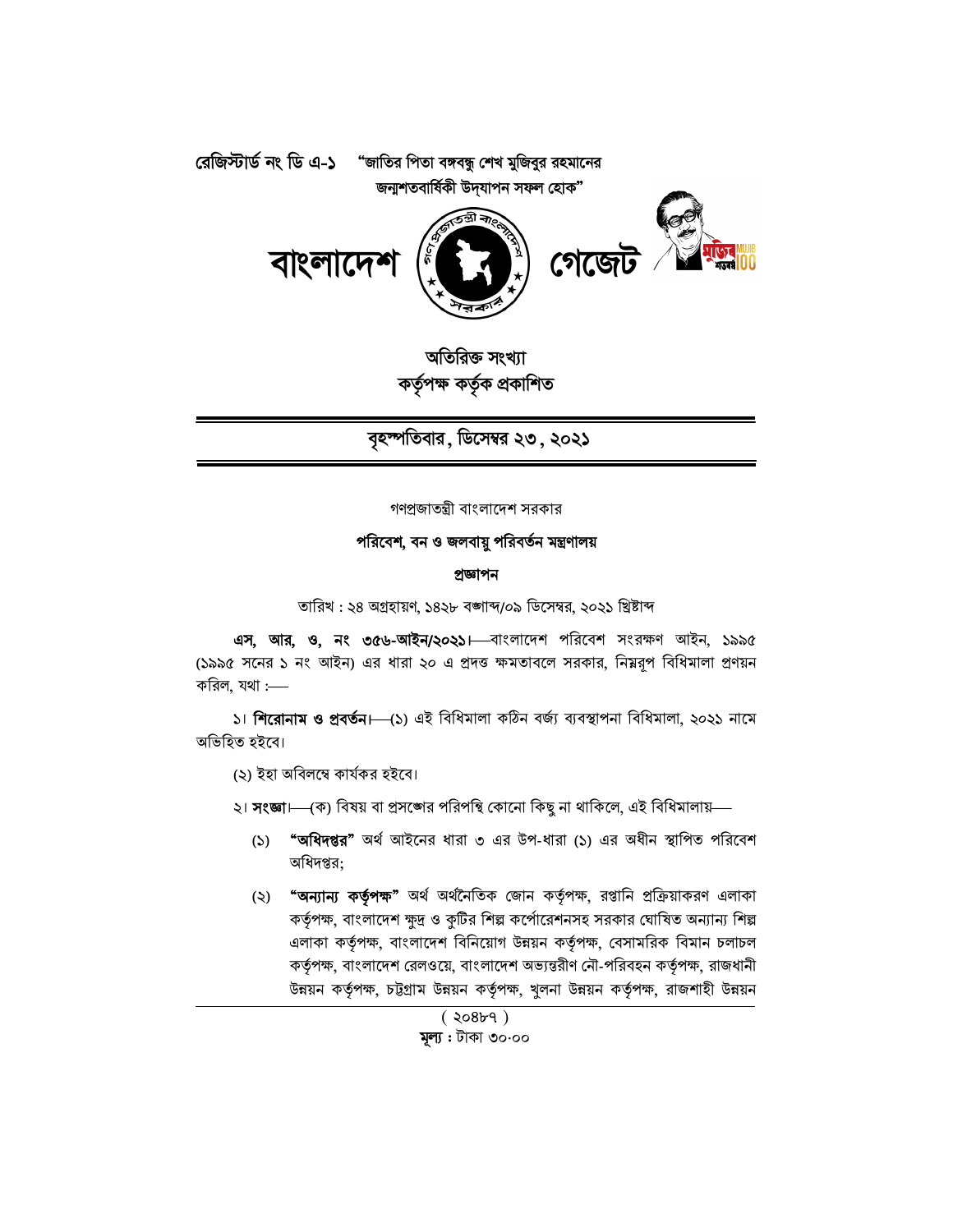কর্তৃপক্ষ, কক্সবাজার উন্নয়ন কর্তৃপক্ষ, গাজীপুর উন্নয়ন কর্তৃপক্ষ, চট্টগ্রাম বন্দর কর্তৃপক্ষ, মংলা বন্দর কর্তৃপক্ষ, পায়রা বন্দর কর্তৃপক্ষ বা অন্য কোনো আইন দ্বারা প্ৰতিষ্ঠিত অনুরূপ অন্যান্য কর্তৃপক্ষ;

- (৩) **"আইন"** অর্থ বাংলাদেশ পরিবেশ সংরক্ষণ আইন, ১৯৯৫ (১৯৯৫ সনের ১ নং আইন);
- **"উৎপাদনকারীর সম্প্রসারিত দায়িত (EPR)"** অর্থ উৎপাদনকারী বা  $(8)$ আমদানিকারকের পণ্য ভোক্তা পর্যায়ে ব্যবহারের পর উক্ত পণ্যের মাধ্যমে সৃষ্ট বর্জ্য নিজ দায়িত্বে বা স্থানীয় সরকার কর্তৃপক্ষ অথবা অন্যান্য কর্তৃপক্ষের সহিত যৌথভাবে গৃহীত পরিবেশসম্মত যথাযথ ব্যবস্থাপনা এবং ভোক্তা পর্যায়ে সৃষ্ট বর্জ্য সংগ্রহের লক্ষ্যে উৎপাদনকারী কর্তৃক ভোক্তাকে প্রণোদনা প্রদান, সৃষ্ট বর্জ্য পুনর্ব্যবহার, পুনঃপ্রক্রিয়া এবং উহার সঠিক ব্যবস্থাপনা;
- **"কমিটি"** অৰ্থ বিধি ৩ এ উল্লিখিত জাতীয় সমন্বয় কমিটি:  $(\mathcal{O})$
- (৬) **"কঠিন বৰ্জ্য"** অৰ্থ তফসিলে বৰ্ণিত বৰ্জ্যসহ সকল বাতিল, অবাঞ্ছিত, পরিত্যক্ত, উদ্বত্ত বন্ধু, সামগ্ৰী বা উপাদান যাহা ঝুঁকিপুৰ্ণ বৰ্জ্য বা বৰ্জ্য;
- (৭) **"কঠিন বৰ্জ্য ব্যবস্থাপনা"** অৰ্থ জনস্বাস্থ্য এবং পরিবেশগত বিবেচনায় উত্তমনীতি অনুসারে কঠিন বর্জ্য উৎসে হ্রাসকরণ, পৃথকীকরণ, সংগ্রহ, পুনরুদ্ধার, পুনর্ব্যবহার, নিয়ন্ত্রণ, স্থানান্তর, পরিবহন, প্রক্রিয়াকরণ এবং পরিত্যজন (Disposal) সংক্রান্ত কাৰ্যাবলি:
- (৮) **"কম্পোল্টিং"** অর্থ অনুজীব, ব্যাকটেরিয়া ও ছত্রাক দ্বারা জৈব বস্তু নিয়ন্ত্রিতভাবে পচাইয়া জৈব সার উৎপাদন:
- (৯) **"চোয়ানি** (Leachate)" অৰ্থ বৰ্জ্য পচনকালে উক্ত বৰ্জ্য হইতে চোয়াইয়া নিৰ্গত দৃষিত তরল যাহাতে দ্রবীভূত ও ভাসমান বা নিলম্বিত (Suspended) পদার্থ থাকে;
- (১০) **"ছক"** অৰ্থ এই বিধিমালার ছক;
- (১১) **"তফসিল"** অর্থ এই বিধিমালার তফসিল;
- (১২) **"প্রতিষ্ঠান"** অর্থ এই বিধিমালায় বর্ণিত ব্যক্তি বা স্থানীয় সরকার কর্তৃপক্ষ বা অন্যান্য কর্তৃপক্ষ ব্যতীত সংশ্লিষ্ট সরকারি বা বেসরকারি সংগঠন;
- (১৩) **"পরিত্যজন (Disposal)"** অর্থ ভূগর্ভস্থ ও ভূপৃষ্ঠস্থ পানি এবং পারিপার্শ্বিক বায়ুদূষণ না ঘটিতে পারে তদরূপভাবে কঠিন বর্জ্য চূড়ান্তভাবে পরিত্যাগকরণ;
- (১৪) "**পরিবহন"** অর্থ কঠিন বর্জ্য একস্থান হইতে অন্যস্থানে স্থানান্তরের স্বাস্থ্যসম্মত পদ্ধতি যাহাতে স্থানান্তরকালে দুর্গন্ধ না ছড়ায়, পথিমধ্যে বর্জ্যের কোনো অংশ পড়িয়া না যায়, দৃষ্টিকটু দৃশ্যের অবতারণা না হয় এবং মশা, মাছি, পোকা, মাকড়, ইঁদুর, ছুঁচো ও কীটপতঙ্গ প্রবেশ করিতে না পারে: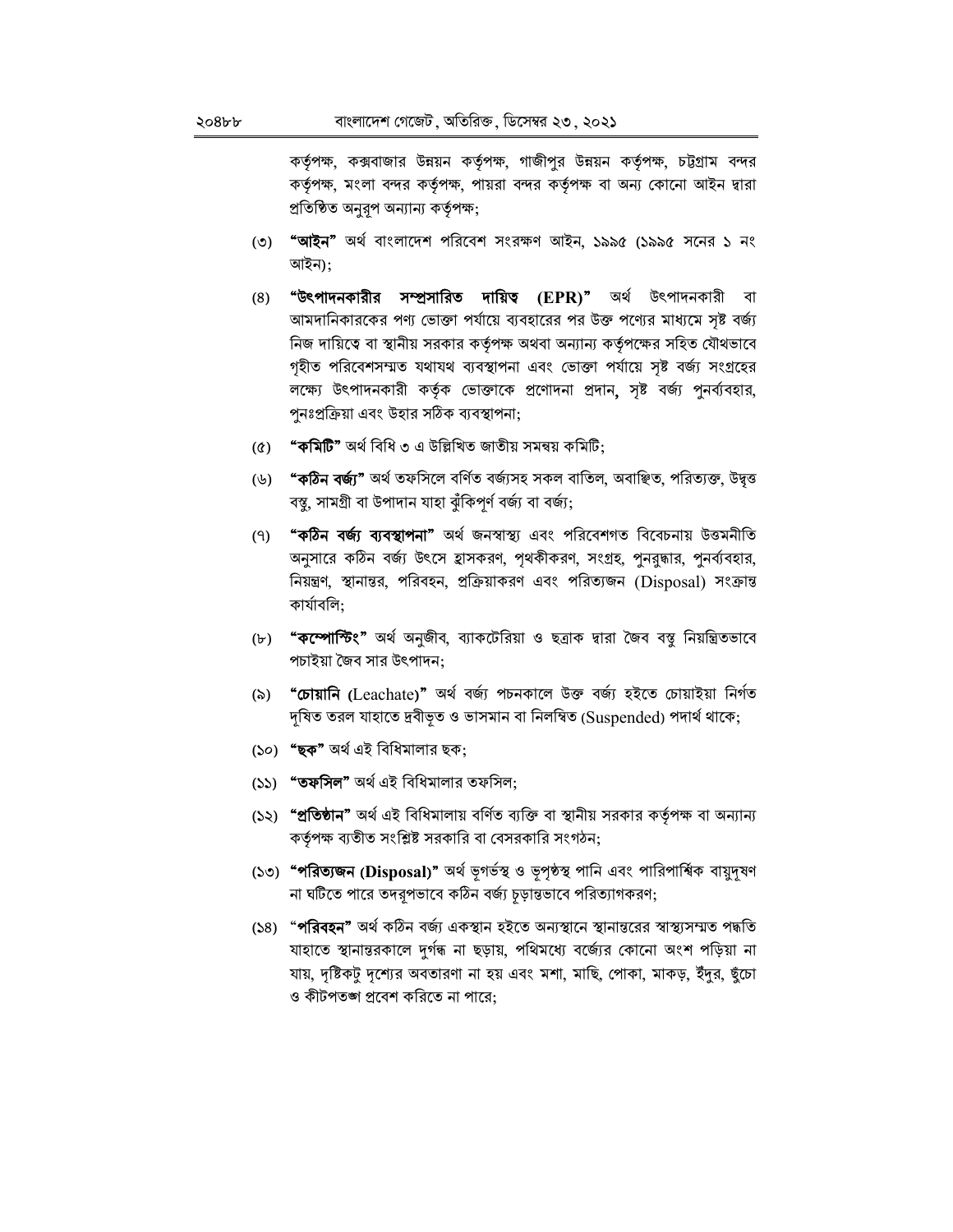- (১৫) **"পরিশোধন (Treatment)"** অর্থ জৈব, রাসায়নিক বা যান্ত্রিক পদ্ধতিতে গৃহস্থালি, বাণিজ্যিক বা শিল্প বর্জ্যের দূষণকারী উপাদান অপসারণের মাধ্যমে জীবজগত ও পরিবেশের উপর সম্ভাব্য ক্ষতি দুরীকরণ;
- (১৬) **"পুনঃচক্ৰায়ন (Recycle)"** অৰ্থ বৰ্জ্যের পৃথককৃত অপচনশীল (Non-Biodegradable) অংশ বা অংশবিশেষকে পুনরায় ব্যবহারের লক্ষ্যে নৃতন দ্রব্য হিসাবে রূপান্তর করা;
- (১৭) "পুনর্ব্যবহার (Reuse)" অর্থ বর্জ্যের পৃথককৃত অপচনশীল (Non-Biodegradable) অংশ বা অংশবিশেষকে পুনরায় ব্যবহার করা;
- (১৮) "পুনরুদ্ধার (Recover)" অর্থ পণ্য সামগ্রীর পুনর্ব্যবহার, পুনঃচক্রায়ন, পুনঃপ্রক্রিয়াকরণ এবং শক্তি পুনরুদ্ধারের মাধ্যমে সম্পদের দক্ষ ও টেকসই ব্যবহার;
- (১৯) **"প্রক্রিয়াকরণ (Processing)"** অর্থ কঠিন বর্জ্য পরিবেশসম্মত উপায়ে পুনর্ব্যবহার, পুনঃচক্রায়ন, কম্পোস্টিং, বায়ো-গ্যাস জেনারেশন, বিদ্যুৎ উৎপাদন কার্যক্রম পরিচালনা করা:
- (২০) "পৃথকীকরণ (Segregation)" অর্থ কঠিন বর্জ্য বৈশিষ্ট্য ও প্রকৃতি অনুযায়ী ভিন্ন ভিন্ন শ্রেণিতে পৃথক করা;
- (২১) **"বর্জ্য"** অর্থ আইনের ধারা ২ এর দফা (ঠ) এ সংজ্ঞায়িত বর্জ্য;
- (২২) **"মহাপরিচালক"** অর্থ আইনের ধারা ২ এর দফা (ড) এ সংজ্ঞায়িত মহাপরিচালক;
- (২৩) **"সরকার"** অর্থ পরিবেশ, বন ও জলবায়ু পরিবর্তন মন্ত্রণালয়;
- (২৪) **"স্যানিটারি ল্যান্ডফিল স্থান"** অর্থ পরিবেশ ও স্বাস্থ্যসম্মতভাবে বর্জ্য চূড়ান্তভাবে পরিত্যজন বা জমা করিবার নিরাপদ স্থান:
- (২৫) **"স্থানীয় সরকার কর্তৃপক্ষ**" অর্থ সিটি কর্পোরেশন, পৌরসভা, জেলা পরিষদ, উপজেলা পরিষদ এবং ইউনিয়ন পরিষদ: এবং
- (২৬) "হ্রাসকরণ (Reduce)" অর্থ গৃহস্থালি, বাণিজ্যিক বা শিল্প প্রতিষ্ঠান কর্তৃক এককালীন ব্যবহার্য পণ্য ক্রয় ও ব্যবহার সীমিতকরণ, পুনঃব্যবহার বা পুনঃচক্রায়নযোগ্য পণ্যের অধিক ব্যবহারসহ অভ্যাসের পরিবর্তনের মাধ্যমে পণ্যের কাঁচামালের ব্যবহার এবং বর্জ্য সৃষ্টি হ্রাসকরণ।

(খ) এই বিধিমালায় ব্যবহৃত যে সকল শব্দ বা অভিব্যক্তির সংজ্ঞা প্রদান করা হয় নাই সেই সকল শব্দ বা অভিব্যক্তি আইনে যে অৰ্থে ব্যবহৃত হইয়াছে সেই অৰ্থে প্ৰযোজ্য হইবে।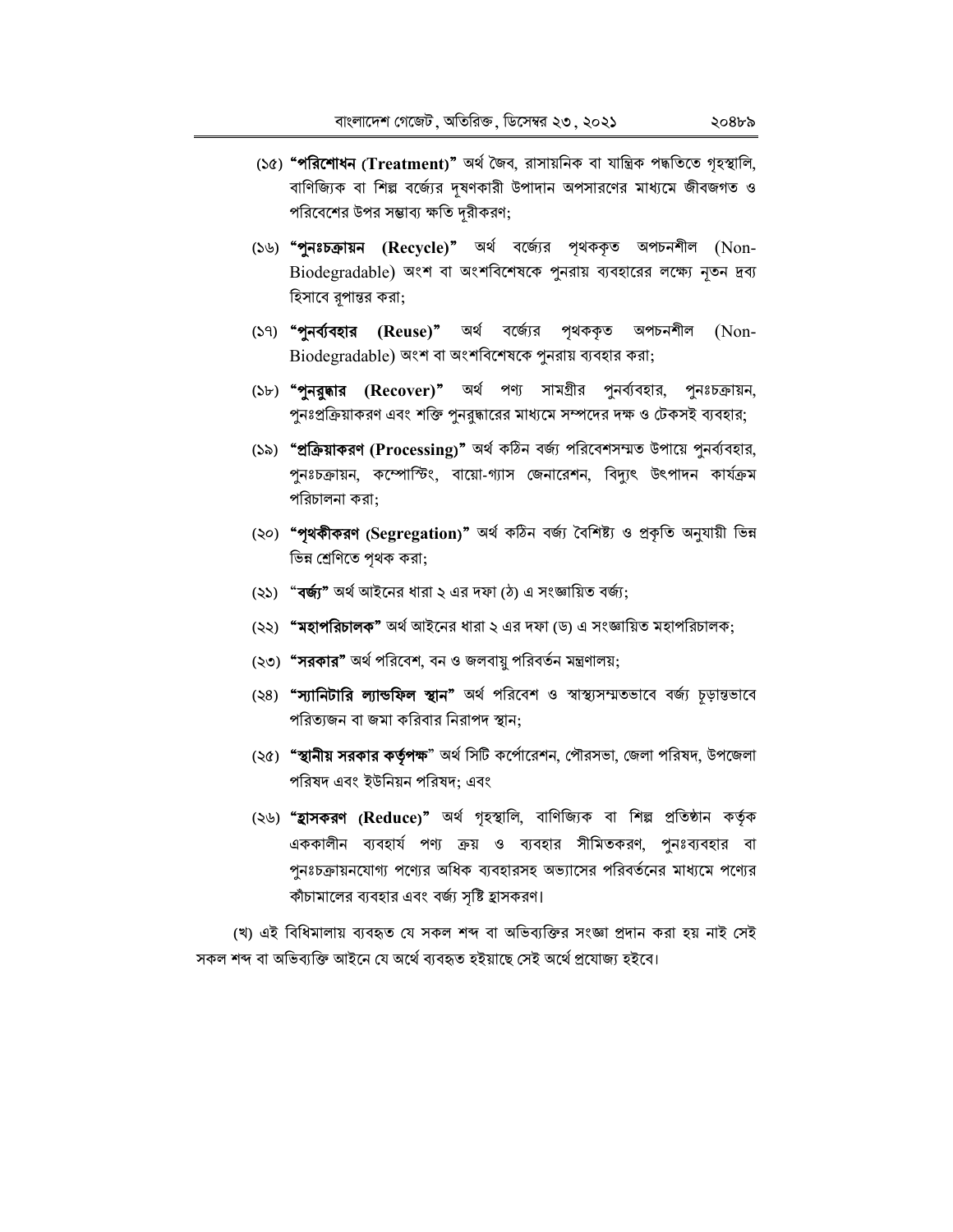৩। **জাতীয় সমন্বয় কমিটি।—(১**) সরকার, এই বিধিমালার উদ্দেশ্য পূরণকল্লে, নিম্নবর্ণিত সদস্য<br>সমন্বয়ে কঠিন বর্জ্য ব্যবস্থাপনা সংক্রান্ত একটি জাতীয় সমন্বয় কমিটি গঠন করিল, যথা :—–

| (ক)                       | সচিব, পরিবেশ, বন ও জলবায়ু পরিবর্তন মন্ত্রণালয়                                              | সভাপতি     |
|---------------------------|----------------------------------------------------------------------------------------------|------------|
| (খ)                       | অর্থ বিভাগের অন্যূন যুগ্মসচিব পদমর্যাদার একজন কর্মকর্তা                                      | সদস্য      |
| $($ গ)                    | স্থানীয় সরকার বিভাগের অন্যন যুগ্মসচিব পদমর্যাদার একজন<br>কৰ্মকৰ্তা                          | সদস্য      |
| (ঘ)                       | পরিবেশ, বন ও জলবায়ু পরিবর্তন মন্ত্রণালয়ের অন্যন যুগ্মসচিব<br>পদমর্যাদার একজন কর্মকর্তা     | সদস্য      |
| $($ E)                    | লেজিসলেটিভ ও সংসদ বিষয়ক বিভাগের অন্যন যুগ্মসচিব<br>পদমর্যাদার একজন কর্মকর্তা                | সদস্য      |
| $(\mathcal{D})$           | গৃহায়ন ও গণপূর্ত মন্ত্রণালয়ের অন্যন যুগ্মসচিব পদমর্যাদার একজন<br>কৰ্মকৰ্তা                 | সদস্য      |
| (ছ)                       | স্বাস্থ্য সেবা বিভাগের অন্যূন যুগ্মসচিব পদমর্যাদার একজন কর্মকর্তা                            | সদস্য      |
| (জ)                       | কৃষি মন্ত্রণালয়ের অন্যন যুগ্মসচিব পদমর্যাদার একজন কর্মকর্তা                                 | সদস্য      |
| $(\overline{A})$          | শিল্প মন্ত্রণালয়ের অন্যূন যুগ্মসচিব পদমর্যাদার একজন কর্মকর্তা                               | সদস্য      |
|                           | (ঞ) পানি সম্পদ মন্ত্রণালয়ের অন্যূন যুগ্মসচিব পদমর্যাদার একজন কর্মকর্তা                      | সদস্য      |
| (ট)                       | বিদ্যুৎ বিভাগের অন্যূন যুগ্মসচিব পদমর্যাদার একজন কর্মকর্তা                                   | সদস্য      |
| $(\mathcal{D})$           | পার্বত্য চট্টগ্রাম বিষয়ক মন্ত্রণালয়ের অন্যন যুগ্মসচিব পদমর্যাদার<br>একজন কর্মকর্তা         | সদস্য      |
| (ড)                       | নৌ-পরিবহন মন্ত্রণালয়ের অন্যূন যুগ্মসচিব পদমর্যাদার একজন<br>কৰ্মকৰ্তা                        | সদস্য      |
| $(\overline{\mathsf{b}})$ | মহাপরিচালক, পরিবেশ অধিদপ্তর                                                                  | সদস্য      |
| (9)                       | চেয়ারম্যান, বাংলাদেশ অভ্যন্তরীণ নৌ-পরিবহন কর্তৃপক্ষ                                         | সদস্য      |
| $(\overline{v})$          | প্রধান নির্বাহী কর্মকর্তা, সিটি কর্পোরেশন (সকল)                                              | সদস্য      |
| (2)                       | সরকার কর্তৃক মনোনীত বর্জ্য ব্যবস্থাপনা বিষয়ক একজন বিশেষজ্ঞ<br>প্ৰতিনিধি                     | সদস্য      |
| $(\overline{v})$          | সরকার কর্তৃক মনোনীত বেসরকারী সংস্থা (এনজিও) এর একজন<br>প্ৰতিনিধি                             | সদস্য      |
| (8)                       | ফেডারেশন অব বাংলাদেশ চেম্বার অব কমার্স অ্যান্ড ইন্ডাস্ট্রি<br>(এফবিসিসিআই) এর একজন প্রতিনিধি | সদস্য      |
| (ন)                       | প্লাস্টিক প্রস্তুতকারী বা আমদানিকারক প্রতিষ্ঠানের একজন প্রতিনিধি                             | সদস্য      |
| $($ প $)$                 | পরিচালক, পরিবেশ অধিদপ্তর                                                                     | সদস্য-সচিব |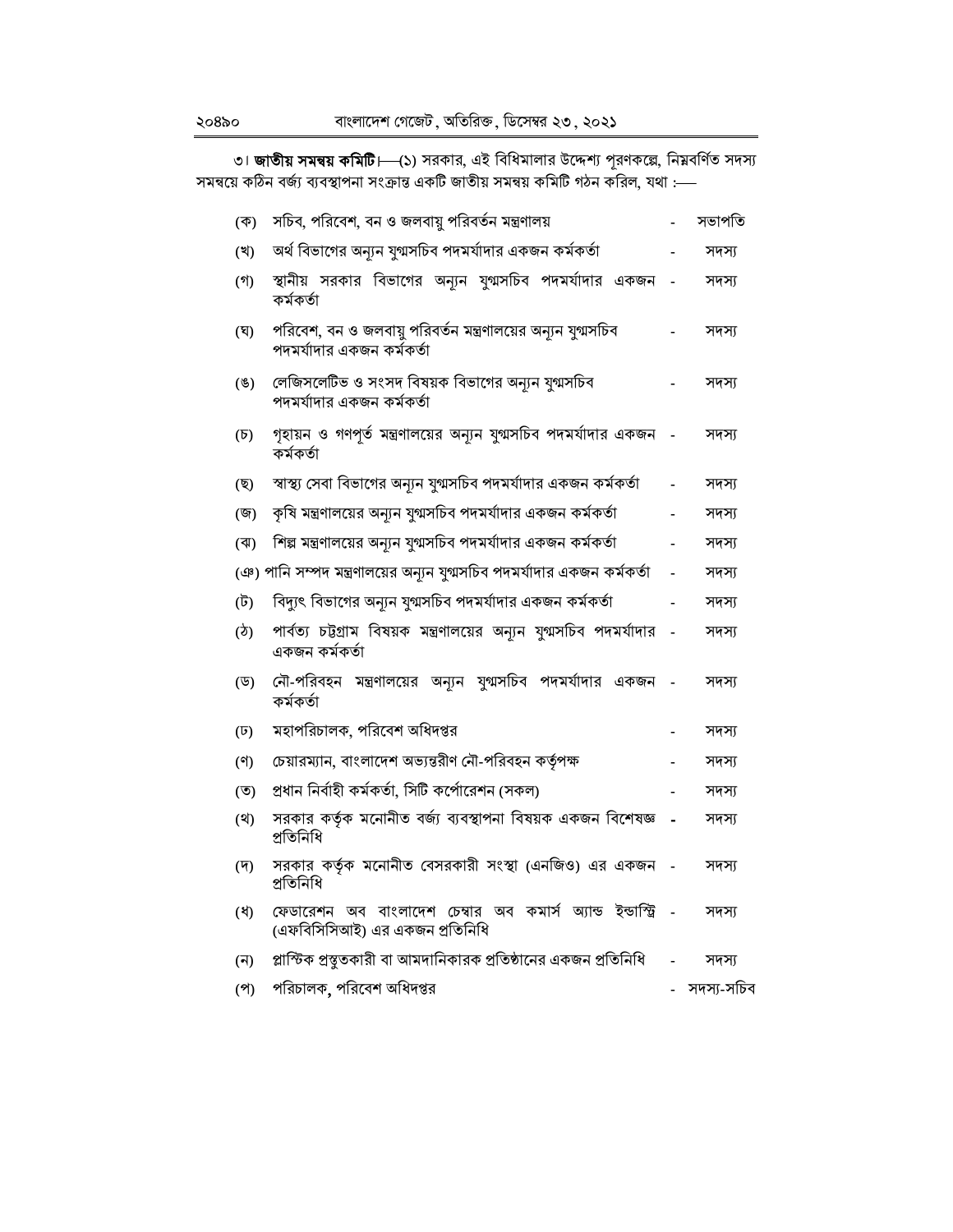(২) কমিটি, প্রয়োজনবোধে, যে কোনো সদস্য কো-অপ্ট করিতে পারিবে।

(৩) অধিদপ্তর কমিটিকে সাচিবিক এবং কারিগরি সহায়তা প্রদান করিবে।

(৪) সরকার, জাতীয় সমন্বয় কমিটির সহিত পরামর্শক্রমে, প্রয়োজনে, স্থানীয় প্রশাসন, স্থানীয় সরকার কর্তৃপক্ষ ও কঠিন বর্জ্য ব্যবস্থাপনার সহিত সংশ্লিষ্ট ব্যক্তিবর্গ সমন্বয়ে, বিভাগীয় ও জেলা পর্যায়ে তদারকি কমিটি গঠন করিতে পারিবে।

৪। **কাৰ্যাবলি।**—কমিটির কাৰ্যাবলী হইবে নিম্নরূপ, যথা :—

- (ক) ভূ-গর্ভস্থ পানি, বায়ু, চোয়ানি এবং কঠিন বর্জ্য প্রক্রিয়াকরণ, পৃথকীকরণ, পুনর্ব্যবহার উপযোগীকরণ, পুনঃচক্রায়ন এর ক্ষেত্রে তফসিল ২ ও ৩ এ উল্লিখিত বিধানাবলির যথাযথ অনুসরণ প্রক্রিয়া পরিবীক্ষণ;
- (খ) বিধিমালা অনুযায়ী দায়িত্বপ্রাপ্ত সকল ব্যক্তির কার্যক্রম পরিবীক্ষণ এবং স্থানীয় সরকার কর্তৃপক্ষ বা অন্যান্য কর্তৃপক্ষ কর্তৃক দাখিলকৃত বার্ষিক প্রতিবেদন পর্যালোচনাপূর্বক নির্দেশনা প্রদান;
- (গ) বর্জ্য প্রক্রিয়াকরণ, পৃথকীকরণ, পুনর্ব্যবহার উপযোগীকরণ এবং চূড়ান্ত পরিত্যজন সংক্রান্ত নৃতন প্রযুক্তি বা পদ্ধতি প্রবর্তন ও প্রয়োগের ক্ষেত্রে অনুসরণীয় নির্দেশাবলি জারির বিষয়ে প্রয়োজনীয় নির্দেশনা প্রদান;
- (ঘ) বর্জ্য পৃথকীকরণ, পুনর্ব্যবহার উপযোগীকরণ এবং চূড়ান্ত পরিত্যজন সংক্রান্ত বিষয়ে নিৰ্দেশনা প্ৰদান:
- (ঙ) স্থানীয় সরকার কর্তৃপক্ষ কর্তৃক গৃহীত কঠিন বর্জ্য ব্যবস্থাপনার পরিকল্পনা অনুমোদন;
- (চ) বর্জ্য ব্যবস্থাপনায় অনিয়ম বা যথাযথ পদ্ধতি অনুসৃত না হইলে সংশ্লিষ্ট স্থানীয় সরকার কর্তৃপক্ষসহ অন্যান্য কর্তৃপক্ষের নিকট হইতে ব্যাখ্যা তলব বা প্রয়োজনীয় নিৰ্দেশনা প্ৰদান:
- (ছ) কমিটি উহার দায়িত্বের সহিত সংশ্লিষ্ট কোনো বিষয় সরেজমিনে তদন্ত করিয়া তৎকর্তৃক ধার্য তারিখের মধ্যে লিখিত প্রতিবেদন দাখিলের জন্য অধিদপ্তর, স্থানীয় সরকার কর্তৃপক্ষ, অন্যান্য কর্তৃপক্ষ বা প্রতিষ্ঠানকে নির্দেশ দিতে পারিবে;
- (জ) পরিবেশ দূষণকারী ঝুঁকিপূর্ণ বর্জ্য সৃষ্টিকারী পণ্যের ব্যবহার বন্ধ বা সীমিতকরণে নিৰ্দেশনা প্ৰদান; এবং
- (ঝ) উৎপাদনকারীর সম্প্রসারিত দায়িত্ব (EPR) এর নির্দেশিকা প্রণয়ন ও হালনাগাদকরণে সুপারিশ প্রদান।

৫। **সভা।—(১**) সভাপতি কমিটির সকল সভায় সভাপতিত্ব করিবেন এবং তাহার অনুপস্থিতিতে তৎকর্তৃক মনোনীত একজন সদস্য সভায় সভাপতিত্ব করিবেন।

(২) কমিটির সভা বৎসরে অন্যুন ২ (দুই) বার অনুষ্ঠিত হইবে।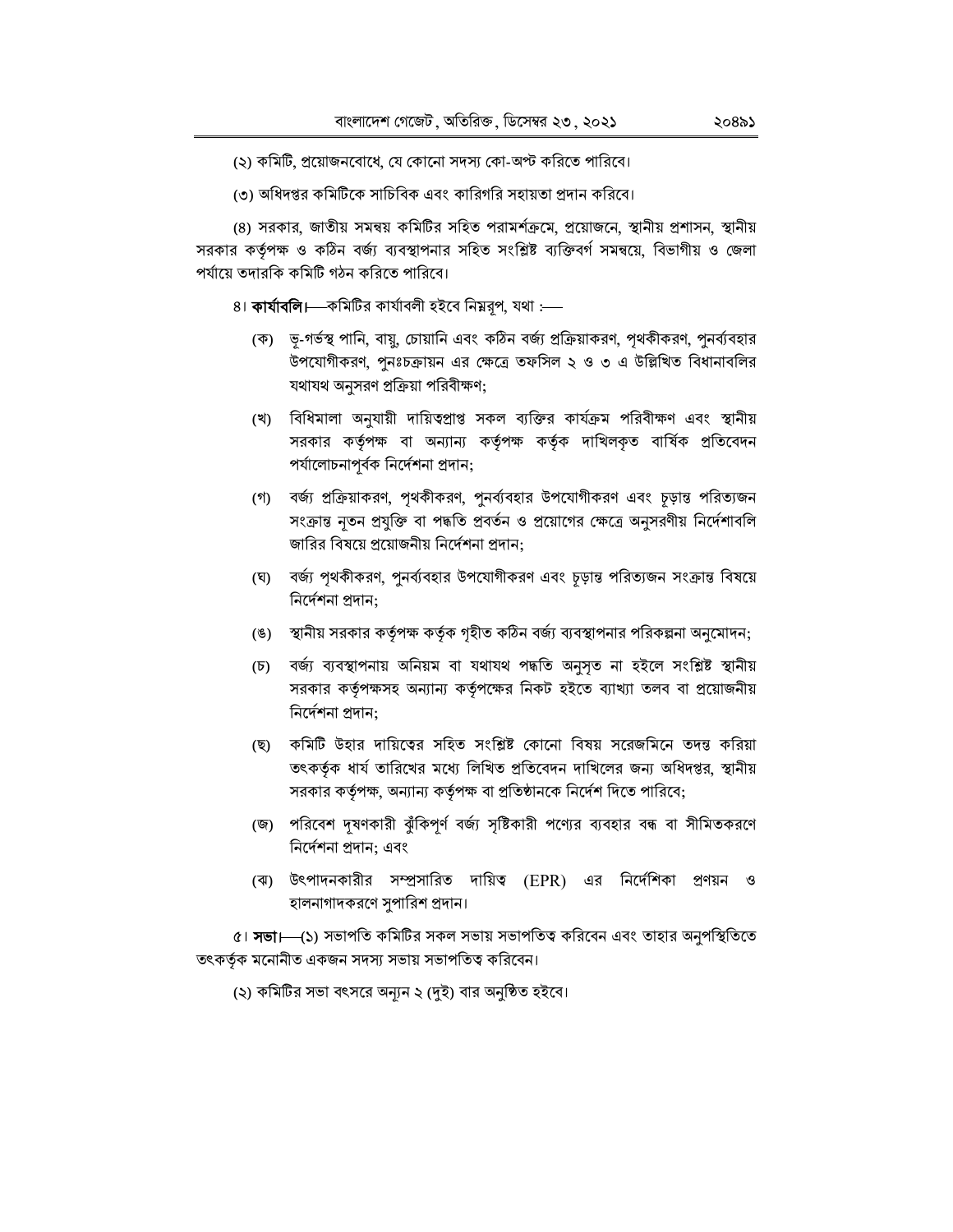(৩) মোট সদস্যের এক-তৃতীয়াংশের উপস্থিতিতে সভার কোরাম পূর্ণ হইবে, তবে মুলতবি সভার ক্ষেত্রে কোরামের প্রয়োজন হইবে না।

(৪) কেবল কোনো সদস্য পদে শূন্যতা বা কমিটি গঠনে ব্রুটি থাকিবার কারণে কমিটির কোনো কাৰ্য বা কাৰ্যধারা অবৈধ হইবে না বা তৎসম্পৰ্কে কোনো প্ৰশ্ন উত্থাপন করা যাইবে না।

(৫) সভার নোটিশ এবং কার্যবিবরণী মন্ত্রণালয় এবং অধিদপ্তরের ওয়েবসাইটে প্রকাশ করিতে হইবে।

৬। **কঠিন বর্জ্য ব্যবস্থাপনায় মৌলনীতি অনুসরণ।** বর্জ্য হইতে সম্পদ পুনরুদ্ধার (Resource Recovery) এর ক্ষেত্রে বর্জ্য ক্রমাধিকার (Waste Hierarchy) কে বিবেচনা করিয়া বর্জ্য সৃষ্টির উৎস হইতে চূড়ান্ত পরিত্যজন (Disposal) এর পূর্বে ক্রমানুসারে প্রত্যাখ্যান, বর্জ্য হ্রাসকরণ, পুনর্ব্যবহার, পুনঃচক্রায়ন, পুনরুদ্ধার, পরিশোধন, অবশিষ্টাংশ ব্যবস্থাপনার সকল ধাপ অনুসরণ করিতে হইবে।

৭। বর্জ্য সৃজনকারী এবং ব্যবহারকারীর দায়িত। সিটি কর্পোরেশন, পৌর এলাকা, জেলা পরিষদ, উপজেলা পরিষদ এবং ইউনিয়ন পরিষদ এলাকায় বসবাসরত বর্জ্য সৃজনকারী এবং ব্যবহারকারীর দায়িত্ব হইবে নিম্নরূপ, যথা :—–

- (১) শ্বীয় কর্মস্থল বা আবাসস্থলে সৃষ্ট সকল বর্জ্য স্থানীয় সরকার কর্তৃপক্ষ ও অন্যান্য কর্তৃপক্ষ বা প্রতিষ্ঠান কর্তৃক নির্ধারিত পদ্ধতিতে পরিত্যজন করা;
- (২) জৈবিকভাবে পচনশীল, অপচনশীল এবং তফসিল ১ এ বৰ্ণিত গাৰ্হস্থ্য ঝুঁকিপূৰ্ণ কঠিন বর্জ্য পৃথক করিয়া স্বীয় আজিনা বা স্থাপনায় ভিন্ন ভিন্ন ঢাকনাযুক্ত ৩ (তিন) টি পাত্রে মজুদ বা সংরক্ষণ করিয়া স্থানীয় সরকার কর্তৃপক্ষ বা অন্যান্য কর্তৃপক্ষ কর্তৃক নির্ধারিত শ্রেণির বর্জ্যের জন্য নির্দিষ্টকৃত ডাস্টবিনে নিক্ষেপ করা;
- (৩) বর্জ্যের কোনো অংশ উন্মুক্ত না রাখা, যাহা হইতে—
	- (অ) পশু পাখি বর্জ্য ছড়াইতে পারে;
	- (আ) দুৰ্গৰূ ছড়াইতে পারে;
	- (ই) বাতাসে মিশ্রিত হইতে পারে:
	- (ঈ) পতিত হইতে পারে; বা
	- (উ) বর্জ্য নির্গত তরল পদার্থ চোয়াইতে পারে;
- (8) অবকাঠামো নির্মাণ ও ভাঙন হইতে সৃষ্ট বর্জ্য স্থানীয় সরকার কর্তৃপক্ষের নিকট হস্তান্তর করিবার পূর্ব পর্যন্ত পৃথকভাবে রাখিতে হইবে যাহাতে ধুলাবালি বাতাসে ছড়াইতে বা বৃষ্টির পানির মাধ্যমে ড্রেনে পতিত না হয়;
- (৫) একক বা সম্মিলিতভাবে সৃষ্ট বর্জ্য স্বীয় আজিনার বাহিরে রাস্তা, খোলা জায়গা, ড্রেন বা পানিতে নিক্ষেপ না করা এবং উন্মুক্তস্থানে না পোড়ানো; এবং
- পার্ক, স্টেশন, টার্মিনাল বা জনসমাগমস্থলে নির্দিষ্ট ডাস্টবিন ব্যতীত যত্রতত্র কঠিন (৬) বর্জ্য নিক্ষেপ না করা।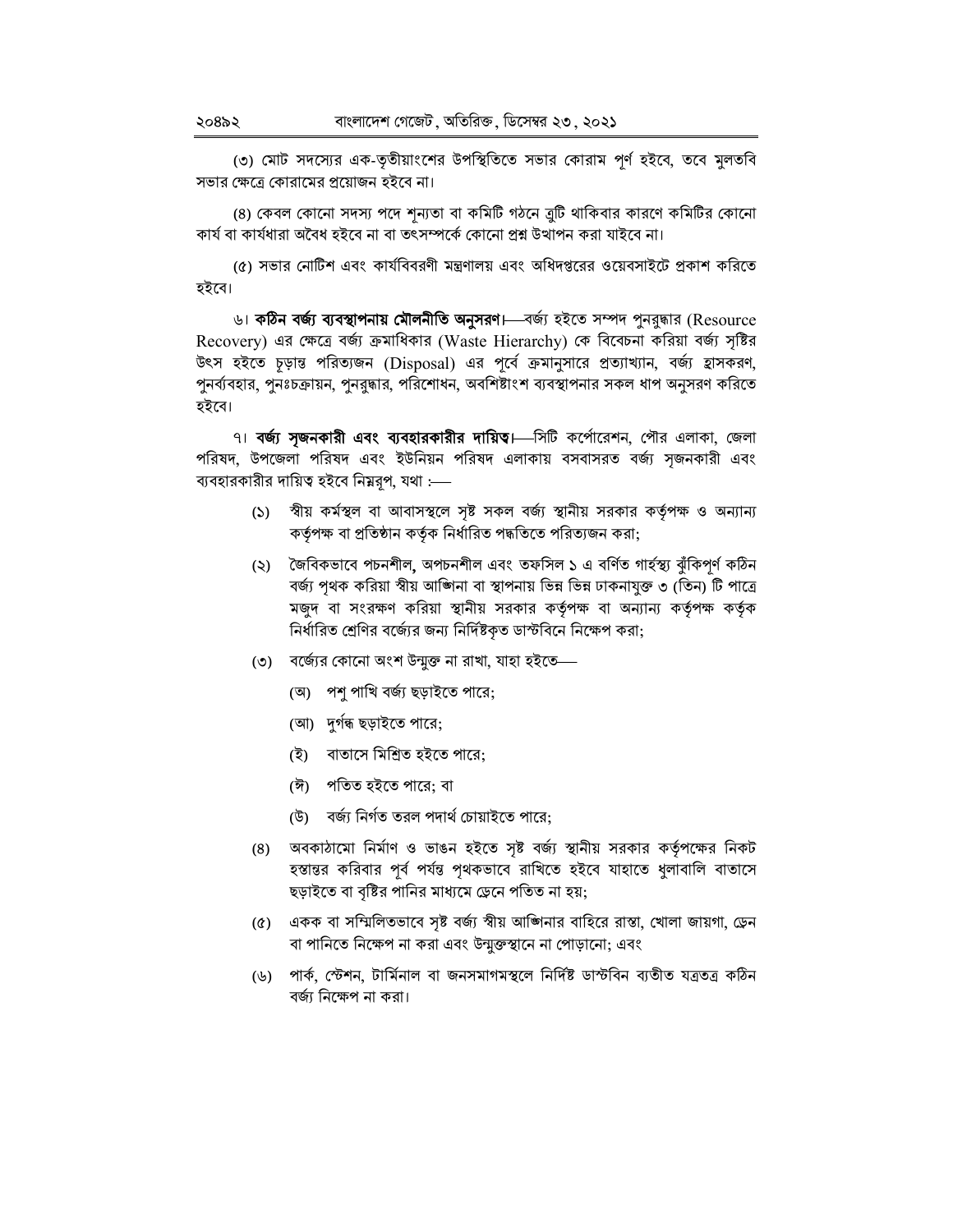- ৮। **প্রতিষ্ঠানের দায়িত।** প্রতিষ্ঠানের দায়িত্ব হইবে নিম্নরূপ, যথা :
	- দোকান, রেন্টুরেন্ট, হোটেল, মার্কেট, কমিউনিটি সেন্টার ও অন্যান্য আবাসিক,  $(5)$ বাণিজ্যিক বা শিল্প প্রতিষ্ঠানের প্রতিদিনের ময়লা-আবর্জনা জমা করিয়া নির্ধারিত জায়গায় ফেলা নিশ্চিত করা:
	- (২) বর্জ্য রাস্তায় বা ডেনে নিক্ষেপ না করা বা না পোড়ানো:
	- ৩) বর্জা নিক্ষেপের জন্য প্লাস্টিকজাত ব্যাগের ব্যবহার রোধ করা এবং জৈব পচনশীল ব্যাগ বা মোড়ক ব্যবহারে অগ্রাধিকার প্রদান:
	- (৪) স্থানীয় সরকার কর্তৃপক্ষের সহিত অংশীদারিত্বের ভিত্তিতে উৎস হইতে বর্জ্য পৃথকীকরণ, পৃথকীকৃত বর্জ্য পৃথকভাবে সংগ্রহের সুবিধা প্রদান, পুনর্ব্যবহারযোগ্য বর্জ্য অনুমোদিত বর্জ্য সংগ্রহকারী বা অনুমোদিত পুনর্ব্যবহার উপযোগীকরণকারীর নিকট হস্তান্তরকরণ: এবং
	- (৫) পচনশীল বর্জ্য স্বীয় আজিনায় গর্ত করিয়া কম্পোস্টিং বা বায়ো-মিথেনেশান এর মাধ্যমে যতদর সম্ভব প্রক্রিয়াকরণ ও পরিত্যজন এবং অবশিষ্ট বর্জ্য স্থানীয় সরকার কর্তৃপক্ষ বা অন্যান্য কর্তৃপক্ষ কর্তৃক নির্ধারিত বর্জ্য সংগ্রহকারী বা সংস্থাকে প্রদান।

**ব্যাখ্যা।**—এই বিধির উদ্দেশ্য পূরণকল্লে, 'জৈব পচনশীল ব্যাগ বা মোড়ক' অর্থ অনুজীবের ক্রিয়ায় পচনযোগ্য ব্যাগ বা মোড়ক যাহা বাংলাদেশ স্ট্যান্ডার্ডস এন্ড টেস্টিং ইন্সটিটিউশন কর্তৃক নির্ধারিত জাতীয় মান উত্তীর্ণ।

৯। পণ্য প্রম্ভুতকারক বা আমদানিকারকের দায়িত। পণ্য প্রস্তুতকারক বা আমদানিকারকের দায়িত্ব হইবে নিয়রূপ; যথা :----

- (১) উৎপাদনকারীর সম্প্রসারিত দায়িত্ব (EPR) এর আওতায় জৈবিকভাবে অপচনশীল ডিসপোজেবল পণ্যের প্রস্তুতকারী বা আমদানিকারকগণ টিন, গ্লাস, প্লাস্টিক, সিঙ্গেল ইউজ প্লাস্টিক, পলিথিন, মাল্টিলেয়ার প্যাকেজিং বা মোড়ক, বোতল, ক্যান বা সমজাতীয় পণ্যের মাধ্যমে সৃষ্ট বর্জ্য গ্রাহক পর্যায় হইতে সংগ্রহ করিয়া, প্রযোজ্য ক্ষেত্রে, পুনঃচক্রায়নসহ পরিত্যজনের সুষ্ঠু ব্যবস্থা করা;
- (২) বর্জ্য সংগ্রহ ও পরিবেশসম্মত পরিত্যজন পদ্ধতি প্রতিষ্ঠার জন্য স্থানীয় সরকার কর্তৃপক্ষের সহিত যৌথভাবে উদ্যোগ গ্রহণ করা;
- ৩) নিজস্ব উদ্যোগে অথবা স্থানীয় সরকার কর্তৃপক্ষের সহিত যৌথ উদ্যোগে অর্থায়নসহ কর্মপরিকল্পনা প্রণয়ন ও বাস্তবায়ন পদ্ধতি নির্ধারণ করা:
- (8) উৎপাদনকারীর সম্প্রসারিত দায়িত্ব (EPR) এর নির্দেশিকা যথাযথ বাস্তবায়ন করা;
- (৫) নিজস্ব অর্থায়নে উৎপাদনকারীর সম্প্রসারিত দায়িত্ব (EPR) বাস্তবায়ন বা সমন্বয় সাধনের জন্য স্থানীয় সরকার কর্তৃপক্ষের সহিত যৌথ উদ্যোগে, প্রযোজ্য ক্ষেত্রে, প্ৰয়োজনীয় সংখ্যক জনবল নিয়োগসহ যথাযথ ব্যবস্থা গ্ৰহণ করা: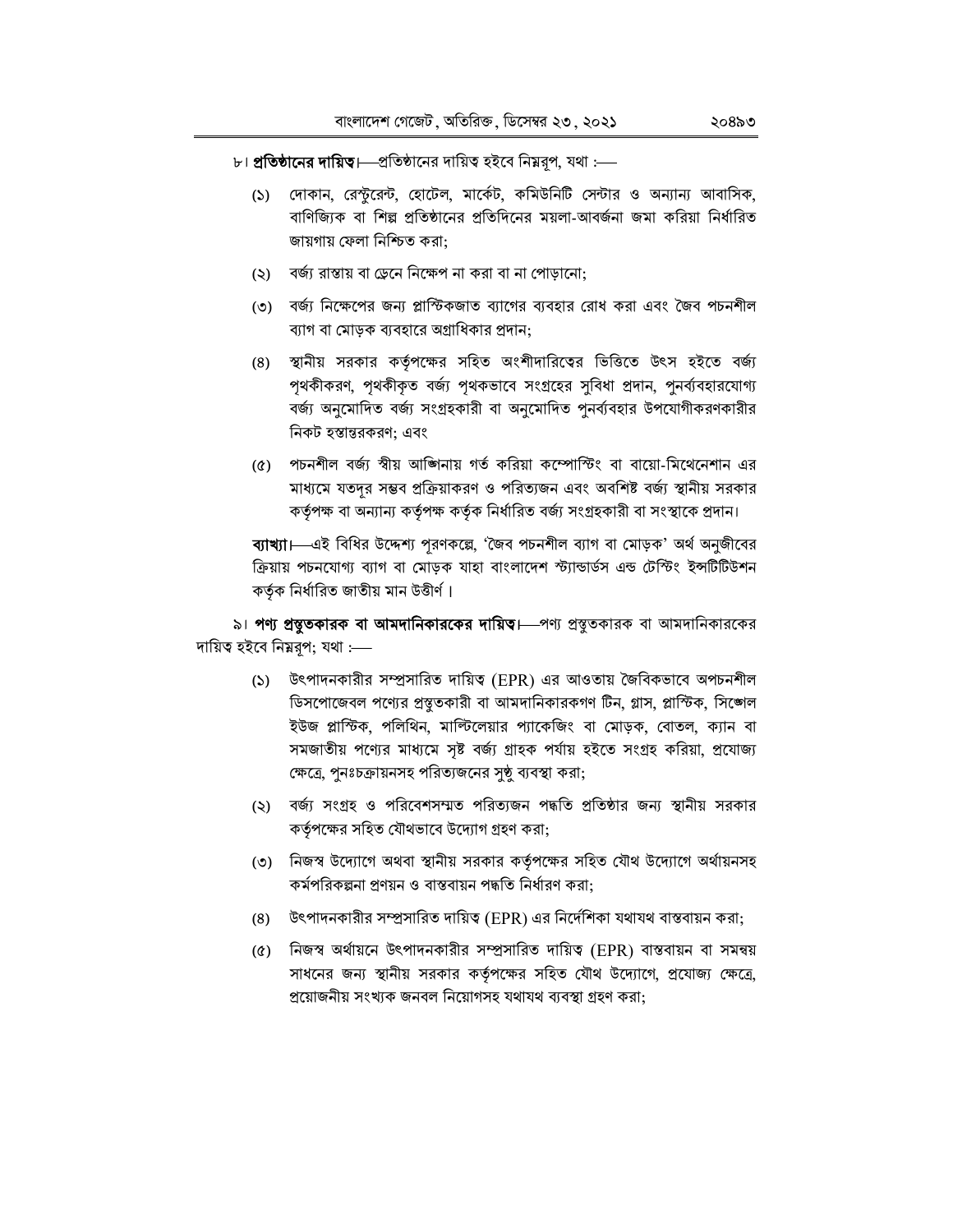- (৬) বাৎসরিক প্লাস্টিক পুনঃচক্রায়নের পরিমাণ সম্পর্কিত প্রতিবেদন প্রতি বৎসরের মার্চ মাসে মহাপরিচালকের নিকট দাখিল করা;
- (৭) সুষ্ঠু বর্জ্য ব্যবস্থাপনা পদ্ধতি প্রতিষ্ঠায় জনগণের করণীয় বিষয়ে সচেতনতামূলক কৰ্মসূচি বাস্তবায়ন করা; এবং
- (৮) পণ্যের বিজ্ঞাপন প্রচারের সময় নিজ নিজ প্রতিষ্ঠানের পণ্যের সৃষ্ট বর্জ্যের ব্যবস্থাপনা বিষয়ে ক্রেতা বা ভোক্তার করণীয় সম্পর্কে অবহিত করা।

ব্যাখ্যা। এই বিধির উদ্দেশ্য পূরণকল্লে, 'সিঙ্গেল ইউজ প্লাস্টিক' অর্থ সকল বা যে কোনো প্রকার প্লাস্টিক বা প্লাস্টিকযুক্ত কোনো ব্যাগ, শপিং ব্যাগ, ঠোঙ্গা, মোড়ক বা অন্য কোনো ধারক অথবা সমজাতীয় অন্য কোনো সামগ্রী যাহা একবার মাত্র ব্যবহার করা হয় এবং যাহা সাধারণত পুনর্ব্যবহার বা পুনঃচক্রায়ন করা হয় না।

১০। **স্থানীয় সরকার কর্তৃপক্ষের দায়িত।**—স্থানীয় সরকার কর্তৃপক্ষের দায়িত্ব হইবে নিম্নরূপ, যথা $:$ 

- পরিবেশবান্ধব ও স্বাস্থ্যসম্মত উপায়ে কঠিন বর্জ্য ব্যবস্থাপনা কার্যক্রম সম্পাদন এবং  $(5)$ তফসিলে বর্ণিত নির্দেশনাবলি অনুসরণ;
- বর্জ্য হ্রাস, পুনর্ব্যবহার ও পুনঃচক্রায়নসহ কঠিন বর্জ্য ব্যবস্থাপনা বিষয়ে জাতীয়  $(5)$ কৌশল এবং নির্দেশনা অনুসরণে ছক ১ এ বর্ণিত কঠিন বর্জ্য ব্যবস্থাপনা সংক্রান্ত পর্ণাঙ্গ পরিকল্পনা প্রণয়ন;
- (৩) প্রণীত পরিকল্পনা স্থানীয় সরকার বিভাগের অনুমোদন সাপেক্ষে কমিটির নিকট দাখিল করা:
- স্বীয় ব্যবস্থাপনায় বা নিয়োজিত ব্যক্তি, ঠিকাদার সমিতি বা প্রতিষ্ঠান দ্বারা প্রতিটি  $(8)$ বাড়ি অথবা অন্য কোনো উৎস হইতে জৈবিকভাবে পচনশীল এবং অপচনশীল কঠিন বৰ্জ্য ও তফসিল ১ এ উল্লিখিত গাৰ্হস্থ্য ঝুঁকিপূৰ্ণ কঠিন বৰ্জ্য তিন শ্ৰেণিতে পৃথকভাবে সংগ্ৰহ, পরিবহন ও ব্যবস্থাপনা;
- (৫) স্থানীয় সরকার কর্তৃপক্ষ কর্তৃক নির্ধারিত স্থানে বর্জ্য ফেলা, স্তৃপীকরণ এবং পোড়ানোর ব্যাপারে নির্দেশনা জারি করা;
- (৬) কঠিন বর্জা তিনটি পৃথক শ্রেণিতে সংগ্রহের পূর্ব পর্যন্ত স্ব স্ব আবাসস্থল বা প্রাজ্ঞাণে পৃথক পাত্রে সংরক্ষণের বিষয়ে নির্দেশনা জারি এবং উহার বাস্তবায়ন নিশ্চিতকল্পে নিয়মিত নজরদারি করা:
- (৭) আবাসিক এলাকা, হোটেল, রেস্তোরাঁ, বিনোদন কেন্দ্র, পার্ক, শিক্ষা প্রতিষ্ঠান, অফিস, আবাসিক এলাকা, বাণিজ্যিক এলাকা, শিল্প-কারখানা, কসাইখানা, মৎস্য, ফল ও সবজি বাজার বা আড়ত হইতে পচনশীল বর্জ্য সংগ্রহ এবং পৃথক করিয়া নির্ধারিত স্থানে কম্পোস্টিং বা অন্য কোনো পদ্ধতিতে প্রক্রিয়াকরণের ব্যবস্থা গ্রহণ;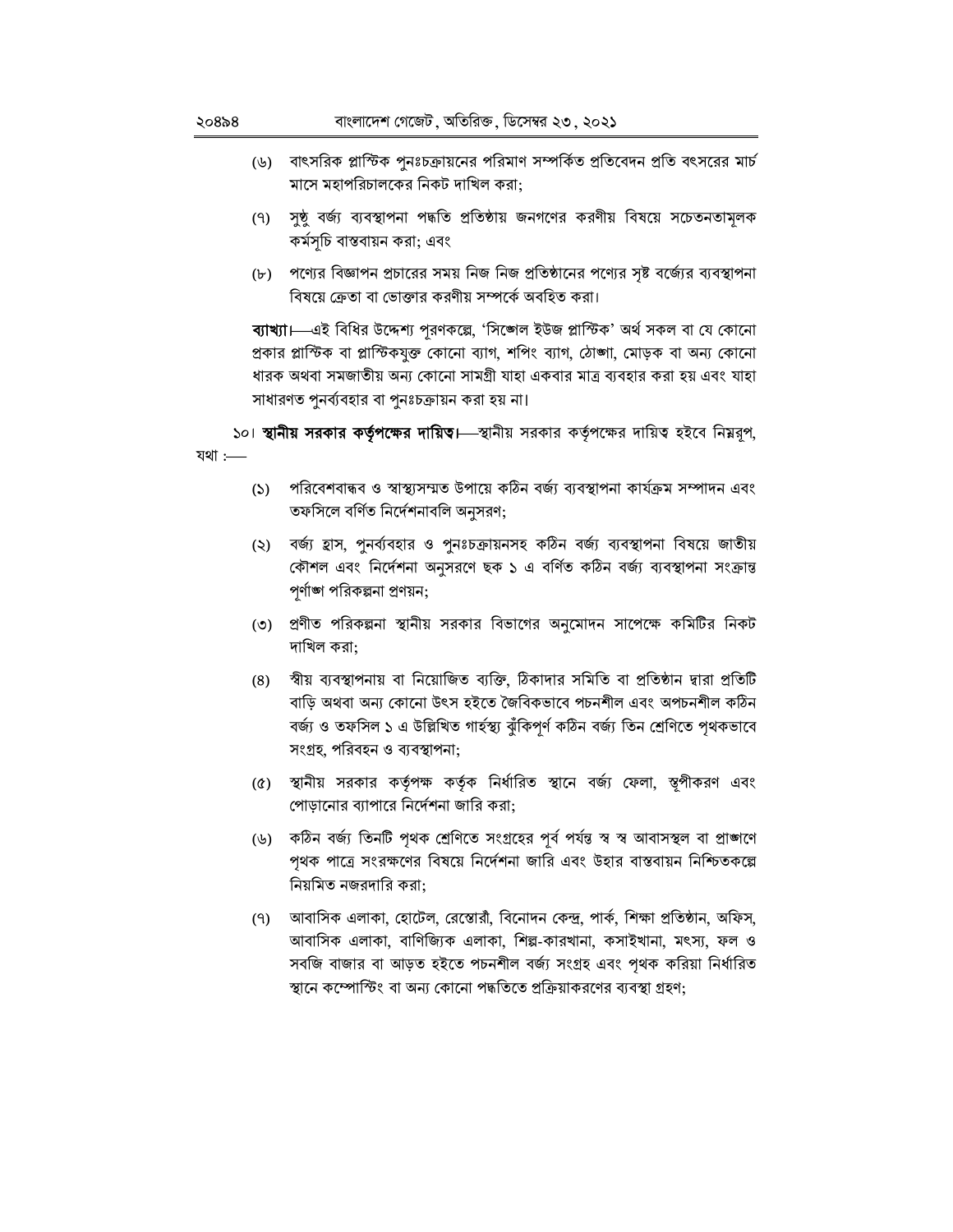- (৮) প্রতিষ্ঠান কর্তৃক বা রাস্তার ভ্রাম্যমাণ দোকান হইতে উৎপন্ন উচ্ছিষ্ট খাদ্য, পরিত্যজনযোগ্য প্লেট, কাপ, ক্যান, মোড়ক, নারিকেলের খোল, উদ্বৃত্ত খাদ্য, শাকসবজি, ফল জাতীয় বর্জ্য সংগ্রহের জন্য যথোপযুক্ত পাত্রে সংরক্ষণ করিয়া নির্ধারিত বর্জ্য সংগ্রহ কন্টেইনার বা ভ্যানে জমা করা;
- (৯) অবকাঠামো নির্মাণ ও ভাঙন সংশ্লিষ্ট বর্জ্য অন্যান্য বর্জ্য হইতে পৃথকভাবে সংগ্রহ ও অপসারণের ব্যবস্থা গ্রহণ;
- (১০) বিধি ৬ এ উল্লিখিত মৌলনীতি অনুসরণে বর্জ্য সংগ্রহ করিয়া পুনর্ব্যবহার, পুনঃচক্রায়ন বা অন্য কোনো ব্যবস্থাপনা পদ্ধতি অনুসরণ;
- (১১) গৃহস্থালি হইতে সৃষ্ট কঠিন বৰ্জ্য এবং নালা ও নৰ্দমা হইতে উত্তোলিত কঠিন বৰ্জ্য, মল, বিষ্ঠা আচ্ছাদিত স্থানে জমা করা;
- (১২) কঠিন বর্জ্য পৃথকভাবে সংগ্রহপূর্বক যথাযথভাবে আবৃত করিয়া, সরাসরি চূড়ান্ত পরিত্যজনস্থলে অথবা পরিশোধনস্থলে পোঁছানোর ব্যবস্থা গ্রহণ:
- (১৩) চিকিৎসা-বর্জ্যের ক্ষেত্রে চিকিৎসা-বর্জ্য (ব্যবস্থাপনা ও প্রক্রিয়াজাতকরণ) বিধিমালা, ২০০৮ এর বিধানাবলি অনুসরণ;
- (১৪) স্বীয় ব্যবস্থাপনায় বা নিয়োজিত ব্যক্তি, ঠিকাদার, সমিতি বা প্রতিষ্ঠান কর্তৃক ব্যবহৃত কঠিন বর্জ্য পরিবহনকারী ভ্যান বা গাড়িতে তিন শ্রেণির বর্জ্য পৃথকাবস্থায় পরিবহনের জন্য ভ্যান বা গাড়িতে পৃথক প্রকোষ্ঠের ব্যবহার করা;
- (১৫) তিন শ্রেণির বর্জ্য পৃথকভাবে ও আচ্ছাদিত ব্যবস্থায় পরিবহন করা;
- (১৬) উৎসে তিন শ্রেণির বর্জ্য পৃথকীকরণের জন্য অর্থাৎ জৈবিকভাবে পচনশীল কঠিন বর্জ্যের জন্য সবুজ, জৈবিকভাবে অপচনশীল কঠিন বর্জ্যের জন্য হলুদ ও গার্হস্থ্য ঝুঁকিপূর্ণ কঠিন বর্জ্যের জন্য লাল রং বিশিষ্ট পৃথক পৃথক প্রকোষ্ঠের ব্যবস্থা রাখা;
- (১৭) গৃহস্থালি বা কোনো প্রতিষ্ঠান হইতে সৃষ্ট কঠিন বর্জ্য শ্রেণিভিত্তিক পৃথক পৃথকভাবে সংগ্রহের উদ্দেশ্যে ডাস্টবিন, কন্টেইনার বা সেকেন্ডারি ট্রান্সফার স্টেশনে তিন শ্রেণির বর্জ্য সংরক্ষণের ব্যবস্থা গ্রহণ:
- (১৮) সাধারণ নাগরিকের সুবিধার্থে বর্জ্যের ধরন অনুযায়ী ডাস্টবিন, কন্টেইনার বা সেকেন্ডারি ট্রান্সফার স্টেশনের নির্দিষ্ট প্রকোষ্ঠ রং অনুযায়ী চিহ্নিতকরণের ব্যবস্থা গ্ৰহণ:
- (১৯) পরিবেশবান্ধব ও স্বাস্থ্যসম্মত উপায়ে তফসিল ২ ও ৩ এ বর্ণিত পদ্ধতি ও মানমাত্রা বজায় রাখিয়া কঠিন বর্জ্য প্রক্রিয়াকরণ, পুনর্ব্যবহার উপযোগীকরণ ও চূড়ান্ত পরিত্যজনের উদ্যোগ গ্রহণ;
- (২০) তফসিল ৪ এ বর্ণিত নির্দেশাবলি অনুসরণে পরিবেশসম্মতভাবে বর্জ্যকে জ্বালানিতে রূপান্তরিত করিবার লক্ষ্যে প্রয়োজনীয় ব্যবস্থা গ্রহণ;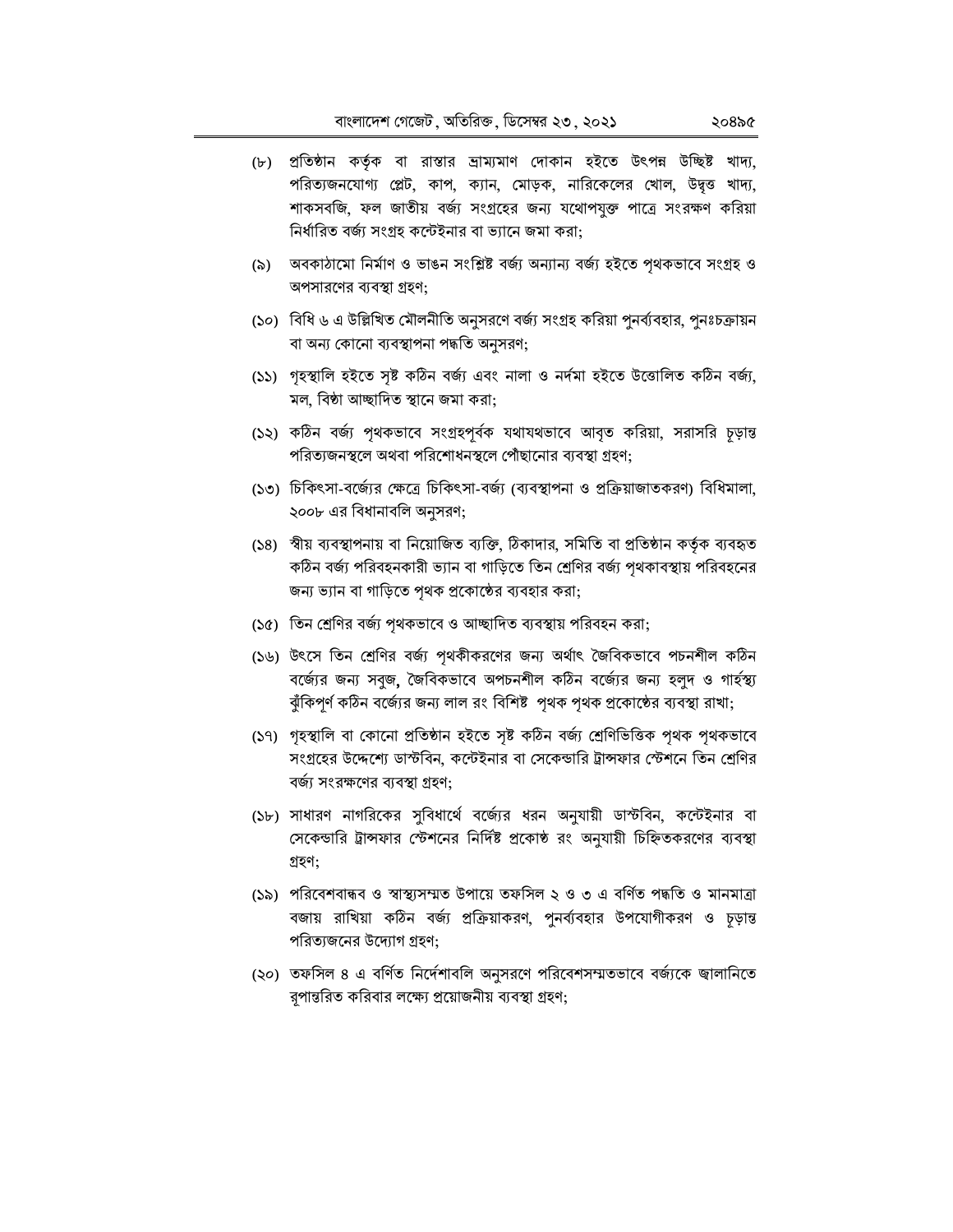- (২১) জৈবিকভাবে পচনশীল বা অপচনশীল কঠিন বর্জ্য হইতে সম্পদ আহরণের লক্ষ্যে পরিবেশসম্মত পদ্ধতিতে কম্পোস্টিং, বায়ো-গ্যাস জেনারেশন, রিফিউজ ডিরাইভড ফুয়েল (RDF), সলিড রিকোভার্ড ফুয়েল (SRF), বিদ্যুৎ উৎপাদন, জৈব পচনশীল সার উৎপাদন ও বাস্তবায়নে অগ্রাধিকার প্রদান;
- (২২) সরকারি ও বেসরকারি প্রতিষ্ঠানের সহিত যৌথ উদ্যোগ গ্রহণ এবং প্রয়োজনে পচনশীল কঠিন বর্জ্য বিনামূল্যে সরবরাহের ব্যবস্থা গ্রহণ;
- (২৩) পুনর্ব্যবহার উপযোগীকরণ বা পুনঃচক্রায়নযোগ্য বর্জ্য সরকারি বা বেসরকারি প্রক্রিয়াকরণ কারখানায় প্রদান:
- (২৪) কঠিন বর্জ্য প্রক্রিয়াকরণ ও পুনর্ব্যবহার উপযোগীকরণ কারখানা হইতে পরিত্যক্ত বা উচ্ছিষ্ট এবং জৈবিকভাবে অপচনশীল বর্জ্য মানমাত্রা বজায় রাখিয়া স্যানিটারি ল্যান্ডফিল বা ভস্মীকরণের মাধ্যমে চূড়ান্তভাবে পরিত্যজন করা;
- (২৫) নতন সিটি কর্পোরেশন অথবা পৌরসভা প্রতিষ্ঠা করিবার সময় নগর ব্যবহার পরিকল্পনায় কঠিন বর্জ্য প্রক্রিয়াকরণ, পরিশোধন, পরিত্যজন এবং ল্যান্ডফিলের জন্য নিৰ্দিষ্ট স্থান অন্তৰ্ভুক্তকরণ;
- (২৬) কঠিন বর্জ্য চূড়ান্তভাবে পরিত্যজনের স্থানে উহার ব্যবহার শুরুর অন্তত ১ (এক) বৎসর পূর্বে নির্বাচন এবং, প্রয়োজনে, উহা অধিগ্রহণের বিষয়ে পদক্ষেপ গ্রহণ;
- (২৭) কঠিন বর্জ্য দ্বারা ভূমি ভরাটস্থল নির্বাচনের ক্ষেত্রে পরিবেশগত প্রভাব নিরূপণ; এবং
- (২৮) উৎসে বর্জ্য হ্রাস ও উৎসে বর্জ্য পৃথককরণের বিষয়ে জনগণের মধ্যে সচেতনতা সৃষ্টির লক্ষ্যে উদ্বুদ্ধকরণ কর্মসূচি গ্রহণ।
- ১১। অন্যান্য কর্তৃপক্ষের দায়িত।——অন্যান্য কর্তৃপক্ষের দায়িত্ব হইবে নিম্নরূপ, যথা :—
	- (ক) পরিবেশবান্ধব ও স্বাস্থ্যসম্মত উপায়ে কঠিন বর্জ্য ব্যবস্থাপনা কার্যক্রম সম্পাদন এবং তফসিলসহ এতৎসংশ্লিষ্ট নির্দেশনাবলিতে বর্ণিত পদ্ধতি অনুসরণ;
	- (খ) স্ব স্ব এলাকা, স্থাপনা বা গণপরিবহনে স্বীয় ব্যবস্থাপনায় বা নিয়োজিত ব্যক্তি, ঠিকাদার বা প্রতিষ্ঠান দ্বারা জৈবিকভাবে পচনশীল কঠিন বর্জ্য, জৈবিকভাবে অপচনশীল কঠিন বৰ্জ্য ও গাৰ্হস্থ্য ঝুঁকিপূৰ্ণ কঠিন বৰ্জ্য ৩ (তিন) শ্ৰেণিতে পৃথকভাবে সংগ্রহ করা এবং নদ-নদী, পুকুর বা জলাধারে কোনো প্রকারের বর্জ্য নিক্ষেপ বা পরিত্যজন বন্ধে প্রচারণার উদ্যোগ গ্রহণ;
	- (গ) সংগৃহীত কঠিন বর্জ্য সংশ্লিষ্ট স্থানীয় সরকার কর্তৃপক্ষ কর্তৃক নির্ধারিত স্থানে বা নিজস্ব ব্যবস্থাপনায় পরিত্যজনের যথাযথ ব্যবস্থা গ্রহণ:
	- (ঘ) যাত্ৰীবাহী বাস, ট্ৰেন বা নৌযান হইতে সৃষ্ট কঠিন বৰ্জ্য নিজস্ব ব্যবস্থাপনায় পরিবেশসম্মতভাবে সংগ্রহ এবং স্থানীয় সরকার কর্তৃপক্ষ কর্তৃক নির্ধারিত স্থানে পরিত্যজনের ব্যবস্থা গ্রহণ: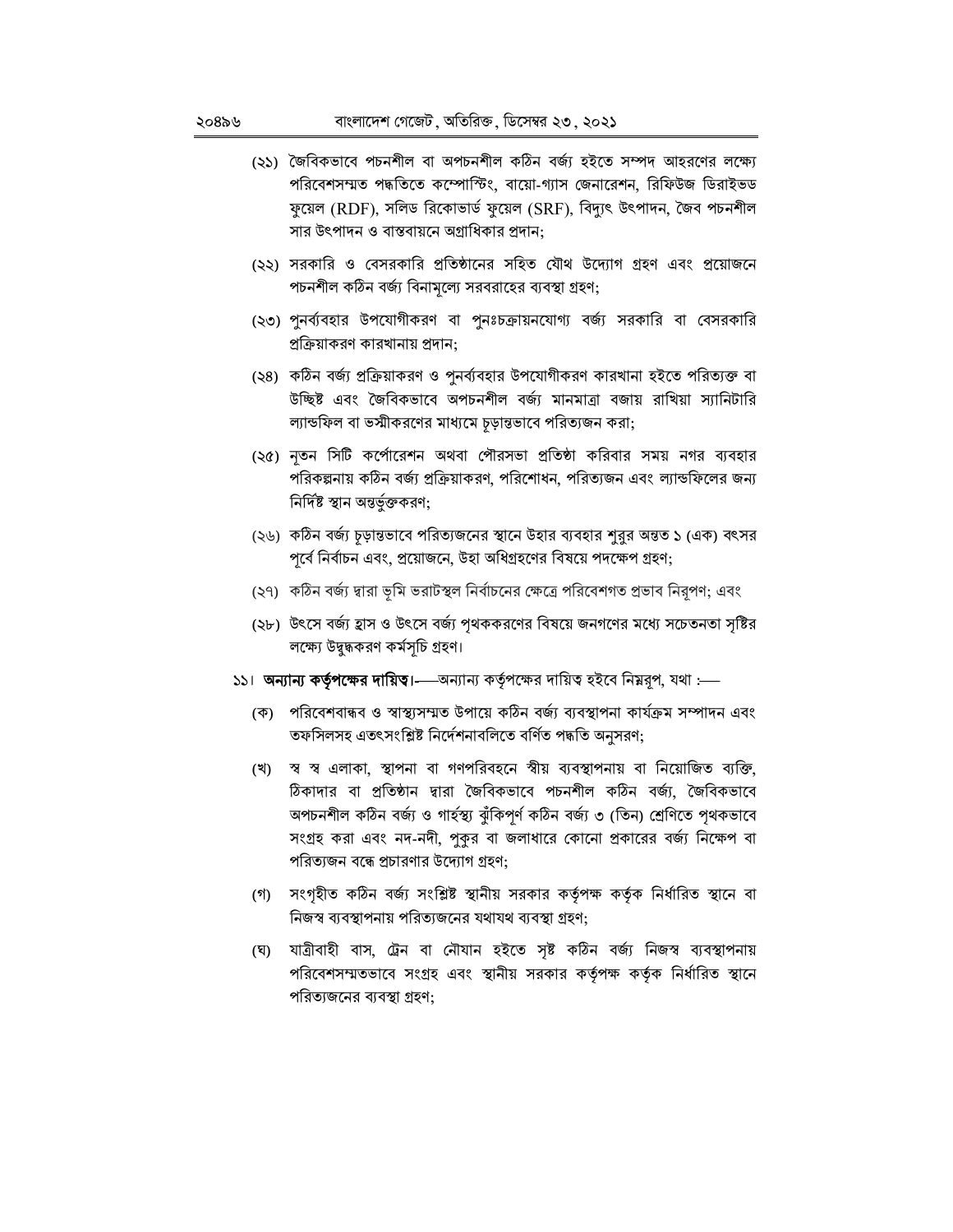- (ঙ) দফা (গ) এ উল্লিখিত বর্জ্য কোনো অবস্থাতেই রাস্তা, পুকুর, জলাধার বা উন্মুক্ত স্থানে নিক্ষেপ না করা; এবং
- (চ) কঠিন বর্জ্য ব্যবস্থাপনা বিষয়ে সরকার কর্তৃক, সময় সময়, জারীকৃত নির্দেশনা অনুযায়ী ব্যবস্থা গ্ৰহণ এবং ছক ১ এ বৰ্ণিত কাৰ্যক্ৰম গ্ৰহণ।

১২। কর্ম পরিকল্পনা প্রণয়ন। স্থানীয় সরকার কর্তৃপক্ষ কঠিন বর্জ্য ব্যবস্থাপনার ক্ষেত্রে কর্মপরিকল্পনা প্রণয়ন ও বাস্তবায়নের জন্য নিম্নলিখিত কার্যক্রম গ্রহণ করিবে, যথা :—–

- (১) কঠিন বর্জ্য চূড়ান্তভাবে নিক্ষেপ বা ফেলিবার বিদ্যমান স্থানের উন্নতি সাধন;
- (২) কঠিন বর্জ্য পৃথকীকরণ, প্রক্রিয়াকরণ এবং চূড়ান্তভাবে পরিত্যজন সংশ্লিষ্ট কার্যাবলি পরীক্ষা করা;
- (৩) কঠিন বর্জ্য পৃথকীকরণ, প্রক্রিয়াকরণ এবং চূড়ান্তভাবে পরিত্যজন সংশ্লিষ্ট সুবিধাদি স্থাপনের জন্য নৃতন জায়গা নির্বাচন চূড়ান্তকরণ;
- (৪) নির্বাচিত নৃতন জায়গায় কঠিন বর্জ্য পৃথকীকরণ, প্রক্রিয়াকরণ এবং চূড়ান্তভাবে পরিত্যজন সুবিধাদি স্থাপনের কাজ শুরু করা; এবং
- (৫) উৎপাদনকারীর সম্প্রসারিত দায়িত্ব (EPR) নির্দেশিকা মোতাবেক গৃহীত যৌথ উদ্যোগ বাস্তবায়নের রূপরেখা প্রণয়ন।

১৩। **বার্ষিক প্রতিবেদন।**—(১) স্থানীয় সরকার কর্তৃপক্ষ ও অন্যান্য কর্তৃপক্ষ কঠিন বর্জ্য ব্যবস্থাপনা বিষয়ে প্রতি অর্থবৎসরে বার্ষিক বর্জ্য ব্যবস্থাপনা প্রতিবেদন (Annual Waste Report) নামক বার্ষিক প্রতিবেদন প্রকাশ করিবে এবং প্রতি অর্থবৎসর শেষে পরবর্তী ৩০ সেপ্টেম্বরের মধ্যে ছক ২ অনুযায়ী বার্ষিক প্রতিবেদন কমিটির নিকট দাখিল করিবে।

(২) বার্ষিক প্রতিবেদনের ভিত্তিতে কমিটির পক্ষে কমিটির সদস্য সচিব একটি সমন্বিত প্রতিবেদন প্রস্থুত করিয়া কমিটির সভায় উপস্থাপন করিবেন এবং উক্ত প্রতিবেদন পর্যালোচনা করিয়া কমিটি, ক্ষেত্রমত, সংশ্লিষ্ট স্থানীয় সরকার প্রতিষ্ঠানের নিকট হইতে কোনো বিষয়ে ব্যাখ্যা তলব বা প্রয়োজনীয় নির্দেশনা প্রদান করিতে পারিবে।

১৪। **দুৰ্ঘটনাজনিত প্ৰতিবেদন দাখিল ও পরবর্তী কার্যক্রম গ্রহণ।** (১) কঠিন বর্জ্য সংগ্রহকরণ, পৃথকীকরণ, মওজুদকরণ, প্রক্রিয়াকরণ, পুনর্ব্যবহার উপযোগীকরণ, চূড়ান্ত পরিত্যজন এবং পরিবহনের সময় যদি কোনো দুর্ঘটনা সংঘটিত হয় তাহা হইলে স্থানীয় সরকার প্রতিষ্ঠানের বর্জ্য ব্যবস্থাপনার দায়িত্বে নিয়োজিত কর্মকর্তা ছক-৩ অনুযায়ী দুর্ঘটনা ঘটিবার অনধিক ৩ (তিন) কর্মদিবসের মধ্যে মহাপরিচালকের নিকট উক্ত দুর্ঘটনার প্রতিবেদন দাখিল করিবেন।

(২) উপ-বিধি (১) এ উল্লিখিত প্রতিবেদন প্রাপ্তির পর মহাপরিচালক তৎকর্তৃক ক্ষমতাপ্রাপ্ত কৰ্মকৰ্তা দ্বারা তদন্ত করিবেন।

(৩) কমিটির সদস্য সচিব প্রাপ্ত দুর্ঘটনার প্রতিবেদন ও তদন্ত প্রতিবেদনসমূহ সমন্বিত করিয়া কমিটি সমীপে উপস্থাপন করিবেন।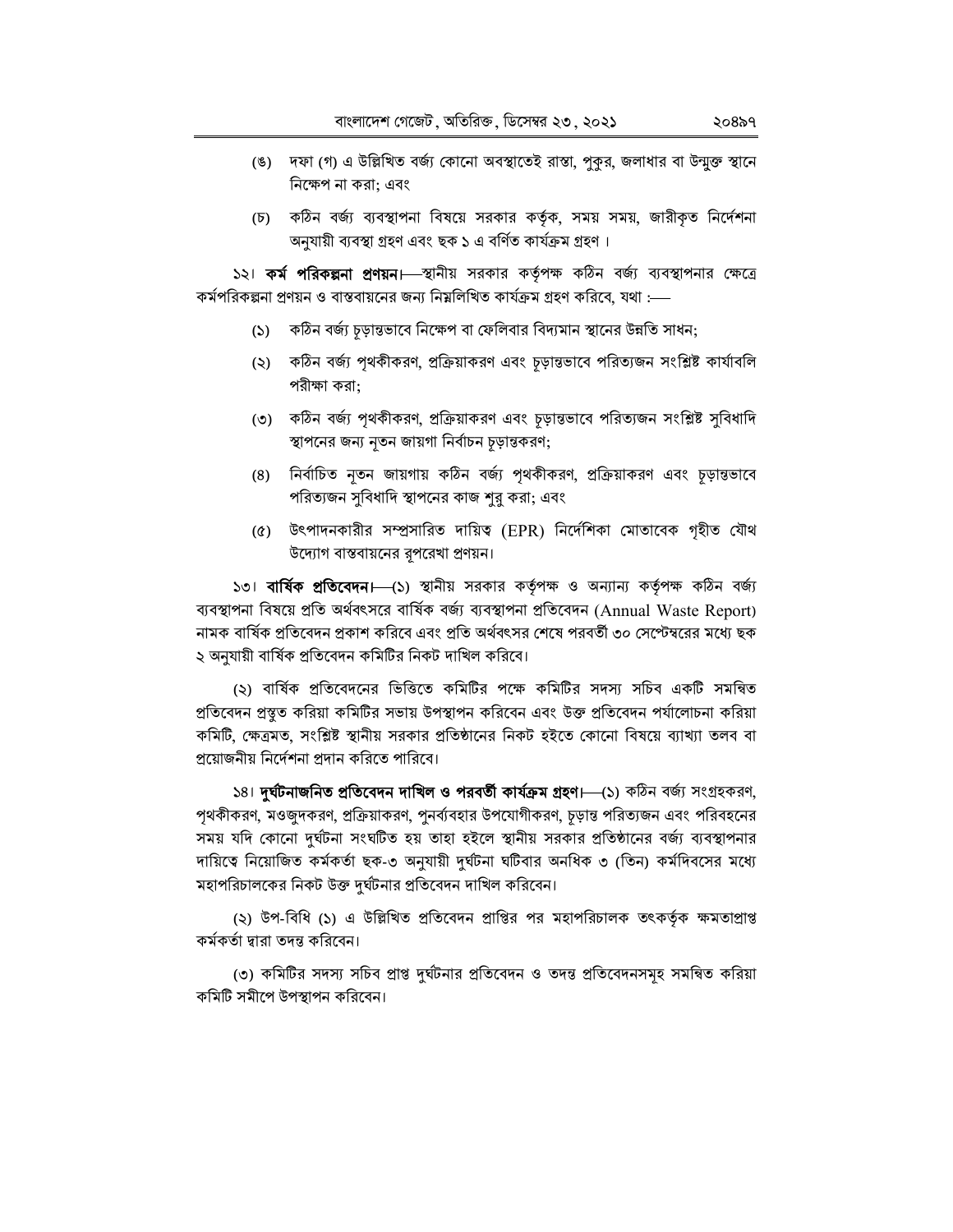১৫। **দন্ড।**— কোনো ব্যক্তি বা প্রতিষ্ঠান এই বিধিমালার বিধি ৭, বিধি ৮ এর উপবিধি (১), (২) ও (8) এবং বিধি ৯ এর উপবিধি (১), (8) ও (৮) এর বিধান লঙ্ঘন করিলে উক্ত কার্য হইবে একটি অপরাধ এবং উক্ত অপরাধের জন্য তিনি অনধিক ২ (দুই) বৎসরের কারাদন্ড বা ২ (দুই) লক্ষ টাকা অৰ্থদণ্ড বা উভয় দণ্ডে দণ্ডনীয় হইবেন।

১৬। স্থানীয় সরকার কর্তৃপক্ষ ও অন্যান্য কর্তৃপক্ষ কর্তৃক কাজের স্বীকৃতি। (১) সরকার, জাতীয় সমন্বয় কমিটির সহিত পরামর্শক্রমে, কঠিন বর্জ্য ব্যবস্থাপনা, পরিচ্ছন্নতা তথা পরিবেশ ব্যবস্থাপনা কার্যক্রমের জন্য স্থানীয় সরকার কর্তৃপক্ষের মধ্যে প্রতিযোগিতামূলকভাবে প্রতি বৎসর প্রশংসনীয় বা অনুকরণীয় কাজের স্বীকৃতি প্রদানের জন্য পদক্ষেপ গ্রহণ করিবে।

(২) সরকার উপ-বিধি (১) এ উল্লিখিত প্রশংসনীয় বা অনুকরণীয় কাজের স্বীকৃতি প্রদানের শর্তাবলি নির্ধারণসহ এতদসংক্রান্ত একটি পৃথক নির্দেশিকা প্রণয়ন করিবে।

১৭। জটিলতা নিরসনে সরকারের ক্ষমতা। সরকার, এই বিধিমালার বিধানের অস্পষ্টতার কারণে বিধিমালার অধীন ক্ষমতা প্রয়োগের ক্ষেত্রে কোনো অসুবিধা দেখা দিলে, সাধারণ বা বিশেষ আদেশ জারির মাধ্যমে, উক্ত বিধানের স্পষ্টীকরণ বা ব্যাখ্যা প্রদান করতঃ উক্ত বিষয়ে প্রয়োজনীয় দিক নির্দেশনা প্রদান করিতে পারিবে।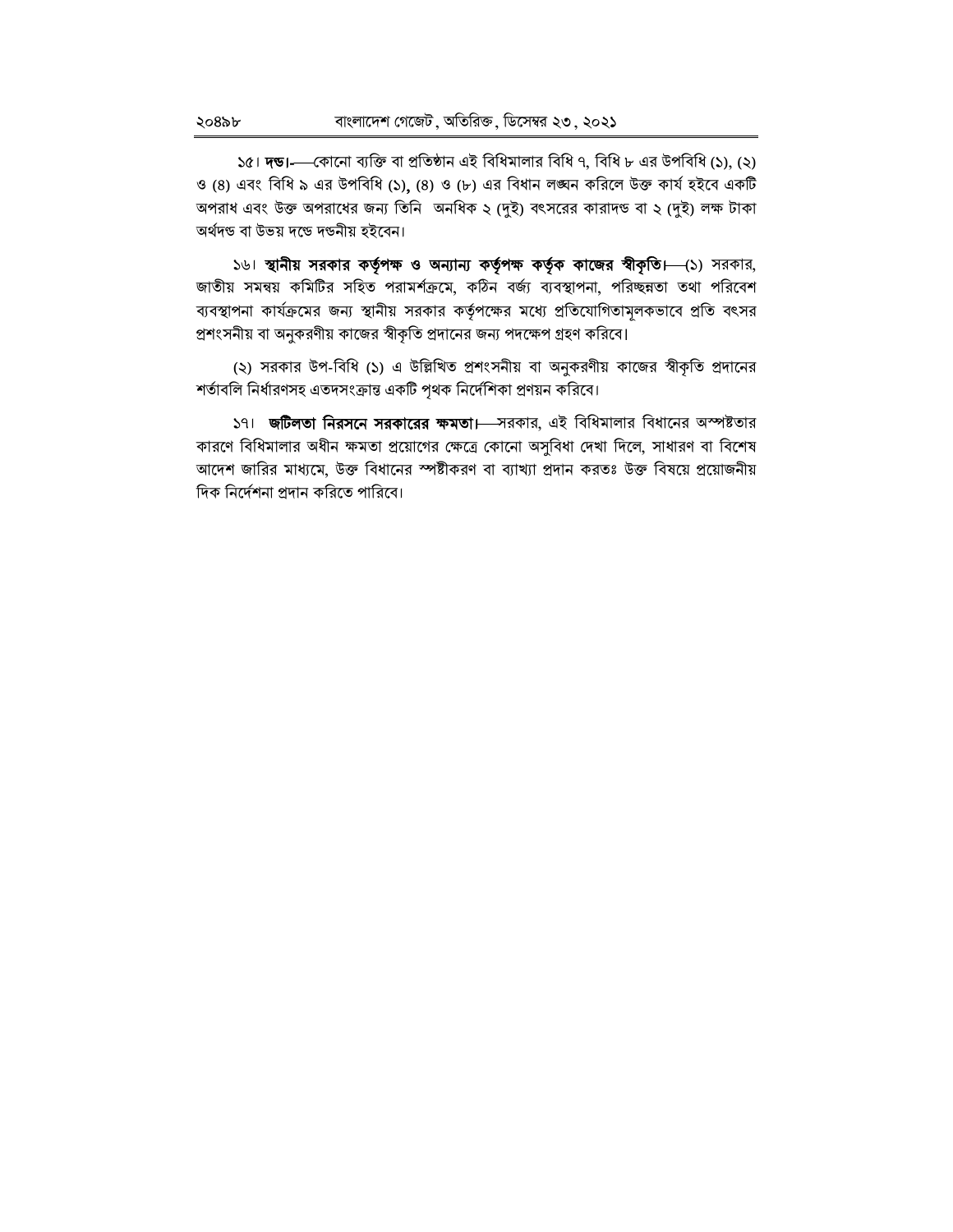# তফসিল ১ [বিধি ৭ (২), ১০ (৪) দ্রষ্টব্য]<br>গার্হস্থ্য ঝুঁকিপূর্ণ কঠিন বর্জ্যের শ্রেণি ও তালিকা

| শ্ৰেণি                            | পণ্য/যন্ত্ৰপাতি                                                                                    |  |
|-----------------------------------|----------------------------------------------------------------------------------------------------|--|
| (5)                               | (২)                                                                                                |  |
| গাৰ্হস্থ্য ঝুঁকিপূৰ্ণ কঠিন বৰ্জ্য | স্যানিটারি ন্যাপকিন, ডায়াপার;<br>$\mathcal{L}$                                                    |  |
|                                   | গজ, ব্যান্ডেজ;<br>২।                                                                               |  |
|                                   | এয়ার ফ্রেশনারসহ এ্যারোসল ক্যান;<br>৩৷                                                             |  |
|                                   | মোবাইল ব্যাটারি এবং অন্যান্য ব্যাটারি;<br>81                                                       |  |
|                                   | ব্লিচ এবং পরিবার বা রান্না ঘর এবং ডেন পরিষ্কারের এজেন্ট;<br>œ١                                     |  |
|                                   | গাড়ির ব্যাটারি, তেল ফিল্টার, গাড়িতে ব্যবহার্য পণ্য;<br>৬।                                        |  |
|                                   | রাসায়নিক জাতীয় প্রসাধনী পণ্য;<br>۹۱                                                              |  |
|                                   | কীটনাশক এবং কীটনাশক ধারক;<br>$b^+$                                                                 |  |
|                                   | সব ধরনের আলোক বাতি;<br>৯।                                                                          |  |
|                                   | ১০। অব্যবহৃত বা মেয়াদ উত্তীর্ণ ঔষধ ও ধারক;                                                        |  |
|                                   | ১১। পেইন্টস, তেল, লুব্রিকেন্টস, আঠা, পলিশার, থিনার এবং<br>ধারক;                                    |  |
|                                   | ১২। আগাছা নাশক এবং ধারক;                                                                           |  |
|                                   | ১৩। গ্যাস লাইটার এবং রিফিল পাত্র;                                                                  |  |
|                                   | ১৪। এলপিজি পাত্র;                                                                                  |  |
|                                   | ১৫। নৃতন সরঞ্জাম হইতে প্রাপ্ত স্টাইরোফোম এবং নরম ফোম<br>প্যাকেজিং পণ্য;                            |  |
|                                   | ১৬। থার্মোমিটার এবং পারদ সমেত পণ্য;                                                                |  |
|                                   | ১৭। সঁচ এবং সিরিঞ্জ;                                                                               |  |
|                                   | ১৮। হ্যান্ড গ্লাভস, মাস্ক,গাউন, গগলস, ফেইস শিল্ড;                                                  |  |
|                                   | ১৯। টুথপেস্ট বা সেভিং ক্রিম বা এন্টিসেপটিক ও ধারক;                                                 |  |
|                                   | ২০। নষ্ট টৰ্চলাইট; এবং                                                                             |  |
|                                   | ২১। মহাপরিচালক কর্তৃক, সময় সময়, গণবিজ্ঞপ্তির মাধ্যমে ঘোষিত<br>গাৰ্হস্থ্য ঝুঁকিপূৰ্ণ কঠিন বৰ্জ্য। |  |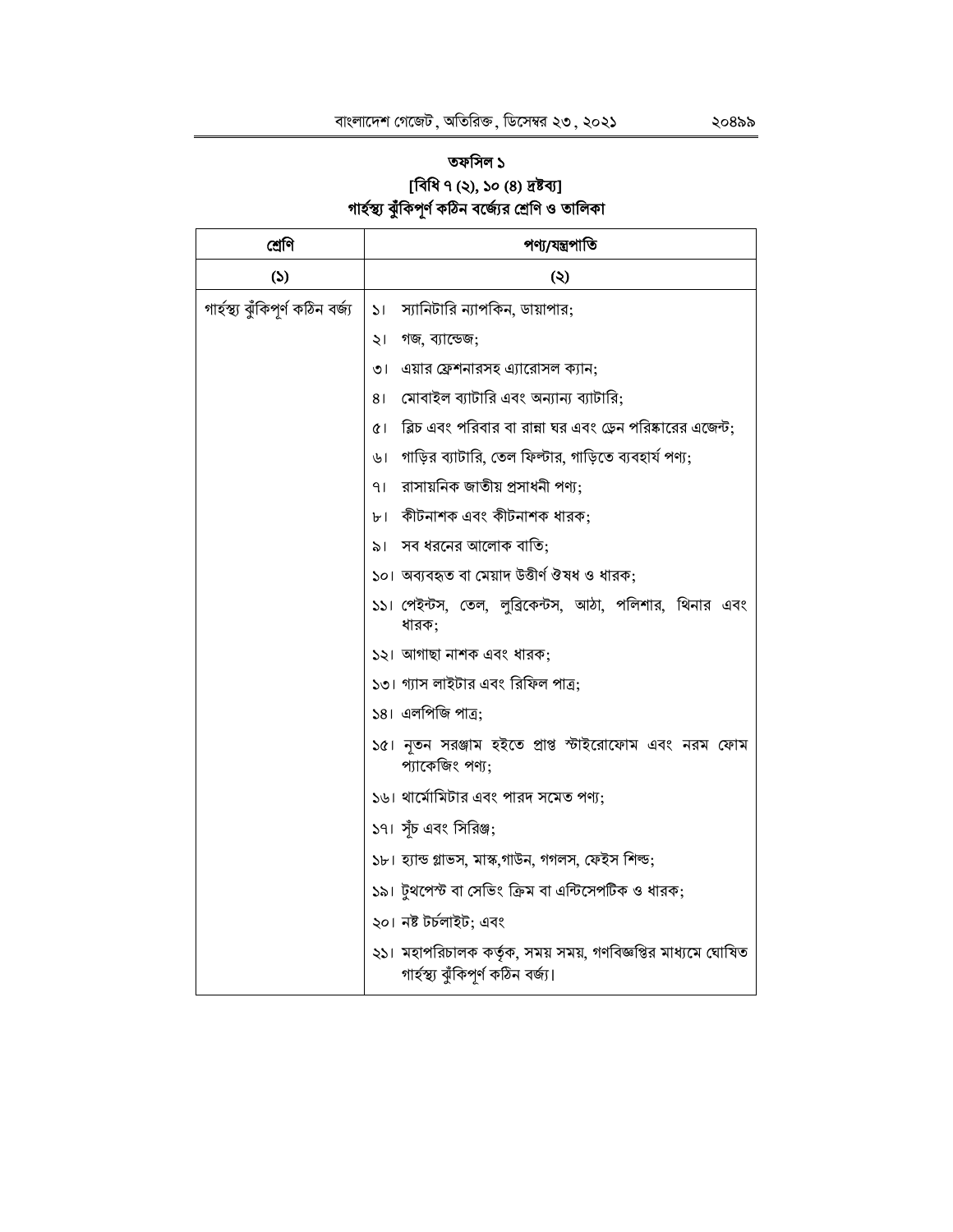#### তফসিল ২

#### [বিধি ৪ (ক), ১০ (১৯), তফসিল ৩ (ঘ) (৫) দ্রষ্টব্য]

#### কঠিন বর্জ্য প্রক্রিয়াকরণ নির্দেশনাবলি

(ক) কম্পোষ্টিং এর মানদন্ড:—বর্জ্য প্রক্রিয়াকরণ স্থানে জৈব পচনশীল বর্জ্যের প্রক্রিয়াকরণের জন্য অন্যান্য পদ্ধতির সহিত কম্পোস্টিং অন্তর্ভুক্ত করিতে হইবে। কম্পোস্টিং প্লান্ট হইতে পরিবেশ দূষণ প্ৰতিরোধে নিম্নবৰ্ণিত নিৰ্দেশাবলি প্ৰতিপালন করিতে হইবে, যথা :—–

(১) বর্জ্য প্রক্রিয়াকরণ স্থানে জৈব বর্জ্য আসিবার সঙ্গে সঙ্গে পরবর্তী প্রক্রিয়াকরণের জন্য সংরক্ষণ করিতে হইবে। দীর্ঘ সময় ধরিয়া বর্জ্য সংরক্ষণ করিতে হইলে বর্জ্য সংরক্ষণের স্থান ঢাকিয়া রাখিতে হইবে। যদি এই ধরনের বর্জ্য উন্মুক্ত স্থানে সংরক্ষণ করিতে হয় তাহা হইলে সেইখানে চোয়ানি এবং ভৃপৃষ্ঠস্থ পানির প্রবাহ ড্রেনের মাধ্যমে চোয়ানি পরিশোধন এবং পরিত্যজন স্থানে নেবার ব্যবস্থাসহ অভেদ্য বেজের (Impermeable Base) ব্যবস্থা করিতে হইবে।

(২) বর্জ্য প্রক্রিয়াকরণ সাইটে গন্ধ এবং অগ্নিকান্ডের ঝুঁকি কমাইবার জন্য পূর্ব সতর্কতামূলক ব্যবস্থা গ্রহণ করিতে হইবে এবং মশা-মাছি, ইঁদুর ও পাখির উপদ্রব হইতে রক্ষার ব্যবস্থা করিতে হইবে।

(৩) কম্পোস্টিং প্লান্ট অকার্যকর হইলে বা মেরামতের সময় বর্জ্য প্রক্রিয়াকরণ সাইটে কঠিন বর্জ্য আনা বন্ধ রাখিতে হইবে। উক্ত সময়ে সাময়িকভাবে বর্জ্য রাখিবার জন্য বিকল্প ব্যবস্থা করিতে হইবে বা ল্যাল্ডফিলে সংরক্ষণ করিতে হইবে এবং প্লান্ট পুনরায় চালু হইলে উক্ত বর্জ্য পুনঃপ্রক্রিয়াকরণের ব্যবস্থা করিতে হইবে।

(৪) প্রক্রিয়াকরণের পূর্বে ও পরবর্তী প্রত্যাখ্যাত বর্জ্য প্রক্রিয়াকরণ সাইট হইতে নিয়মিতভাবে সরাইয়া ফেলিতে হইবে এবং স্তূপাকারে জমা রাখা যাইবে না। পুনঃচক্রায়নযোগ্য বর্জ্য উপযুক্ত বিক্রেতার নিকট প্রদান করিতে হইবে। পুনঃচক্রায়ন যোগ্য নয় কিন্তু উচ্চ ক্যালোরিফিক বর্জ্য আলাদা করিয়া ওয়েস্ট টু এনার্জি প্লান্ট বা সিমেন্ট ফ্যাক্টরিতে কো-প্রসেসিং বা তাপভিত্তিক বিদ্যুৎ ব্যবহার করিতে হইবে। শুধুমাত্র প্রক্রিয়াকরণ পদ্ধতি হইতে প্রত্যাখ্যাত বর্জ্য স্যানিটারি ল্যান্ডফিলে প্রেরণ করিতে হইবে।

(৫) কম্পোস্টিং এলাকায় অভেদ্য বেসের ব্যবস্থা করিতে হইবে। উক্ত বেজ কংক্রিট বা কম্পোস্ট কাদা মাটির ৫০ সেঃমিঃ পুরুত্বের হইবে যাহার পারমিবিলিটি কো-অফিসিয়েন্ট ১×১০ $^{\text{-}^\text{q}}$ সেঃমিঃ/সেকেন্ড। উক্ত বেসের চারিদিকে বৃত্তাকার এবং ১% হইতে ২% কৌণিকভাবে চোয়ানি বা ভূপৃষ্ঠস্থ পানির প্রবাহ সংগ্রহের জন্য ড্রেনের ব্যবস্থা থাকিতে হইবে।

(৬) পরিবেষ্টক বায়ুর গুণগতমান নিয়মিত মনিটরিং করিতে হইবে। ইহা ছাড়া নিয়মিতভাবে প্লান্টের বাউন্ডারি ওয়ালের নিকট বায়ু যে দিকে প্রবাহিত হইবে সেই দিকে দুর্গন্ধ পরিমাপ করিতে হইবে।

(৭) আর্দ্রতা ঠিক রাখিবার জন্য চোয়ানি কম্পোস্টিং প্লান্ট রি-সারকুলেট করিতে হইবে।

(৮) কম্পোস্টিং প্লান্টের ফাইনাল প্রোডাক্ট সার (ব্যবস্থাপনা) আইন, ২০০৬ (২০০৬ সনের ৬ নং আইন) এর ধারা ৭ এর ক্ষমতাবলে জারীকৃত বিনির্দেশ এ উল্লিখিত সারের গুণগতমানের মানমাত্রার মধ্যে থাকিতে হইবে।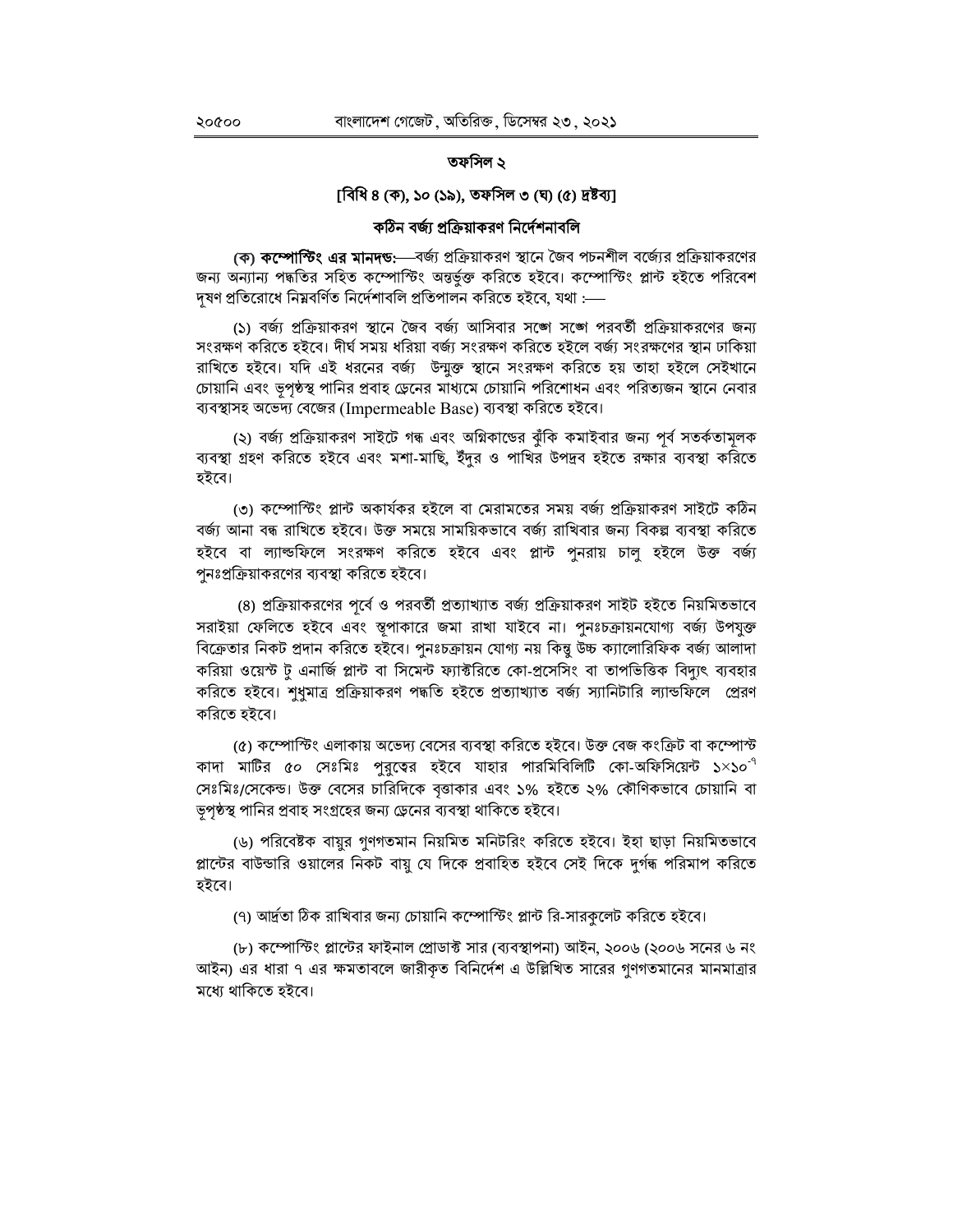(৯) কম্পোস্টের নিরাপদ ব্যবহার নিশ্চিতকরণের জন্য কম্পোস্টের গুণগতমান নিয়বর্ণিত মানমাত্রার মধ্যে থাকিতে হইবে, যথা :-

### কম্পোল্টের মানমাত্রা (Standards for Compost)

#### (১) ভৌত গুণাবলি (Physical properties)

| !ক্ৰামক নং।   | স্থিতিমাপ (Parameters)              | মানমাত্ৰা (Standard)         |
|---------------|-------------------------------------|------------------------------|
| $\mathcal{L}$ | বৰ্ণ (Color)                        | গাঢ় বাদামি হইতে কালো        |
|               |                                     | (Dark brown to black)        |
| ২।            | ভৌত অবস্থা (Physical condition)     | অদানাদার আকৃতির              |
|               |                                     | (Non-granular form)          |
| ৩৷            | গন্ধ (Odor)                         | দুর্গন্ধের অনুপস্থিতি        |
|               |                                     | (Absence of foul odour)      |
| 81            | জলীয়কণার পরিমাণ (Moisture Content) | সর্বোচ্চ ২০% (Maximum 20%)   |
| $\alpha$      | নিক্ষিয় পদার্থ (Inert materials)   | সর্বোচ্চ ১% (Maximum $1\%$ ) |

#### (২) রাসায়নিক গুণাবলি (Chemical properties)

| ক্ৰমিক নং     | স্থিতিমাপ (Parameters)               | মানমাত্ৰা (Standard)                    |
|---------------|--------------------------------------|-----------------------------------------|
| $\mathcal{L}$ | পিএইচ (pH)                           | $\mathfrak{b} \rightarrow \mathfrak{c}$ |
| ২।            | অৰ্গানিক কাৰ্বন (Organic Carbon)     | ১০—২৫%                                  |
| ৩।            | নাইট্রোজেন (Nitrogen, N)             | $0.6 - 8.0\%$                           |
| 81            | কার্বন ও নাইট্রোজেনের অনুপাত $(C:N)$ | সৰ্বোচ্চ ২০: ১                          |
| QΙ            | ফসফরাস (Phosphorus, P)               | $o \rightarrow o \rightarrow o$         |
| ৬।            | পটাশিয়াম (Potassium, $K$ )          | $o \sim 0.0\%$                          |
| 91            | সালফার (Sulfur, S)                   | $0.5 - 0.0\%$                           |
| ৮।            | पछा (Zinc, Zn)                       | সৰ্বোচ্চ ০.১%                           |
| ৯।            | তামা (Copper, Cu)                    | সৰ্বোচ্চ ০.০৫%                          |
| 501           | ক্রোমিয়াম (Chromium, Cr)            | সৰ্বোচ্চ ৫০ পিপিএম                      |
| 331           | ক্যাডমিয়াম (Cadmium, Cd)            | সৰ্বোচ্চ ৫ পিপিএম                       |
| 331           | সীসা (Lead, Pb)                      | সৰ্বোচ্চ ৩০ পিপিএম                      |
| ১৩।           | নিকেল (Nickel, Ni)                   | সৰ্বোচ্চ ৩০ পিপিএম                      |

**নোট:** কম্পোস্টের (ফাইনাল প্রোডাক্ট) গুণগতমান উপরি উল্লিখিত মানমাত্রার বাহিরে থাকিলে উক্ত কম্পোস্ট খাদ্যশস্য উৎপাদনে ব্যবহার করা যাইবে না। তবে খাদ্যশস্য ব্যতীত অন্য ফসলে ব্যবহার করা যাইবে।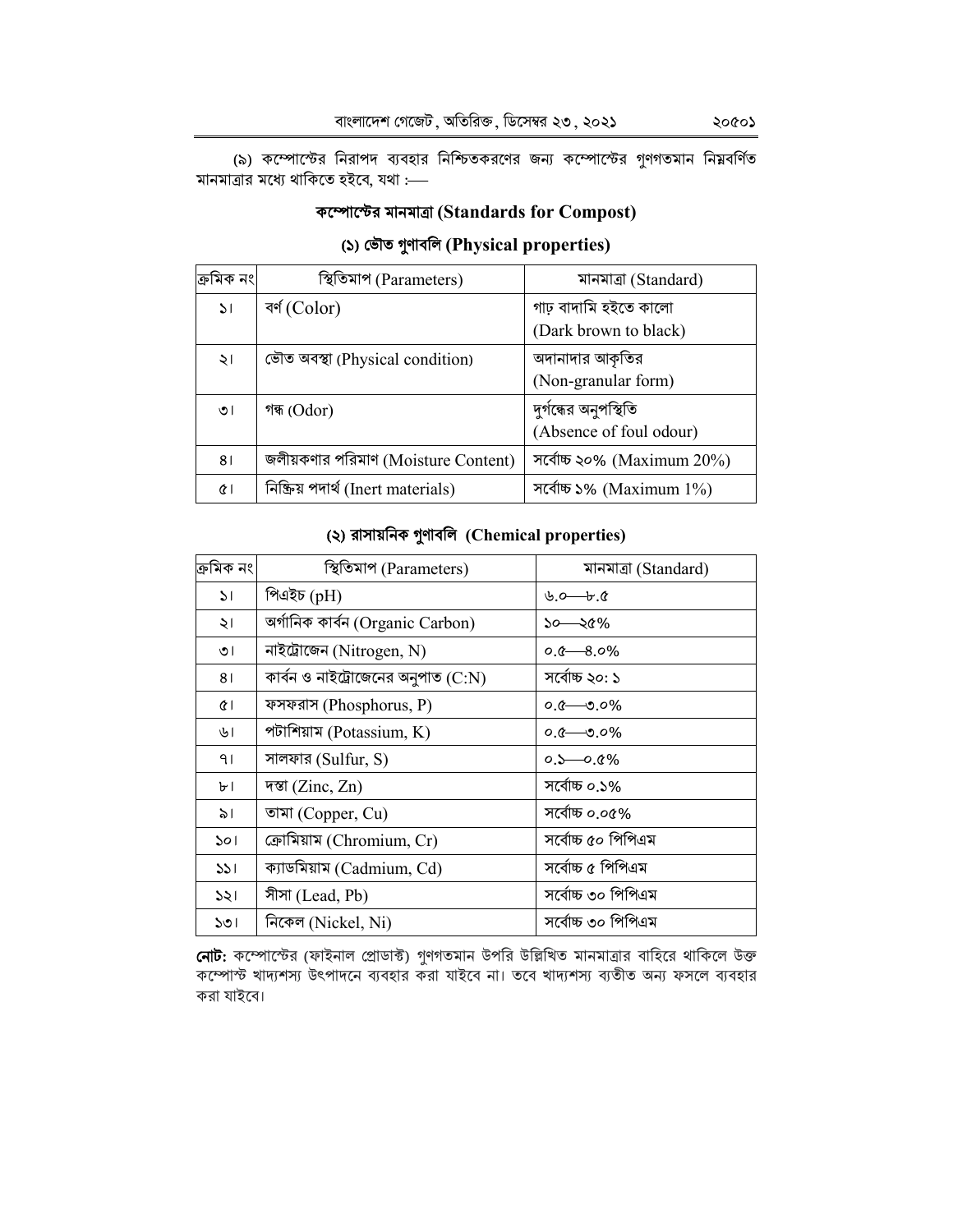(খ) পরিশোধিত চোয়ানি মানমাত্রা :- পরিশোধিত চোয়ানি পরিত্যজনের জন্য নিম্নবর্ণিত মানমাত্রা অনুসরণ করিতে হইবে, যথা :-

# কঠিন বর্জ্যের প্রক্রিয়াকৃত চোয়ানি নির্গমনের মানমাত্রা

| ক্ৰমিক<br>নং   | স্থিতিমাপ (Parameters)               | একক  | মানমাত্রা (Standard) (নির্গমনের স্থান)<br>(উপস্থিতির সর্বোচ্চ সীমা পিএইচ ব্যতীত) |                              |
|----------------|--------------------------------------|------|----------------------------------------------------------------------------------|------------------------------|
|                |                                      |      | অভ্যন্তরীণ ভূপৃষ্ঠস্থ পানি                                                       | গণ পয়ঃনালা                  |
| $\mathcal{L}$  | পিএইচ (pH)                           |      | $b \rightarrow$                                                                  | $v \rightarrow$              |
| ২।             | বিওডি <sub>৫</sub> ; ২০ডিগ্রি সেঃ    | mg/l | ৩০                                                                               | ২৫০                          |
|                | (BOD <sub>5</sub> at 20 deg Celsius) |      |                                                                                  |                              |
| ৩।             | সিওডি (COD)                          | ,    | ২৫০                                                                              | $\qquad \qquad \blacksquare$ |
| 8 <sub>1</sub> | প্ৰলম্বিত কঠিন বম্বুকণা (SS)         | ,,   | ১০০                                                                              | ৬০০                          |
| Œ١             | দ্ৰবীভূত বস্তুকণা (অজৈব)             | ,,   | ২১০০                                                                             | ২১০০                         |
|                | (TDS inorganic)                      |      |                                                                                  |                              |
| ৬।             | অ্যামোনিয়াকেল নাইট্রোজেন            | ,,   | QO                                                                               | QO                           |
|                | (Ammonical Nitrogen)                 |      |                                                                                  |                              |
| 91             | সাৰ্বিক জেলডাল নাইট্ৰোজেন            | ,,   | ১০০                                                                              |                              |
| ৮।             | আর্সেনিক (As হিসাবে)                 | ,,   | ০.২                                                                              | ০.২                          |
| ৯।             | মার্কারি (Hg হিসাবে)                 | ,,   | 0.05                                                                             | 0.05                         |
| ১০।            | লেড (Pb হিসাবে)                      | ,    | 0.5                                                                              | 5.0                          |
| 331            | ক্যাডমিয়াম (Cd হিসাবে)              | ,    | ২.০                                                                              | ১.০                          |
| 321            | মোট ক্রোমিয়াম $(Total Cr)$          | ,,   | ২.০                                                                              | ২.০                          |
| ১৩।            | কপার (Cu হিসাবে)                     | ,,   | ৩.০                                                                              | ৩.০                          |
| 381            | জিংক (Zn হিসাবে)                     | ,,   | $\alpha$ .0                                                                      | 6.92                         |
| ১৫।            | নিকেল (Ni হিসাবে)                    | ,,   | $\mathcal{O}, \mathcal{O}$                                                       | $\mathcal{O}, \mathcal{O}$   |
| ১৬।            | সায়ানাইড (CN হিসাবে)                | ,,   | 0.5                                                                              | ২.০                          |
| 391            | ক্লোরাইড (Cl <sup>-</sup> হিসাবে)    | ,,   | ১০০০                                                                             | ১০০০                         |
| 3b1            | ফ্লোরাইড (F <sup>-</sup> হিসাবে)     | ,,   | ২.০                                                                              | 5.0                          |
| 321            | ফেললিক যৌগ $(C_6H_5OH$ হিসাবে)       | ,,   | 5.0                                                                              | $\alpha$ , $\delta$          |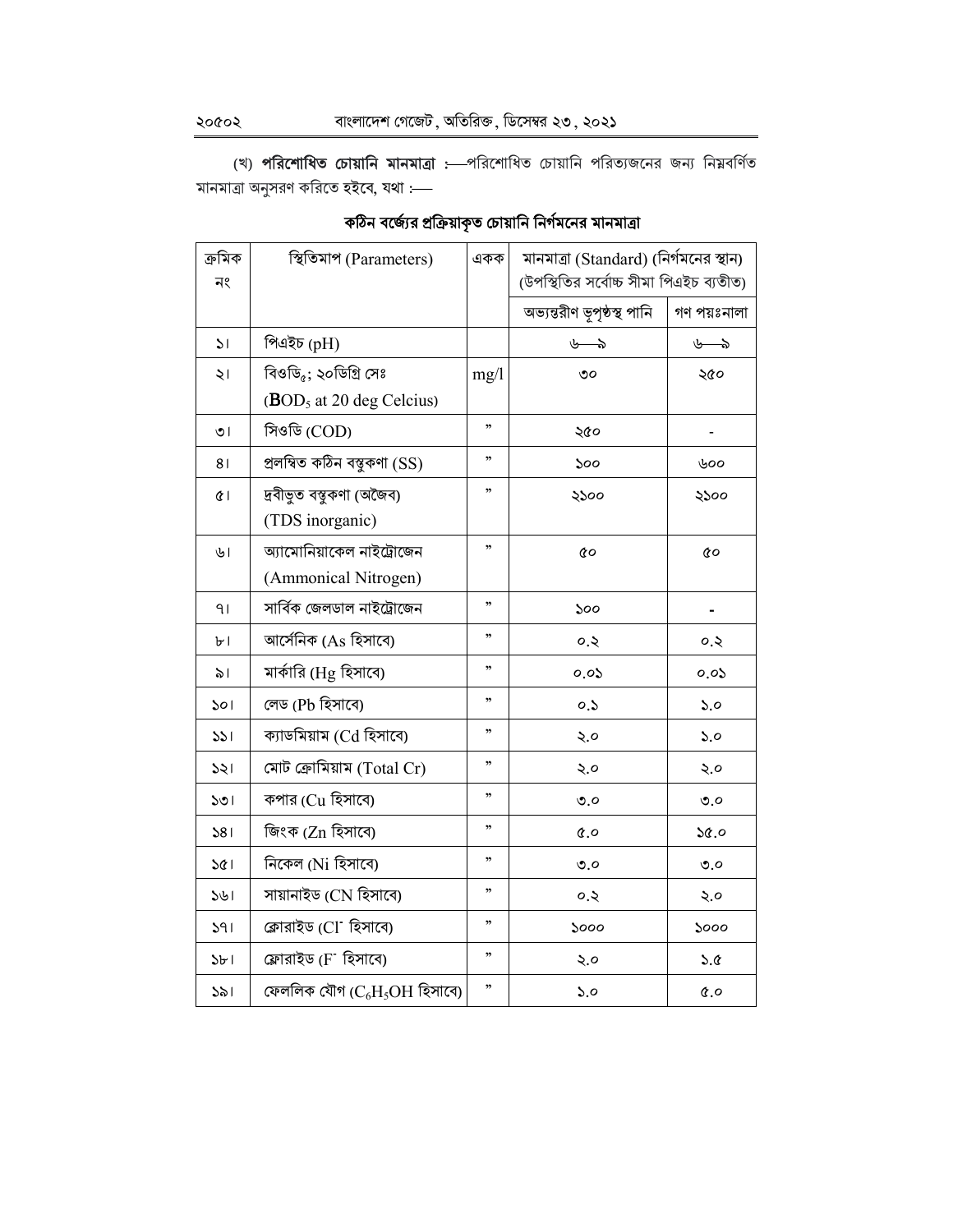# (গ) কঠিন বৰ্জ্য ইনসিনারেটর (Solid Waste Incinerator) :-

| স্থিতিমাপ (Parameters)                                  | সবিস্তার বিবরণী (Specification)                                                                    | মানদন্ড (Standard)                                                                                                                                                        |
|---------------------------------------------------------|----------------------------------------------------------------------------------------------------|---------------------------------------------------------------------------------------------------------------------------------------------------------------------------|
| তাপমাত্রা                                               | প্রাইমারি চেম্বার                                                                                  | >৮৫০° সেন্টিগ্ৰেড                                                                                                                                                         |
|                                                         | সেকেন্ডারি চেম্বার                                                                                 | ন্যনতম ১০০০° সেন্টিগ্ৰেড                                                                                                                                                  |
|                                                         | বায়ুদৃষণ নিয়ন্ত্রণকারী যন্ত্রে<br>অনুপ্রবেশকারী গ্যাস                                            | <২০০০ সেন্টিগ্ৰেড                                                                                                                                                         |
| গ্যাস রেসিডেন্স সময়<br>(Gas residence<br>time)         | সর্বশেষ দাহ বায়ু অনুপ্রবেশের পর<br>(After last injection of<br>combustion air)/সেকেন্ডারি চেম্বার | $\geq$ ২ সেকেন্ড                                                                                                                                                          |
| বায়ু প্ৰবাহ (Air flow)                                 | সৰ্বমোট দাহ বায়ু (Total<br>combustion air)                                                        | অতিরিক্ত ১৪০-২০০%                                                                                                                                                         |
|                                                         | ইনসিনারেটরে বায়ু সরবরাহ ও বিতরণ                                                                   | পৰ্যাপ্ত                                                                                                                                                                  |
|                                                         | সকল জোনে দাহ গ্যাস ও বায়ুর মিশ্রণ                                                                 | ভালো মিশ্ৰণ (Good mixing)                                                                                                                                                 |
|                                                         | ফ্লু গ্যাসের সহিত বস্তুকণার নিঃসরণ<br>(Particulate matter<br>entrainment into flue gas)            | পরিমিত<br>গতি<br>বায়ুর<br>রাখা<br>(Minimize<br>by keeping<br>moderate air velocity)                                                                                      |
| অক্সিজেনের ঘনত্ব<br>(অতিরিক্ত) Oxyzen<br>Conc. (excess) |                                                                                                    | সৰ্বোচ্চ ৬%                                                                                                                                                               |
| দহন ক্ষমতা<br>(Combustion<br>Efficiency)                | CO <sub>2</sub><br>$CE = \frac{60}{\sqrt{6} \text{CO}_2 + \sqrt{6} \text{CO}} \times 100$          | ন্যনতম ৯৯%                                                                                                                                                                |
| পরিবীক্ষণ                                               | নিরবচ্ছিন্ন নিঃসরণ পরিবীক্ষণ<br>(Continuous emission<br>monitoring)                                | বম্বুকণা, CO, SO <sub>2</sub> , HF, HCl,<br>$NOx$ এবং ছাড়পত্রের শর্তে<br>উল্লিখিত অন্য কোনো প্যারামিটার                                                                  |
|                                                         | নিরবচ্ছিন্ন প্রসেস প্যারামিটার<br>পরিবীক্ষণ (Continuous process<br>parameters monitoring)          | ফার্নেসের তাপমাত্রা, ফ্লু গ্যাস<br>আউটলেট তাপমাত্রা, চাপ, জলীয়<br>ছাড়পত্রের<br>শৰ্তে<br>বাষ্প<br>এবং<br>উল্লিখিত অন্য কোনো প্যারামিটার                                  |
|                                                         | নিয়মিত নিঃসরণ পরিবীক্ষণ (বৎসরে<br>২-৪ বার)                                                        | ভারী<br>ডাইঅক্সিন<br>ধাতু,<br>এবং<br>ফুরান                                                                                                                                |
| দৃষণ নিয়ন্ত্ৰণ যন্ত্ৰপাতি                              | বায়ুদূষণ নিয়ন্ত্ৰণ ডিভাইস স্থাপন                                                                 | ফেব্রিক ফিল্টার ড্রাই (সাধারণত<br>ড়াই<br>ইঞ্জেকশন<br>সুবিধাসহ,<br>প্যাকড বেড, ভেঞ্চুরি বা অন্য<br>ওয়েট<br>কোনো<br>ক্ষাবার,<br>ইলেক্টোস্টেটিক<br>প্রিসিপিটেটর<br>(ইএসপি) |

# ১। ইনসিনারেটর পরিচালনার মানদন্ড ( $\bf{Operating\ Standard}$ )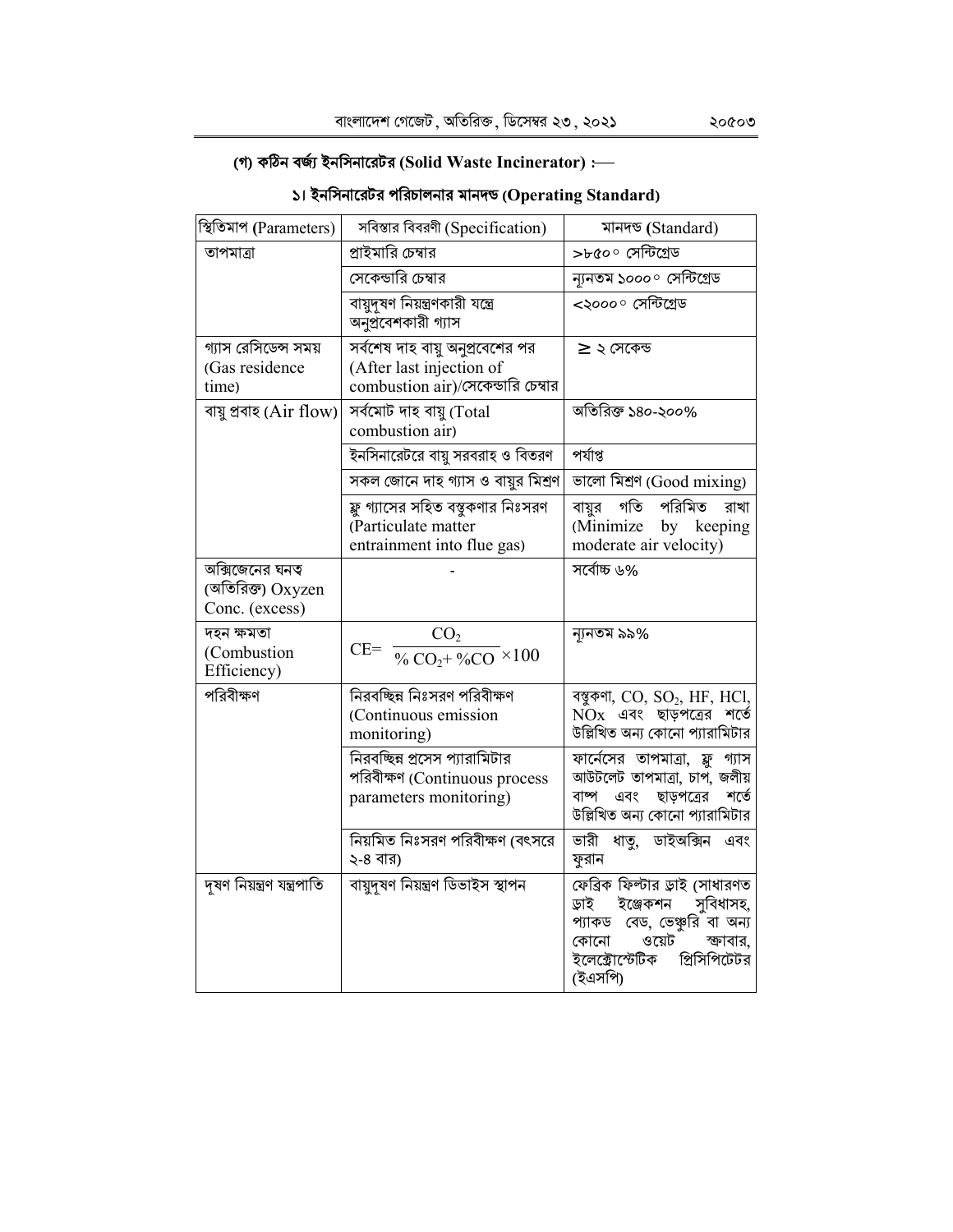বাংলাদেশ গেজেট, অতিরিক্ত, ডিসেম্বর ২৩, ২০২১

| স্থিতিমাপ (Parameters) | সবিস্তার বিবরণী (Specification)                          | মানদণ্ড (Standard) |
|------------------------|----------------------------------------------------------|--------------------|
| চিমনীর উচ্চতা          | ইনসিনারেটরের ক্ষমতা < ৩০০ টন $\,$ $\,$ 8৫ মিটার<br>দৈনিক |                    |
|                        | ইনসিনারেটরের ক্ষমতা $\geq$ ৩০০ টন   ৭০ মিটার<br>দৈনিক    |                    |

নোট: চিমনীর উচ্চতা ডিসপার্সন মডেলিং এর মাধ্যমে নির্ধারণ করিতে হইবে এবং উহা উপরিউক্ত টেবিলে বর্ণিত উচ্চতার কম হইবে না।

| স্থিতিমাপ (Parameters)                        | গড় সময়    | উপস্থিতির সর্বোচ্চ সীমা<br>$(mg/Nm^3)$ |
|-----------------------------------------------|-------------|----------------------------------------|
| বস্তুকণা                                      | ১ ঘণ্টা     | ৩০                                     |
|                                               | ২৪ ঘণ্টা    | ২০                                     |
| কাৰ্বন মনোঅক্সাইড                             | ১ ঘণ্টা     | ১০০                                    |
|                                               | ২৪ ঘণ্টা    | ৮০                                     |
| নাইট্রোজেনের অক্সাইডসমূহ                      | ১ ঘণ্টা     | ৩০০                                    |
|                                               | ২৪ ঘণ্টা    | ২৫০                                    |
| সালফার ডাই অক্সাইড                            | ১ ঘণ্টা     | ১০০                                    |
|                                               | ২৪ ঘণ্টা    | ৮০                                     |
| হাইড়োজেন ক্লোরাইড                            | ১ ঘণ্টা     | ৬০                                     |
|                                               | ২৪ ঘণ্টা    | đο                                     |
| মার্কারি                                      | ০.৫-৮ ঘণ্টা | 0.00                                   |
| ক্যাডমিয়াম ও থ্যালিয়াম                      | ০.৫-৮ ঘণ্টা | 0.5                                    |
| এন্টিমনি, আর্সেনিক, লেড, ক্রোমিয়াম, কোবাল্ট, | ০.৫-৮ ঘণ্টা | O,Q                                    |
| কপার, ম্যাঙ্গানিজ এবং নিকেল                   |             |                                        |
| হাইড্ৰোজেন ফ্লুরাইড                           | ০.৫ ঘণ্টা   | $\mathcal{S}$ .0                       |
| ডাইঅক্সিন এবং ফুরান                           | ৬-৮ ঘণ্টা   | $\circ$ . $\log$ TEQ /Nm <sup>3</sup>  |

#### ২। স্ট্যাক নিঃসরণ মানমাত্রা (Emission Standard)

#### ৩। তেজক্ষিয়তা (Radioactivity):

| স্থিতিমাপ        | উপস্থিতির সর্বোচ্চ সীমা $(\rm{mg/Nm}^3)$ |
|------------------|------------------------------------------|
| Alpha $(\alpha)$ | $0.0 - 0.5$ Bq                           |
| Beta $(\beta)$   | $0.0 - 0.5$ Bq                           |

সোট: পিভিসি জাতীয় প্লাস্টিক বর্জ্য পরিবেশসম্মত উপায়ে পরিত্যজন বা বিনষ্ট করিতে হইবে।

২০৫০৪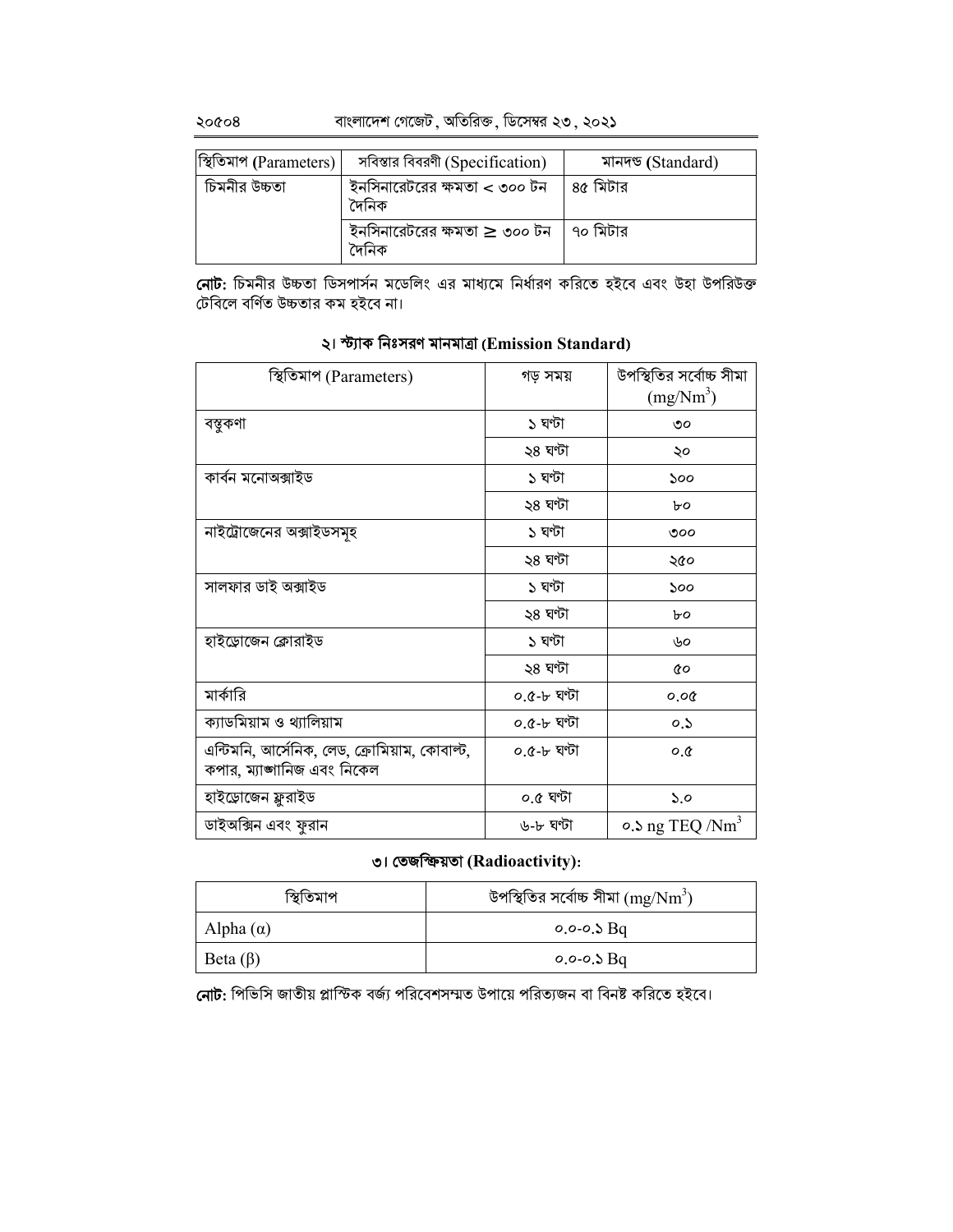# তফসিল ৩ [বিধি ৪ (ক), বিধি ১০ (১৯) দ্রষ্টব্য]

# (ক) ল্যান্ডফিল বিষয়ক নির্দেশনাবলি :—

| বিষয়                                                  | বৰ্ণনা                                                                                                                                                                                                                                                                                                                                                                                                                                                                                                                                                                                                                                                        |
|--------------------------------------------------------|---------------------------------------------------------------------------------------------------------------------------------------------------------------------------------------------------------------------------------------------------------------------------------------------------------------------------------------------------------------------------------------------------------------------------------------------------------------------------------------------------------------------------------------------------------------------------------------------------------------------------------------------------------------|
| ১।  ল্যান্ডফিল স্থান নিৰ্বাচন                          | (ক) পরিবেশগত সংকটাপন্ন এলাকা (ইসিএ), রক্ষিত এলাকা,<br>অভয়ারণ্য, ঘোষিত পরিবেশগত সংবেদনশীল এলাকা এবং প্লাবন<br>ভূমিতে ল্যান্ডফিল প্রকল্পের অনুমতি দেওয়া যাইবে না।<br>(খ) কমপক্ষে ২০-২৫ বৎসর ব্যবহার করা যায় এবং ফেজভিত্তিক<br>ছোট ছোট "ল্যান্ডফিল সেল" তৈরি করিয়া ব্যবহার ও বন্ধ করা<br>যায় এইরূপ স্থান নির্বাচন করিতে হইবে।<br>(গ) ৫ টনের অধিক ক্ষমতাসম্পন্ন কঠিন বর্জ্য প্রক্রিয়াকরণ এবং<br>পরিত্যজনের স্থানের চতুর্পার্শ্বে বাফার জোন রাখিতে হইবে<br>যেখানে কোনো ধরনের উন্নয়ন কার্যক্রম গ্রহণ করা যাইবে না<br>এবং স্থানীয় সরকার কর্তৃপক্ষ পরিবেশ অধিদপ্তরের পরামর্শক্রমে<br>প্রতিটি ল্যান্ডফিলের জন্য পৃথক পৃথক বাফার জোনের নিদের্শনা<br>জারি করিবে। |
| ২। দূরত্ব নির্দেশক নির্দেশনাবলি                        | (ক) নদী, জলাভূমি, পুকুর হইতে ন্যূনতম ২০০ মিটার দূরতে<br>নিৰ্মাণ করিতে হইবে।<br>(খ) আবাসিক উন্নয়ন প্রকল্প হইতে ২৫০ মিটার দূরত্বে নির্মাণ<br>করিতে হইবে।<br>(গ) জাতীয় মহাসড়ক, আবাসস্থল, পাবলিক পাৰ্ক এবং পানি<br>সরবরাহ কূপ হইতে ৫০০ মিটার দূরতে নির্মাণ করিতে হইবে।<br>(ঘ) বিমানবন্দর এবং এয়ারবেস  হইতে ৩ কি: মি: দূরতে নির্মাণ<br>করিতে হইবে।                                                                                                                                                                                                                                                                                                             |
| ৩। ল্যান্ডফিলে পরিবেশ দূষণ<br>প্ৰতিরোধমূলক ব্যবস্থাপনা | (ক) স্টর্ম ওয়াটার নির্গমন ড্রেনের পথ এমনভাবে রাখিতে হইবে<br>যাহাতে কম পরিমাণ চোয়ানি তৈরি হয় এবং ভূপৃষ্ঠস্থ পানি দূষণ<br>রোধ করা যায়।<br>(খ) স্টৰ্ম ওয়াটার (Storm Water) ডেন এইরূপ ডিজাইনে<br>নিৰ্মাণ করিতে হইবে যাহাতে বৃষ্টিপাতের ফলে সৃষ্ট ভূপৃষ্ঠস্থ<br>পানির প্রবাহ ল্যান্ডফিল স্থানে প্রবেশ করিতে না পারে এবং<br>কঠিন বর্জ্যের চোয়ানি কোনভাবেই উক্ত পানির প্রবাহের সহিত<br>মিশ্ৰিত না হয়।<br>(গ) পরিত্যজন এলাকার ব্যাস ও ওয়ালে নন-পারমেবল (Non<br>permeable) লাইনিং ব্যবস্থা রাখিতে হইবে।                                                                                                                                                        |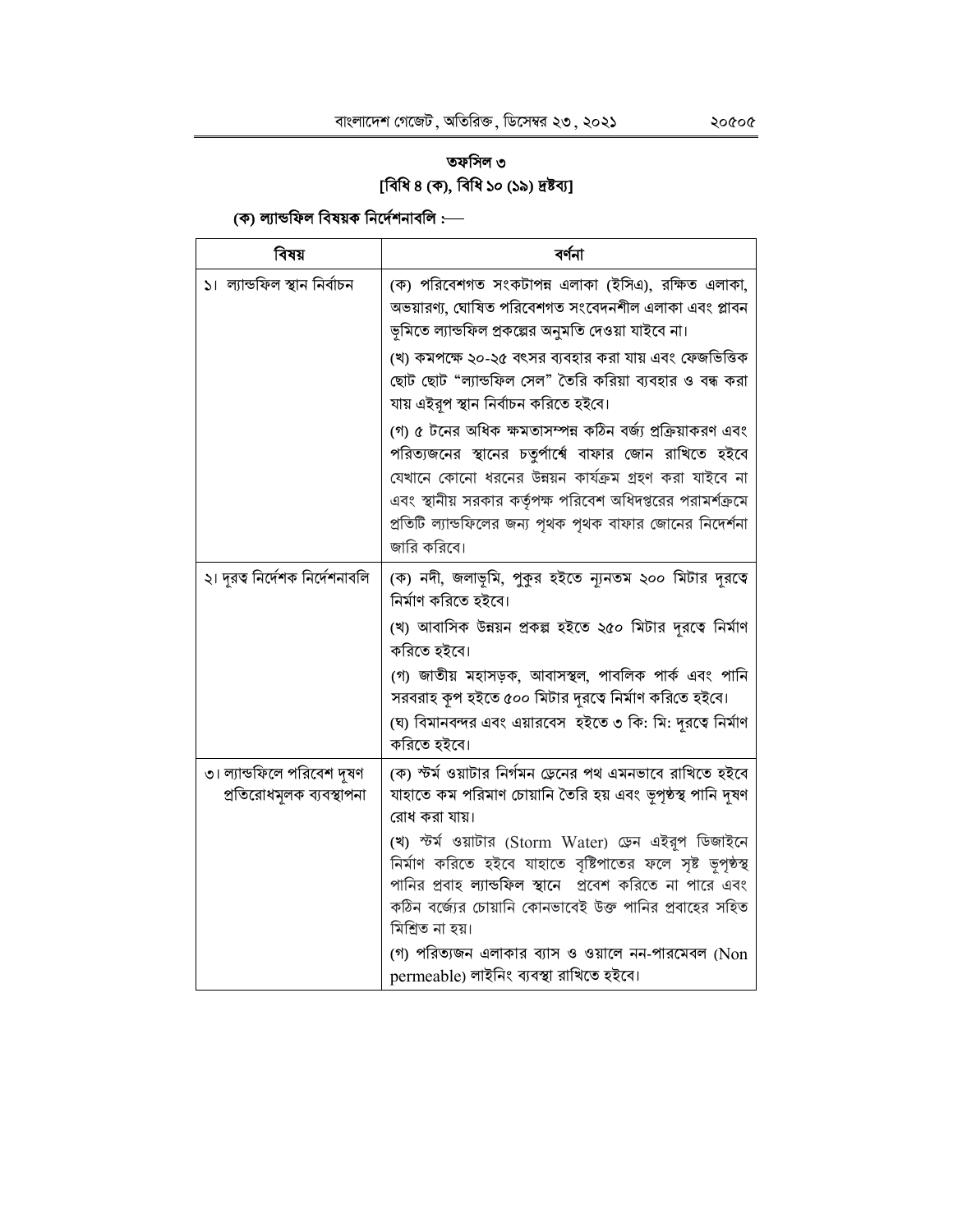২০৫০৬

| বিষয়                                                | বৰ্ণনা                                                                                                                                                                                                                                                                            |
|------------------------------------------------------|-----------------------------------------------------------------------------------------------------------------------------------------------------------------------------------------------------------------------------------------------------------------------------------|
|                                                      | (ঘ) ল্যান্ডফিলে ১.৫ মিমি পুরুত্বের এইচডিপিই (HDPE) জিও-<br>মেমব্রেন বা জিও সিনথেটিক লাইনার (Geo-membrane or                                                                                                                                                                       |
|                                                      | Geo-synthetic liner) অথবা সমকক্ষ কোনো লাইনার ও ৯০<br>সেমি পুরুত্বের মাটির (কাদা বা সংশোধিত মাটি) ওভারলাইং স্তর<br>যাহার পারমেবলিটি কো-অফিসিয়েন্ট ১x১০ <sup>-৭</sup> সেঃমিঃ <i>।</i> সেকেন্ড                                                                                      |
|                                                      | এর কম এর কম্পোজিট লাইনার।                                                                                                                                                                                                                                                         |
|                                                      | (ঙ) ভূগর্ভস্থ পানির লেভেল সর্বোচ্চ স্তর কাদা বা সংশোধিত<br>মাটির প্রতিবন্ধক স্তরের কমপক্ষে ২ মিটার এর নীচে থাকিতে<br>হইবে।                                                                                                                                                        |
|                                                      | (চ) ল্যান্ডফিলে বর্জ্য সংগ্রহ ও পরিশোধনের ব্যবস্থাসহ চোয়ানি<br>ব্যবস্থাপনা থাকিবে হইবে। চোয়ানি কোনো অবস্থাতেই উন্মুক্ত<br>পরিবেশে নির্গমন করা যাইবে না।                                                                                                                         |
|                                                      | (ছ) ল্যান্ডফিল এলাকায় এইরূপ ব্যবস্থা রাখিতে হইবে যাহাতে<br>চোয়ানি প্রবাহিত হইয়া নদী, লেক বা পুকুরে প্রবেশ করিতে না<br>পারে। কোনো কারণে প্রবাহমান পানির সহিত চোয়ানি মিশ্রিত<br>হইলে স্থানীয় সরকার কর্তৃপক্ষ বা অন্যান্য কর্তৃপক্ষ উক্ত পানি<br>পরিশোধনের ব্যবস্থা করিতে হইবে। |
| ৪। বন্ধ ল্যান্ডফিলের বহিরাবরণ<br>বিষয়ক নিৰ্দেশনাবলি | (ক) আবরণের কাদা বা মাটির তৈরী ৬০ সেঃমিঃ পুরুত্বের<br>প্রতিবন্ধক থাকিবে যাহার পারমিবিলিটি কো-অফিসিয়েন্ট                                                                                                                                                                           |
|                                                      | (Permeability Coeffcient) ১×১০ <sup>-৭</sup> সেঃমিঃ/সেকেন্ড এর<br>কম হয়।                                                                                                                                                                                                         |
|                                                      | (খ) প্রতিবন্ধকের উপরে ১৫ সেঃমিঃ ড্রেনেজ স্তর থাকিতে হইবে।                                                                                                                                                                                                                         |
|                                                      | (গ) ডেনেজ স্তরের উপরে প্রাকৃতিক উদ্ভিদ সহায়ক এবং ভূমি<br>ধ্বংসরোধী ৪৫ সেঃমিঃ উদ্ভিদ জন্মানোর উপযোগী স্তর হয়।                                                                                                                                                                    |
|                                                      | (ঘ) ৫ টনের অধিক ক্ষমতাসম্পন্ন কঠিন বর্জ্য প্রক্রিয়াকরণ এবং<br>পরিত্যজনের স্থানের চতুর্পার্শ্বে বাফার জোন রাখিতে হইবে                                                                                                                                                             |
|                                                      | যেখানে কোনো ধরনের উন্নয়ন কার্যক্রম গ্রহণ করা যাইবে না।                                                                                                                                                                                                                           |
| ৫। স্যানিটারি ল্যান্ডফিলে<br>বিবেচ্য সুযোগ-সুবিধা    | (ক) ল্যান্ডফিল স্থানে দেয়াল ও যথোপযুক্ত গেট নিৰ্মাণ করিতে<br>হইবে।                                                                                                                                                                                                               |
|                                                      | (খ) ল্যান্ডফিলের সংযোগ এবং অভ্যন্তরীণ সড়কসমূহ পাকা বা<br>কংক্রিটের হইতে হইবে।                                                                                                                                                                                                    |
|                                                      | (গ) বর্জ্য রেকর্ড সংরক্ষণের জন্য অফিস, মেশিনারিজ ও<br>যন্ত্রপাতি রাখিবার জন্য সেড রাখিতে হইবে।                                                                                                                                                                                    |
|                                                      | (ঘ) বর্জ্য পরিমাপের জন্য ওয়ে ব্রীজ (Weigh Bridge) এবং<br>অগ্নি নিবারণের যথোপযুক্ত ব্যবস্থা রাখিতে হইবে।                                                                                                                                                                          |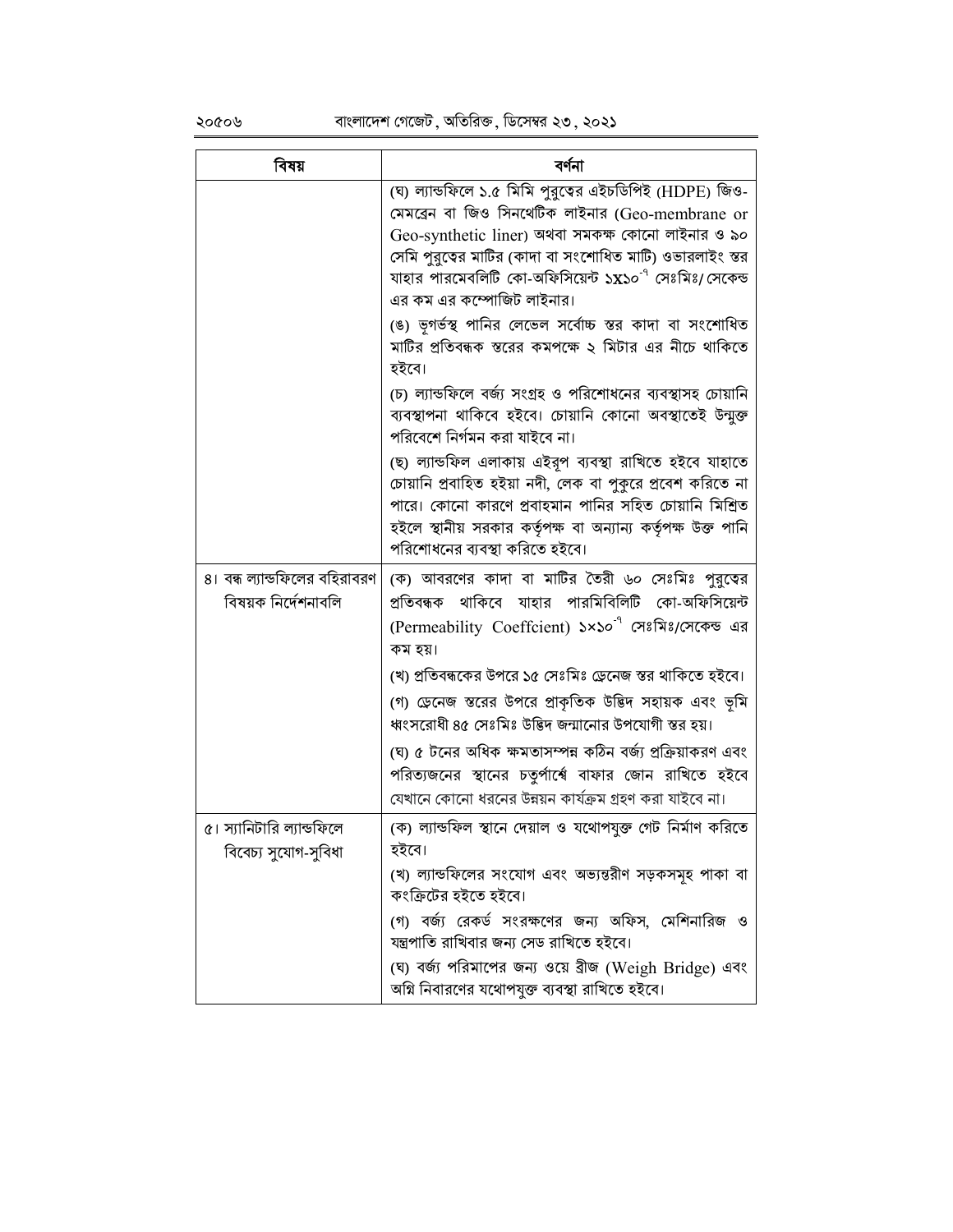বাংলাদেশ গেজেট , অতিরিক্ত , ডিসেম্বর ২৩ , ২০২১

| বিষয়                                                               | বৰ্ণনা                                                                                                                                                                                                                                                                                                      |
|---------------------------------------------------------------------|-------------------------------------------------------------------------------------------------------------------------------------------------------------------------------------------------------------------------------------------------------------------------------------------------------------|
|                                                                     | (ঙ) ল্যান্ডফিলে কর্মরত শ্রমিকদের জন্য খাবার পানি, স্যানিটারি<br>সুযোগ-সুবিধা, পর্যাপ্ত লাইটিং এর ব্যবস্থা করিতে হইবে এবং<br>শ্রমিকদের স্বাস্থ্যগত অবস্থা রুটিন পর্যবেক্ষণের ব্যবস্থা করিতে<br>হইবে।                                                                                                         |
|                                                                     | (চ) ল্যান্ডফিলে যানবাহন পার্কিং এর পর্যাপ্ত ব্যবস্থা, আর্বজনা<br>বহনকারী যানবাহন পরিস্কার এবং ধৌতকরণের ব্যবস্থা রাখিতে<br>হইবে।                                                                                                                                                                             |
|                                                                     | (ছ) প্রাকৃতিক দুর্যোগ বা কোনো কারণে যদি বর্জ্য প্রক্রিয়াকরণ<br>করা সম্ভবপর না হয় তাহা হইলে বর্জ্য সংরক্ষণের ব্যবস্থা<br>রাখিতে হইবে।                                                                                                                                                                      |
| ৬। ল্যান্ডফিল বন্ধকরণ<br>বিষয়ক নিৰ্দেশনাবলি                        | (ক) ভারি কমপ্যাক্টর (Compactor) ব্যবহার করিয়া ল্যান্ডফিলে<br>কঠিন বর্জ্য এমনভাবে পাতলা লেয়ারে কমপ্যাক্ট (compact)<br>করিতে হইবে যাহাতে অল্প স্থানে বেশি পরিমাণ কঠিন বর্জ্য<br>বিন্যস্ত হয়।                                                                                                               |
|                                                                     | (খ) প্ৰতিদিন বৰ্জ্য ফিলিং শেষে ল্যান্ডফিল সেল কমপক্ষে<br>১০ সেঃমিঃ মাটি, নিক্ষিয় পদার্থ বা নির্মাণ সামগ্রী দিয়া ঢাকিয়া<br>দিতে হইবে।                                                                                                                                                                     |
|                                                                     | (গ) বর্ষা শুরুর পূর্বে ল্যান্ডফিলে ৪০-৬৫ সেঃমিঃ পুরুত্বের মাটির<br>শক্ত আবরণ তৈরি করিতে হইবে।                                                                                                                                                                                                               |
| ৭। ল্যান্ডফিল সাইটে<br>বৃক্ষরোপণ বিষয়ক<br>নিৰ্দেশনাবলি             | (ক) গবাদি পশুর খাওয়ার অনুপোযোগী এবং অনূর্বর মাটিতে<br>টিকিয়া থাকিতে সক্ষম এইরূপ খরা ও উচ্চ তাপমাত্রা সহিষ্ণু বহু<br>বর্ষজীবী স্থানীয় প্রজাতির উদ্ভিদ নির্বাচন করিতে হইবে।<br>(খ) ল্যান্ডফিল স্থিতিশীল না হওয়া পৰ্যন্ত মূল সৰ্বোচ্চ ৩০ সেঃমিঃ<br>গভীরে প্রবেশ করিবে না এইরূপ জাতের উদ্ভিদ নির্বাচন করিতে |
|                                                                     | হইবে।<br>(গ) বৃক্ষরোপণ এইরূপ ঘনত্বের করিতে হইবে যাহাতে ল্যান্ডফিল                                                                                                                                                                                                                                           |
|                                                                     | এলাকায় ভূমি ধস না হয়।<br>(ঘ) ল্যান্ডফিলের বাউন্ডারির চতুর্পার্শ্বে বৃক্ষরোপণ করিতে হইবে।                                                                                                                                                                                                                  |
| ৮। অনুমোদনকারী কর্তৃপক্ষ                                            | প্রযোজ্য ক্ষেত্রে সিটি করপোরশেন, পৌরসভা বা ইউনিয়ন<br>পরিষদ।                                                                                                                                                                                                                                                |
| ৯। স্যানিটারি ল্যান্ডফিলের<br>স্থান সংক্ৰান্ত নিয়মাবলি<br>পরির্বতন | অধিদপ্তর, সময় সময়, পরিপত্র জারি করিয়া স্যানিটারি<br>ল্যান্ডফিলের স্থান সংক্রান্ত নিয়মাবলি পরির্বতন করিতে পারিবে।                                                                                                                                                                                        |

২০৫০৭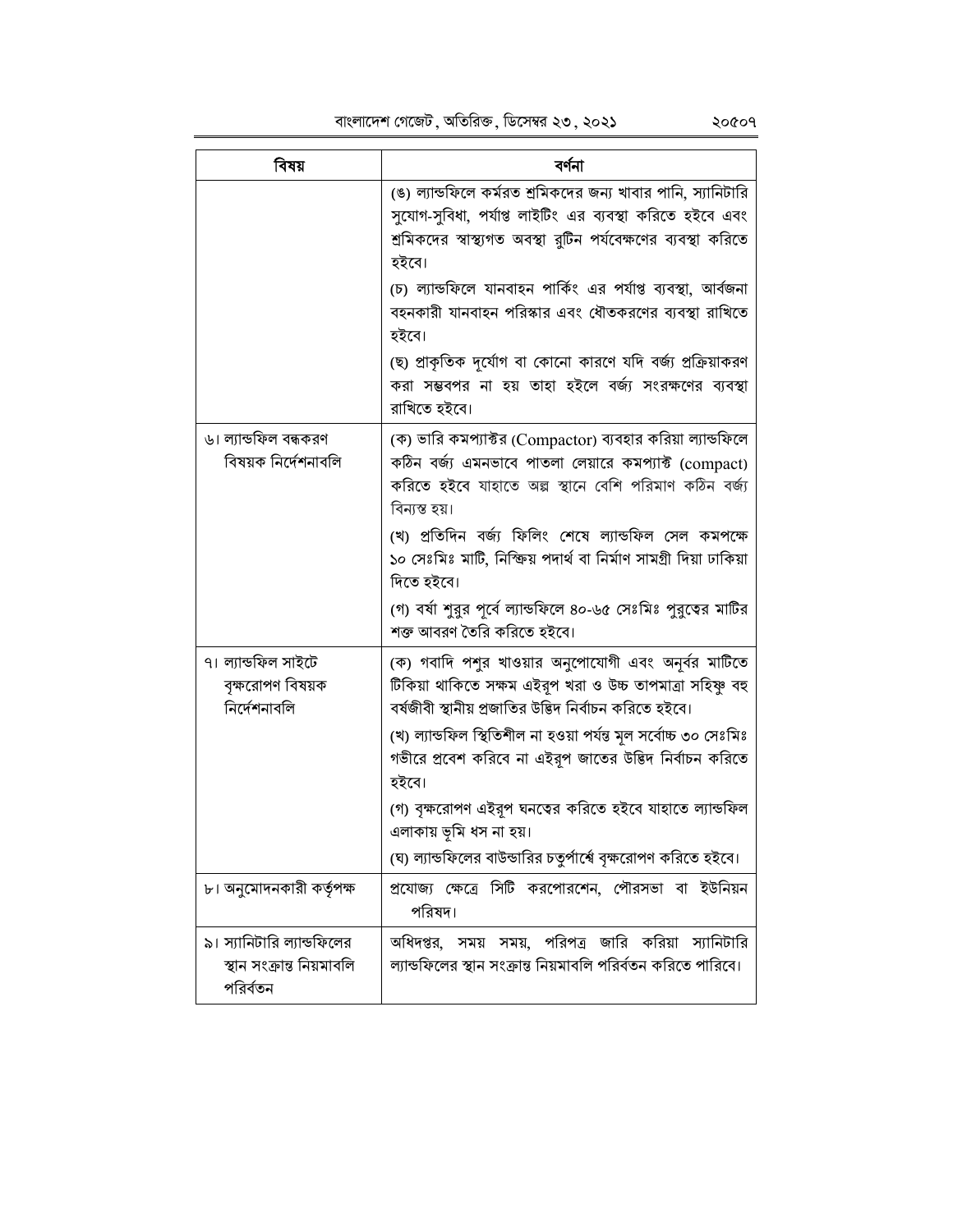#### (খ) পানির গুণগতমান মনিটরিং বিষয়ক নির্দেশনাবলি :---

- (অ) ল্যান্ডফিল স্থাপনের পূর্বে উক্ত এলাকার ভূগর্ভস্থ পানির গুণগতমান সংগ্রহ করিতে হবে এবং মনিটরিং ডাটা বেসলাইন রেফারেন্স হিসাবে সংরক্ষণ করিতে হবে। ল্যান্ডফিল এলাকার পেরিফেরির ৫০ মিটারের মধ্যে রুটিন মাফিক এক বৎসরের বিভিন্ন মৌসুম, যথা:- গ্রীষ্ম, বর্ষা ও বর্ষা পরবর্তী ভূগর্ভস্থ পানির গুণগতমান মনিটরিং করিতে হইবে। উক্ত মনিটরিং এর মাধ্যমে নিশ্চিত করিতে হইবে যে ল্যান্ডফিলের কার্যক্রম দ্বারা ভূগৰ্ভস্থ পানি দূষিত হইবে না।
- (আ) ল্যান্ডফিল স্থান এবং উহার আশেপাশের ভূগর্ভস্থ পানি খাবার অথবা সেচ কার্যের জন্য ব্যবহারের পূর্বে পানির গুণগতমান পানের বা সেচ কার্যের জন্য উপযোগী উহা নিশ্চিত হইয়া ব্যবহার করিতে হইবে। ল্যান্ডফিল এলাকার ভূগর্ভস্থ পানি সুপেয় পানি হিসাবে ব্যবহারের ক্ষেত্রে নিম্নবর্ণিত মানমাত্রার মধ্যে থাকিতে হইবে, যথা :-

| ক্ৰমিক        | স্থিতিমাপ (parameters)           | একক           | মানমাত্ৰা (Standard)                            |
|---------------|----------------------------------|---------------|-------------------------------------------------|
| নং            |                                  |               | (উপস্থিতির সর্বোচ্চ সীমা                        |
|               |                                  |               | পিএইচ ব্যতীত)                                   |
| $\mathcal{L}$ | আর্সেনিক (Arsenic)               | মিলিগ্ৰাম/লিঃ | 0.00                                            |
| ২।            | ক্যাডমিয়াম (Cadmium)            | ঐ             | 0.009                                           |
| ৩।            | ক্রোমিয়াম (Chromium hexavalent) | ঐ             | 0.00                                            |
| 81            | কপার (Copper)                    | ঐ             | 5.6                                             |
| Œ١            | ফ্লোরাইড (Fluoride)              | ঐ             | 5.0                                             |
| ৬।            | লেড (Lead)                       | ঐ             | 0.05                                            |
| 91            | মারকারি (Mercury)                | ঐ             | 0.005                                           |
| ৮।            | নাইট্ৰেট (Nitrate as $NO_3$ )    | ঐ             | 80.0                                            |
| ৯।            | পিএইচ (pH)                       |               | $\mathcal{L}$ . $\mathcal{C}$ -b. $\mathcal{C}$ |
| 501           | আয়রন (Fe)                       | মিলিগ্ৰাম/লিঃ | $0.0 - 5.0$                                     |
| 331           | সার্বিক দ্রবীভূত কঠিন বস্তু      | ঐ             | 5000                                            |
|               | (Total Dissolved Solids)         |               |                                                 |
| 331           | ক্লোরাইড (Chloride)              | ঐ             | ২৫০                                             |
| 501           | সালফেট (Sulfates as $SO_4$ )     | ঐ             | ২৫০                                             |
| 381           | বৰ্ণ (Color)                     | Hazen unit    | ১৫                                              |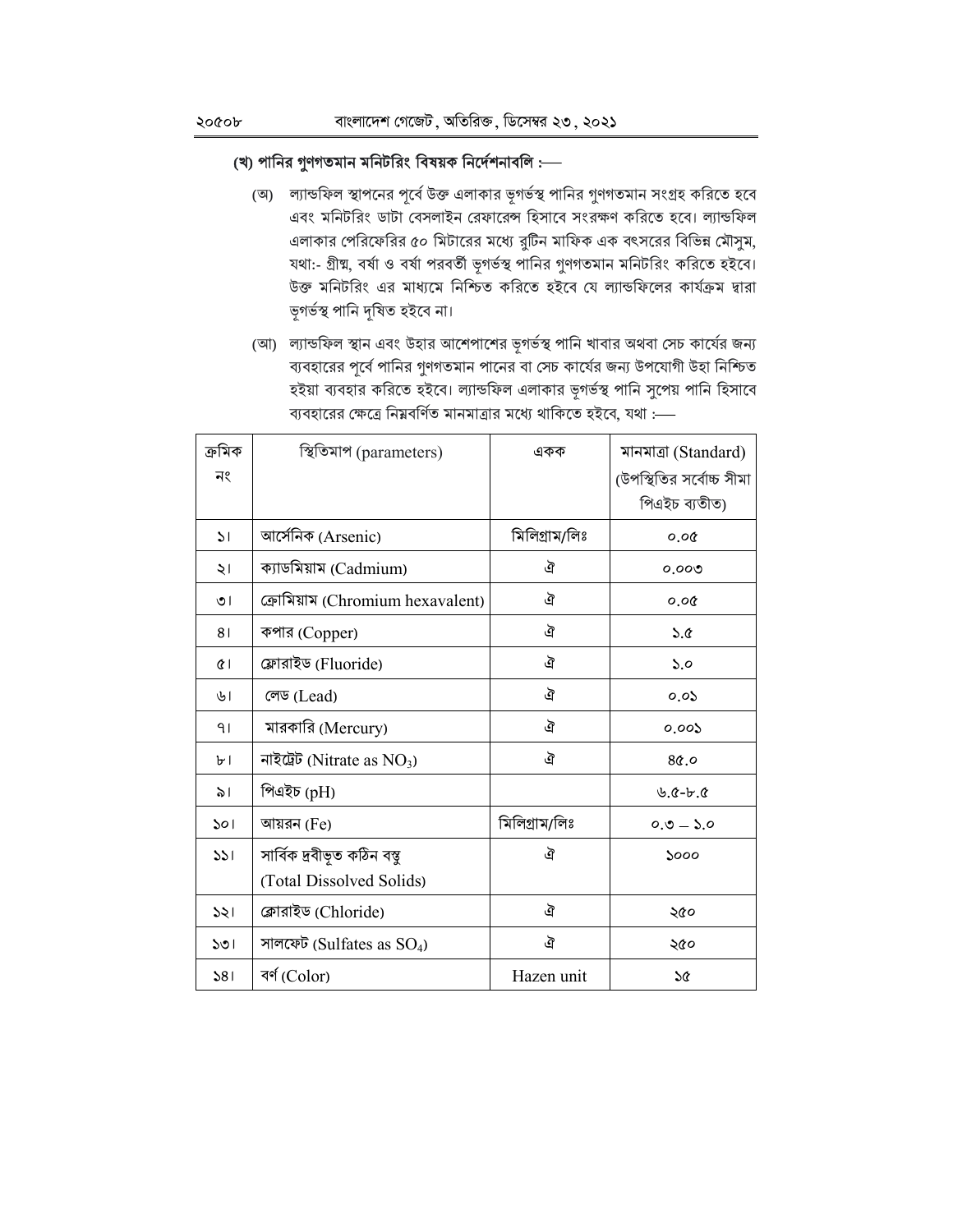#### (গ) পরিবেষ্টক বায়ু মনিটরিং বিষয়ক নির্দেশনাবলি :---

(১) ল্যান্ডফিলে গন্ধ কমানো, গ্যাস ছড়ানো প্ৰতিরোধ এবং ল্যান্ডফিলের ভূপৃষ্ঠে লাগানো উদ্ভিদের সুরক্ষার জন্য ল্যান্ডফিলে গ্যাস সংগ্রহসহ গ্যাস নিয়ন্ত্রণ ব্যবস্থা ল্যান্ডফিল স্থানে স্থাপন করিতে হইবে। গ্যাস পুনরুদ্ধার বৃদ্ধি করিবার জন্য গ্যাস সংগ্রহ কৃপের সহিত আবরণ হিসাবে জিও মেমব্রেন ব্যবহার করিবার বিষয় বিবেচনা করা যাইতে পারে।

(২) ল্যান্ডফিল হইতে উৎপন্ন মিথেন গ্যাসের ঘনত্ব কোনো অবস্থাতেই সর্বনিয় দাহ্য মাত্রার ২৫% এর বেশি হইবে না।

(৩) সুযোগ সুবিধার ভিত্তিতে তাপীয় প্রক্রিয়ায় বা বিদ্যুৎ উৎপাদনে ল্যান্ডফিল গ্যাস ব্যবহার করিতে হইবে। অন্যথায় ল্যান্ডফিল গ্যাস পোড়াইতে হইবে এবং উহা সরাসরি বাতাসে উন্মুক্ত করা যাইবে না বা অবৈধভাবে ট্রাপিং করা যাইবে না। গ্যাস পোড়ানো বা ব্যবহার সম্ভব না হইলে পরোক্ষ পথে উন্মুক্ত করিবার অনুমতি প্রদান করা যাইবে।

| বায়ু দূষক                                   | মানমাত্রা                 | গড় সময় |
|----------------------------------------------|---------------------------|----------|
| (2)                                          | (5)                       | (5)      |
| কাৰ্বন মনোঅক্সাইড (CO)                       | ০৫ মিলিগ্রাম/ঘনমিটার      | ৮ ঘণ্টা  |
|                                              | ২০ মিলিগ্রাম/ঘনমিটার      | ১ ঘণ্টা  |
| লেড $(Pb)$                                   | ০.২৫ মাইক্রোগ্রাম/ঘনমিটার | বাৎসরিক  |
|                                              | ০.৫০ মাইক্রোগ্রাম/ঘনমিটার | ২৪ ঘণ্টা |
| নাইট্ৰোজেন ডাইঅক্সাইড $(NO2)$                | ৪০ মাইক্রোগ্রাম/ঘনমিটার   | বাৎসরিক  |
|                                              | ৮০ মাইক্রোগ্রাম/ঘনমিটার   | ২৪ ঘণ্টা |
| বস্তুকণা <sub>১০</sub> $(\mathrm{PM_{10}})$  | ৫০ মাইক্রোগ্রাম/ঘনমিটার   | বাৎসরিক  |
|                                              | ১৫০ মাইক্রোগ্রাম/ঘনমিটার  | ২৪ ঘণ্টা |
| বম্ভকণা <sub>২.৫</sub> $(\mathrm{PM}_{2.5})$ | ৩৫ মাইক্রোগ্রাম/ঘনমিটার   | বাৎসরিক  |
|                                              | ৬৫ মাইক্রোগ্রাম/ঘনমিটার   | ২৪ ঘণ্টা |
| ওজোন $(O_3)$                                 | ১৮০ মাইক্রোগ্রাম/ঘনমিটার  | ১ ঘণ্টা  |
|                                              | ১০০ মাইক্রোগ্রাম/ঘনমিটার  | ৮ ঘণ্টা  |
| সালফার ডাইঅক্সাইড $(\mathrm{SO}_2)$          | ২৫০ মাইক্রোগ্রাম/ঘনমিটার  | ১ ঘণ্টা  |
|                                              | ৮০ মাইক্রোগ্রাম/ঘনমিটার   | ২৪ ঘণ্টা |
| আমোনিয়া $(NH_3)$                            | ১০০ মাইক্রোগ্রাম/ঘনমিটার  | বাৎসরিক  |
|                                              | ৪০০ মাইক্রোগ্রাম/ঘনমিটার  | ২৪ ঘণ্টা |

(8) ল্যান্ডফিল ও উহার আশেপাশের এলাকার পরিবেষ্টক বায়ুর গুণগতমান নিয়মিতভাবে মনিটরিং করিতে হইবে। যাহা নিম্নবর্ণিত মানমাত্রার মধ্যে থাকিতে হইবে, যথা :-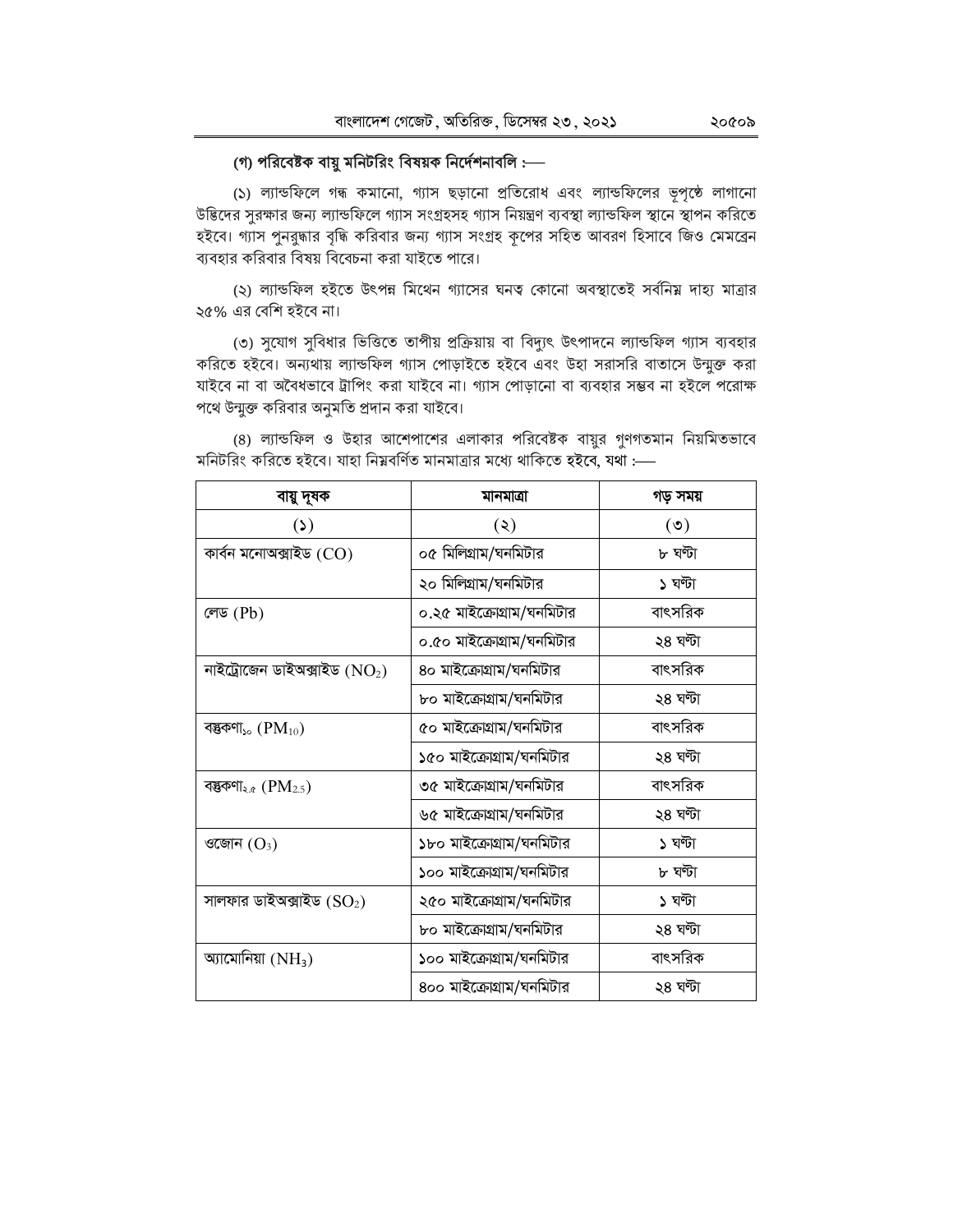- নোট: (১) বায়ু মানমাত্রা অর্থে পরিবেষ্টক বায়ুর মানমাত্রা (Ambient Air Quality Standards) কে বুঝাইবে।
	- $(5)$  গড়মান বৎসরে একবারের বেশী অতিক্রম করিবে না।
	- (৩) লক্ষ্যমাত্রা অর্জিত হইবে যখন বার্ষিক গড়মান নির্ধারিত মানমাত্রা অতিক্রম করিবে না।

#### (ঘ) ল্যান্ডফিলিং কাৰ্যক্ৰম সমাপ্তের পরে ল্যান্ডফিল সাইটে করণীয় নির্দেশনাবলি :—

ল্যান্ডফিলিং কার্যক্রম সমাপ্তির পরে কমপক্ষে ১৫ বৎসর এবং উহার অধিক সময় ধরিয়া ল্যান্ডফিলিং বন্ধকরণ পরবর্তী নিম্নবর্ণিত পদ্ধতিতে মনিটরিং পরিচালনা করতে হইবে, যথা :---

(১) সর্বশেষ আবরণের অখডতা এবং কার্যকারিতা রক্ষা করিতে হইবে, প্রয়োজনে উহা মেরামত করিতে হইবে। ইহা ছাড়া বৃষ্টির পানির বা ভূপৃষ্ঠস্থ পানি যাহাতে ল্যান্ডফিলের ক্ষয়িষ্ণু অংশের উপর দিয়া আগমন-প্ৰস্থান করিয়া ফাইনাল আবরণ নষ্ট না করিতে পারে।

(২) প্রয়োজনে চোয়ানি সংগ্রহের ব্যবস্থা মনিটরিং করিতে হইবে।

(৩) ল্যান্ডফিল এর আশেপাশের এলাকার ভূগর্ভস্থ পানির গুণগতমান মনিটরিং করিতে হইবে।

(৪) ল্যান্ড ফিল গ্যাস সংগ্ৰহ ব্যবস্থা এইরুপ পরিচালনা ও মেরামত করিতে হইবে যাহাতে উহা গ্রহণযোগ্য মানমাত্রার মধ্যে থাকে।

(৫) ল্যান্ডফিল বন্ধকরণের পর কমপক্ষে ১৫ বৎসর ল্যান্ডফিলিং বন্ধকরণ পরবর্তী মনিটরিং পরিচালনা করিয়া মনিটরিং ফলাফল সঞোেষজনক হইলে মানুষের বসবাসের জন্য ব্যবহার করা যাইতে পারে, অন্যথায় বায়বীয় বর্জ্য এবং চোয়ানি তফসিল-২ বর্ণিত মানমাত্রার মধ্যে থাকিলে মাটির স্থায়ীত্ব নিশ্চিত করিয়া মানুষের বসবাসের জন্য ব্যবহার করা যাইবে।

#### (ঙ) পুরাতন ডাম্পিং সাইট বন্ধকরণ এবং পুনর্বাসন বিষয়ক নির্দেশনাবলি :—

কঠিন বৰ্জ্য ডাম্পিং সাইটে বৰ্জ্য ধারণক্ষমতা শেষ হইলে বা নৃতন বৰ্জ্য ডাম্পিং সাইট চালু করিবার পূর্বে পুরাতন ডাম্পিং সাইট বন্ধ করিবার জন্য অথবা সঠিক ডিজাইনের স্যানেটারি ল্যান্ডফিল বন্ধ এবং পুনর্বাসন করিবার জন্য নিম্নবর্ণিত পদ্ধতি অনুসরণ করিতে হইবে, যথা :---

(১) বায়ো মাইনিং এবং বর্জ্য প্রক্রিয়াকরণের মাধ্যমে বর্জ্য হ্রাস করিবার পর রেসিডিউস বর্জ্য নৃতন ল্যান্ডফিলে বা ক্রমিক নম্বর ২ এ বর্ণিত পদ্ধতি অনুসরণ করিয়া ক্যাপিং করিতে হইবে।

(২) গ্রীন হাউজ গ্যাস সংগ্রহ এবং ব্যবহার সক্ষমতা বৃদ্ধির জন্য কঠিন বর্জ্যের আবরণ অথবা জিও মেমব্রেন এর সহিত কঠিন বর্জ্যের আবরণ ব্যবহার করিতে হইবে।

(৩) ক্রমিক নম্বর ২ এ বর্ণিত নির্দেশনা অনুসারে ক্যাপিং এর সহিত অতিরিক্ত ব্যবস্থা, যথা :- কৃপ খনন করা এবং কৃপ হইতে দৃষিত ভূগর্ভস্থ পানি উত্তোলন করিয়া পরিশোধন করিতে হইবে।

(৪) পরিবেশগত বিরুপ প্রভাব কমানোর উপযোগী পদ্ধতি অধিদপ্তরের অনুমোদনক্রমে ব্যবহার করা যাইবে।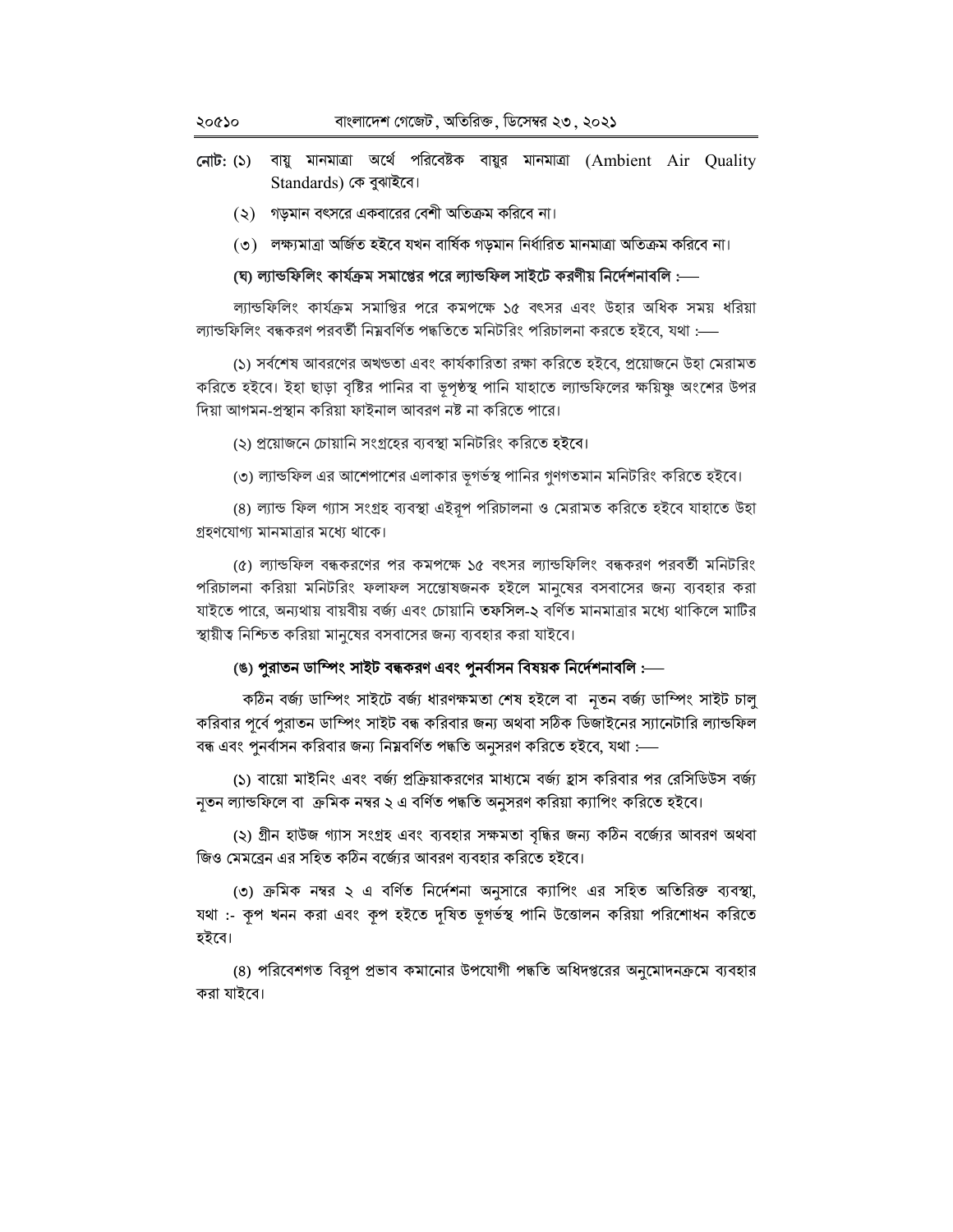### তফসিল ৪ [বিধি ১০ (২০) দ্ৰষ্টব্য]

### বর্জ্য হইতে জ্বালানিতে রূপান্তরের মানদন্ড

১। ১০০০ কিলোক্যালরি বা তাহার উর্ধ্বে অ-পুনঃচক্রায়নযোগ্য বর্জ্যকে জ্বালানিতে রূপান্তরের জন্য ব্যবহার করিতে হইবে এবং ল্যান্ডফিলে উহা নিষ্পত্তি করা যাইবে না।

২। উচ্চ ক্যালরিফিক মানসম্পন্ন বর্জ্য সরাসরি জ্বালানি উৎপাদনে ব্যবহার করা যাইবে অথবা রিফিউজ ডিরাইভড ফুয়েল (RDF) প্রস্তুতের জন্য যেকোনো উপযুক্ত প্রযুক্তি ব্যবহার করিয়া উৎপাদন করা যাইবে। ইহা ছাড়াও এই সকল বর্জ্য রিফিউজ ডিরাইভড ফুয়েল প্রস্তুতের জন্য ফিড স্টক হিসাবে ব্যবহার করা যাইবে।

৩। উচ্চ ক্যালরিফিক বর্জ্য সিমেন্ট প্ল্যান্ট বা অনুরূপ অন্য কোনো শিল্প প্রতিষ্ঠানে কো-প্রসেসিং এর কাজে অথবা স্বতন্ত্র অপারেটরে জ্বালানি উৎপাদনের জন্য ব্যবহার করা যাইবে।

৪। সিটি কর্পোরেশন, পৌরসভা বা যে কোনো স্বতন্ত্র অপারেটর বর্জ্য হইতে জ্বালানি উৎপাদনের প্রকল্প গ্রহণ করিতে পারিবে।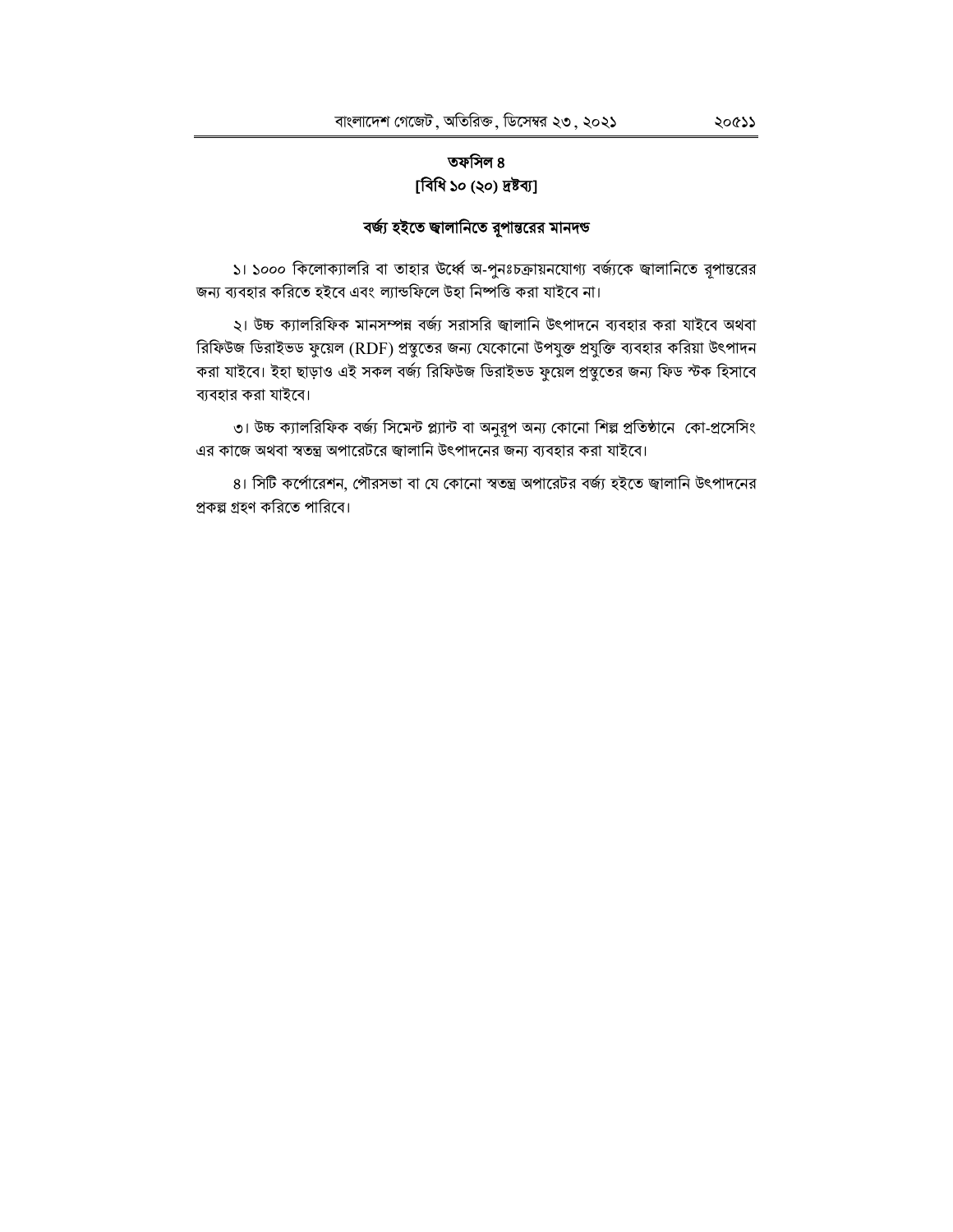# ছক-১ [বিধি ১০(২), ১১(চ) দ্ৰষ্টব্য]

# স্থানীয় সরকার প্রতিষ্ঠানের কঠিন বর্জ্য ব্যবস্থাপনা সংক্রান্ত পরিকল্পনা

| ক্ৰমিক         | কাৰ্যক্ৰম                                              | সূচক                                                                                           | একক    | সময়সীমা   |
|----------------|--------------------------------------------------------|------------------------------------------------------------------------------------------------|--------|------------|
| নং             |                                                        |                                                                                                |        | (পরিকল্পনা |
|                |                                                        |                                                                                                |        | হইতে)      |
| $\mathcal{L}$  | জনসচেতনতা সৃষ্টি                                       | বর্জ্য পৃথকীকরণ বিষয়ে জনসচেতনতা<br>সৃষ্টির<br>(কর্মসূচির<br>কাভারেজ<br>আওতায়<br>আনীত পরিবার) | %      | ৩ মাস      |
|                |                                                        | বৰ্জ্য সাময়িক স্থূপীকরণ পদ্ধতি বিষয়ে<br>এলাকাবাসী বা প্রতিষ্ঠানের মাঝে<br>জনসচেতনতার কাভারেজ | %      | ৪ মাস      |
|                |                                                        | বর্জ্য পরিবেশসম্মত পরিবহন বিষয়ে<br>সংগ্রহকারীদের মাঝে প্রশিক্ষণ  কাভারেজ                      | সংখ্যা | ৪ মাস      |
|                |                                                        | পরিবেশসম্মত বর্জ্য ব্যবস্থাপনায়<br>মাইকযোগে প্রচার                                            | সংখ্যা | ৩ মাস      |
|                |                                                        | পরিবেশসম্মত বর্জ্য ব্যবস্থাপনায় মিডিয়ায়<br>প্রচারণা                                         | সংখ্যা | ৬ মাস      |
| $\frac{1}{2}$  | নিয়মিত পরিচ্ছন্নতা<br>অভিযান পরিচালনা                 | পরিচ্ছন্নতা অভিযান পরিচালনায়<br>ওয়ার্ড/ইউপি কাভারেজ                                          | $\%$   | ৬ মাস      |
| $\overline{O}$ | ভৌত সুবিধাদি প্ৰদান                                    | শ্রেণিভিত্তিক পৃথক বর্জ্য বিন সরবরাহ                                                           | সংখ্যা | ৬ মাস      |
| 81             | পুনব্যবহার্য পণ্যের<br>বিক্রয় কেন্দ্র                 | পুনর্ব্যবহারযোগ্য দ্রব্যের স্থাপিত বিক্রয় কেন্দ্র                                             | সংখ্যা | ১ বৎসর     |
| $\alpha$       | ভাংগারি ব্যবসায়ী বা<br>সংগ্রহকারীদের<br>তালিকা প্ৰেরণ | ওয়াৰ্ডভিত্তিক প্ৰণীত তালিকা                                                                   | %      | ৬ মাস      |
| ৬।             | প্ৰণীত তালিকা<br>পুনঃচক্ৰায়ন<br>প্রতিষ্ঠানে সরবরাহ    | স্থাপিত মাৰ্কেট সংযোগ                                                                          | সংখ্যা | ৮ মাস      |
| 91             | পুনঃচক্ৰায়ন<br>কারখানা প্রতিষ্ঠায়                    | উদ্যোক্তাদের মাঝে সচেতনতা সৃষ্টির<br>কাভারেজ                                                   | সংখ্যা | ১ বৎসর     |
|                | উৎসাহ প্ৰদান                                           | প্রদত্ত পুরস্কার                                                                               |        |            |
|                |                                                        | প্ৰদত্ত আৰ্থিক বা কারিগরী সহায়তা                                                              |        |            |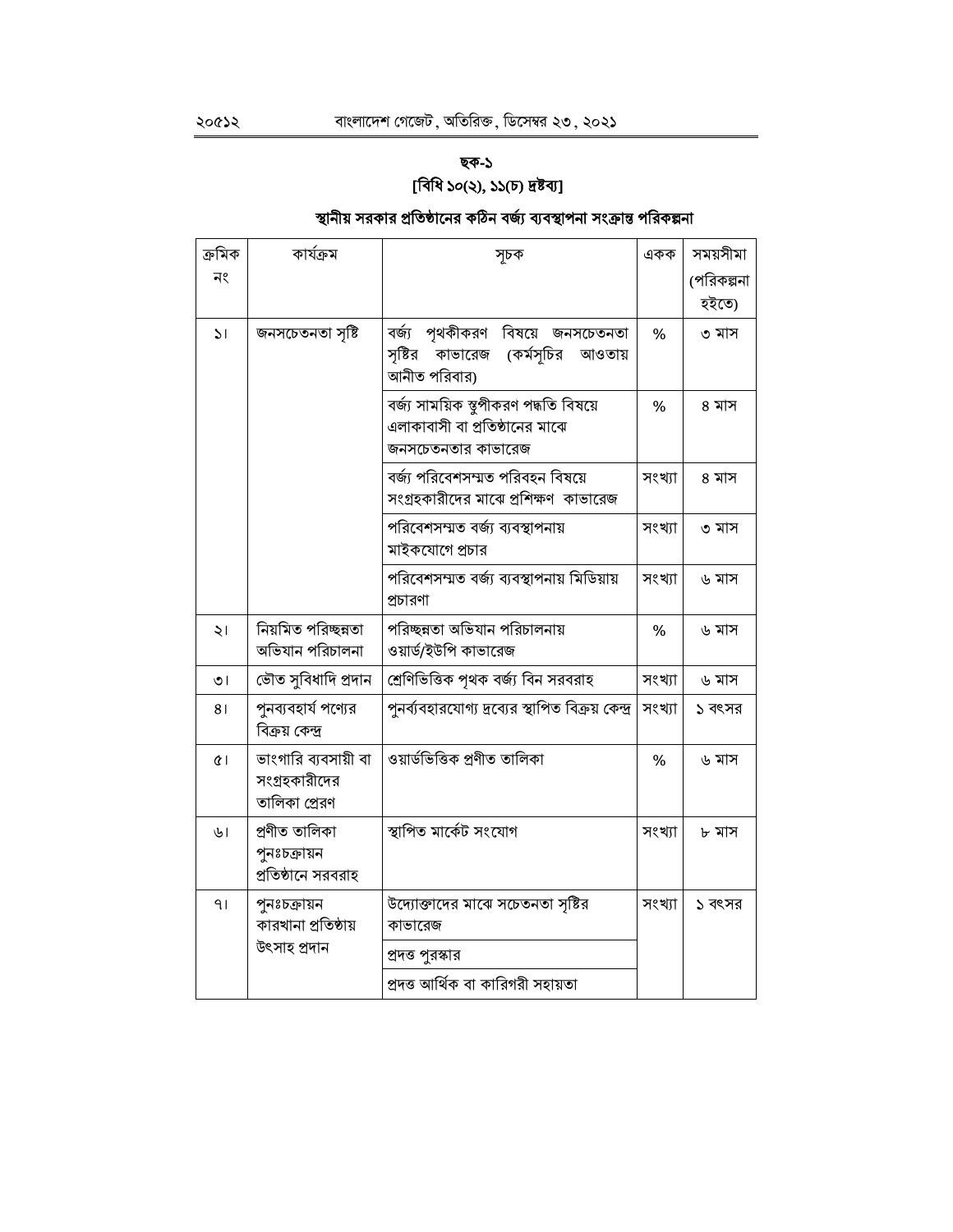| বাংলাদেশ গেজেট , অতিরিক্ত , ডিসেম্বর ২৩ , ২০২১ |  |  |  |
|------------------------------------------------|--|--|--|
|                                                |  |  |  |

| ক্ৰমিক | কাৰ্যক্ৰম            | সূচক                             | একক    | সময়সীমা   |
|--------|----------------------|----------------------------------|--------|------------|
| নং     |                      |                                  |        | (পরিকল্পনা |
|        |                      |                                  |        | হইতে)      |
| ৮।     | কৃষি সম্প্রসারণ      | প্রশিক্ষণ কাভারেজ                | সংখ্যা | ৮ মাস      |
|        | অধিদপ্তর এর          |                                  |        |            |
|        | সহায়তায় অৰ্গানিক   |                                  |        |            |
|        | কম্পোস্টিং বিষয়ে    |                                  |        |            |
|        | প্ৰশিক্ষণ প্ৰদান     |                                  |        |            |
| ৯।     | বিধিমালা বাস্তবায়নে | প্ৰতি মাসে পরিচালিত মোবাইল কোৰ্ট | সংখ্যা | চলমান      |
|        | মোবাইল কোৰ্ট         |                                  |        |            |
|        | পরিচালনা             |                                  |        |            |
| ১০।    | কঠিন বৰ্জ্য দূষণ     | নিষ্পত্তিকৃত অভিযোগ              | %      | ৬ মাস      |
|        | সংক্ৰান্ত অভিযোগ     |                                  |        |            |
|        | নিষ্পত্তি            |                                  |        |            |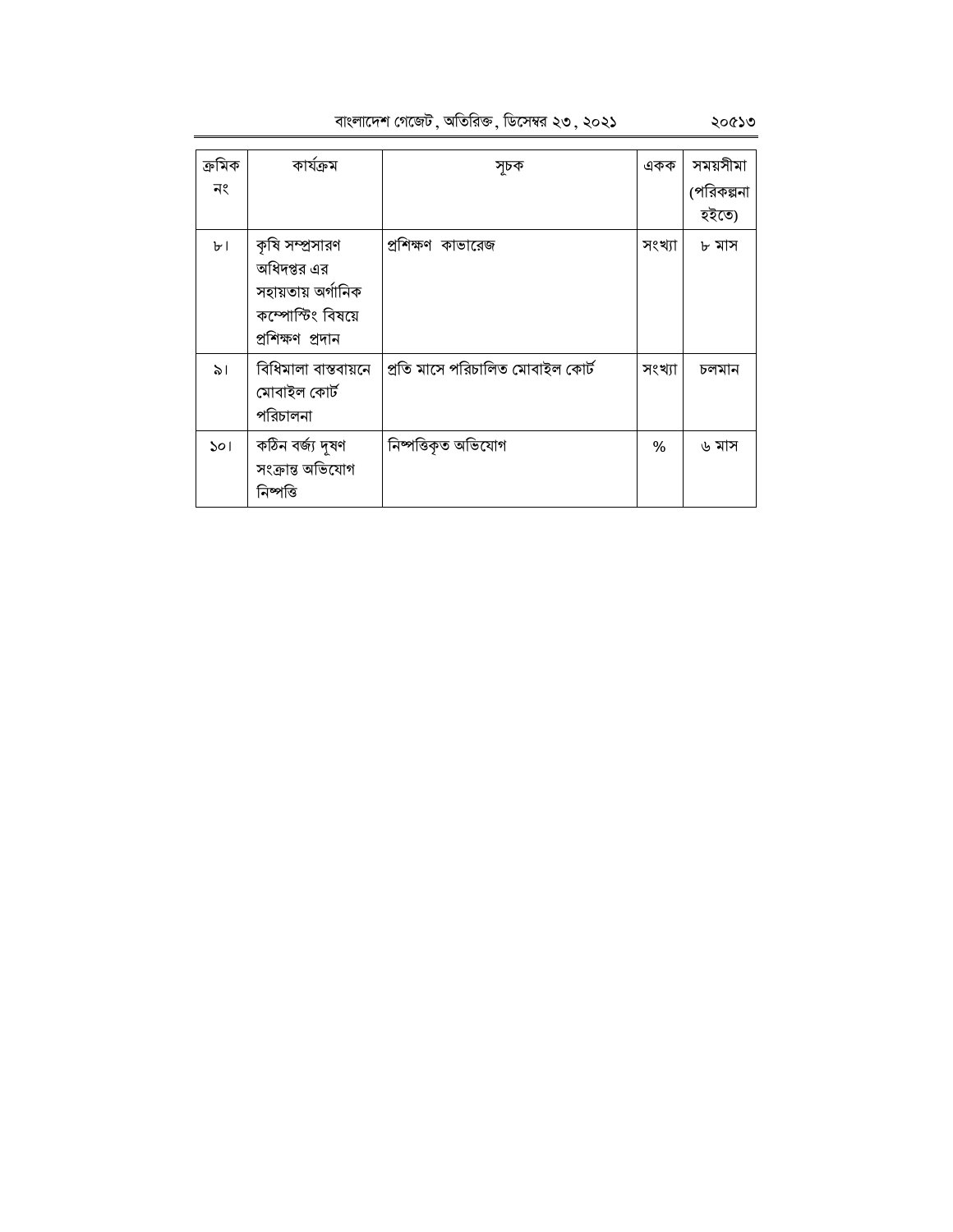# ছক-২ [বিধি ১৩ (১) দ্ৰষ্টব্য]

# কঠিন বৰ্জ্য ব্যবস্থাপনা সংক্ৰান্ত বাৰ্ষিক প্ৰতিবেদন

| প্রতিবেদন নম্বর—                                                    | তারিখ :              |      |
|---------------------------------------------------------------------|----------------------|------|
| (১) প্রতিষ্ঠানের বিবরণ                                              |                      |      |
| ১.১ স্থানীয় সরকার প্রতিষ্ঠানের নাম                                 | :                    |      |
| ১.২ মোট জনসংখ্যা                                                    |                      |      |
| ১.৩ ডাক যোগাযোগের ঠিকানা                                            | $\ddot{\cdot}$       |      |
| ১.৪ কনজার্ভেন্সির দায়িত্বে নিয়োজিত প্রধান কর্মকর্তার নাম          | $\ddot{\phantom{a}}$ |      |
| ১.৫ ফোন নম্বর                                                       | $\ddot{\cdot}$       |      |
| ১.৬ ইমেইল ও ঠিকানা                                                  | $\ddot{\cdot}$       |      |
| (২) দৈনিক সজিত গড় কঠিন বর্জ্যের পরিমাণ                             |                      | (টন) |
| ২.১ বাৎসরিক কঠিন বর্জেরে পরিমাণ                                     |                      | (টন) |
| ২.২ বিধিবদ্ধ পদ্ধতিতে সংগৃহীত বাৎসরিক কঠিন বর্জ্যের পরিমাণ          | $\ddot{\phantom{a}}$ | (টন) |
| ২.৩ অনুনোমোদিত স্থানে স্থূপীকৃত কঠিন বর্জ্যের পরিমাণ (বাৎসরিক)      | $\ddot{\cdot}$       | (টন) |
| ২.৪ অসংগৃহীত কঠিন বর্জ্যের পরিমাণ (বাৎসরিক)                         |                      | (টন) |
| ২.৫ ঝুঁকিপূর্ণ শিল্প বর্জ্য সংগ্রহের পরিমাণ (বাৎসরিক)               | $\ddot{\cdot}$       | (টন) |
| ২.৬ বাৎসরিক বর্জ্য প্রক্রিয়াকরণের পরিমাণ (সরকারি/বেসরকারি উদ্যোগে) |                      |      |
| জৈবিক বৰ্জ্য প্ৰক্ৰিয়াকরণ/কম্পোস্টিং<br>(অ)                        | $\ddot{\cdot}$       | (টন) |
| অজৈবিক অপচনযোগ্য বর্জ্য পুনর্ব্যবহারোপযোগীকরণ<br>(আ)                | $\ddot{\phantom{a}}$ | (টন) |
| বর্জ্য ইনসিনারেশন<br>(ই)                                            |                      | (টন) |
| উন্মুক্ত অবস্থায় বর্জ্য পোড়ানো<br>(ঈ)                             |                      | (টন) |
| বর্জ্য ল্যান্ডফিলের পরিমাণ<br>(উ)                                   |                      | (টন) |
| ২.৭ ল্যান্ডফিলের প্রকার:                                            |                      |      |
| Unmanaged Shallow/Deep<br>(অ)                                       | $\ddot{\cdot}$       | (টন) |
| Managed Anaerobic/Semi-anaerobic<br>(আ)                             |                      | (টন) |
| (ই)<br>Uncategorized solid waste disposal sites                     |                      | (টন) |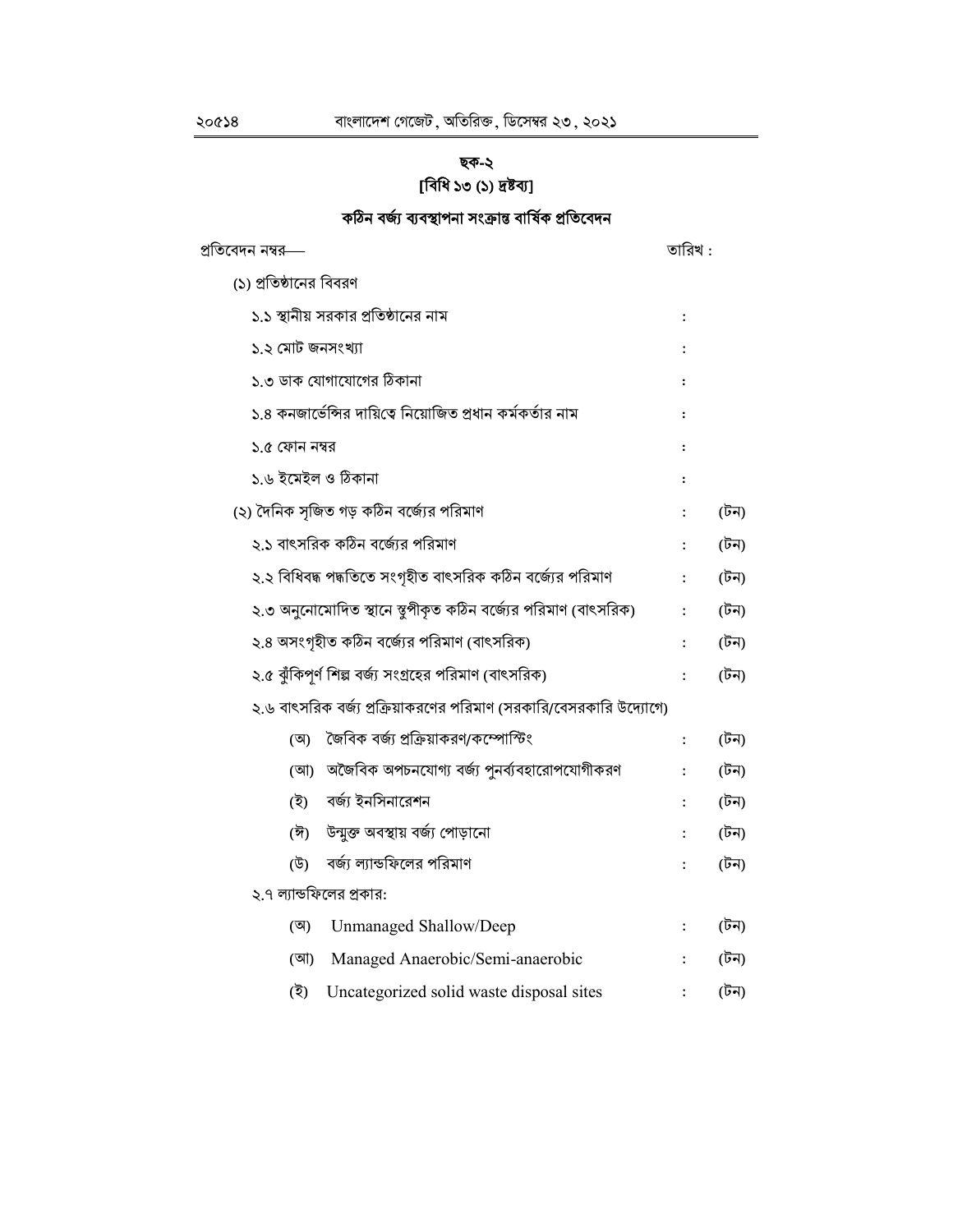| ২.৮ ল্যান্ডফিলের অন্যান্য তথ্যাদি               |                                                              |                      |
|-------------------------------------------------|--------------------------------------------------------------|----------------------|
| (অ)                                             | ল্যান্ডফিল স্থানের সংখ্যা (Number of sites)                  | $\ddot{\phantom{a}}$ |
| মোট আয়তন<br>(আ)                                |                                                              |                      |
| (ই)                                             | বর্জ্য ওজন করিবার সেতু সুবিধা (Weigh bridge facility) :      |                      |
| রহিয়াছে কি না                                  |                                                              |                      |
| (ঈ)                                             | ল্যান্ডফিল এলাকার সীমানা প্রাচীর রহিয়াছে কিনা               | $\ddot{\cdot}$       |
| (উ)                                             | ল্যান্ডফিল স্থান আলোকিতকরণের ব্যবস্থা রহিয়াছে কিনা          |                      |
| (উ)                                             | বুলডোজার, কম্প্যাক্টর এবং অনুরূপ অন্যান্য ধরনের যন্ত্রপাতি   | $\ddot{\cdot}$       |
| থাকিলে উহার নাম                                 |                                                              |                      |
| (ঋ)                                             | ল্যান্ডফিল সাইটে নিয়োজিত জনবল সংখ্যা                        | $\colon$             |
| (9)                                             | ল্যান্ডফিল সাইটে পর্যাপ্তভাবে আচ্ছাদিতকরণের ব্যবস্থা         |                      |
| রহিয়াছে কিনা                                   |                                                              | $\ddot{\phantom{a}}$ |
| (ওঁ)                                            | ল্যান্ডফিল ভরাটস্থল হইতে গ্যাস নিয়ন্ত্রণের ব্যবস্থা         |                      |
| রহিয়াছে কিনা                                   |                                                              | $\ddot{\phantom{a}}$ |
| (8)                                             | চোয়ানি সংগ্ৰহের ব্যবস্থা রহিয়াছে কিনা                      |                      |
| (৩) মজুদকরণ সুবিধা                              |                                                              |                      |
| ৩.১ বর্জ্য সংগ্রহকরণের আয়তন                    |                                                              |                      |
| ৩.২ বাড়ির সংখ্যা                               |                                                              |                      |
| ৩.৩ বাড়ি বাড়ি সংগ্রহ পদ্ধতি অনুসরণের ক্ষেত্রে |                                                              |                      |
| উহার জন্য কোনো বেসরকারি সংগঠন বা অন্য           |                                                              |                      |
| কাউকে নিয়োগ করা হইয়া থাকিলে উহার বিবরণ        |                                                              | $\ddot{\cdot}$       |
| ৩.৪ বর্জ্যাধার (Bins)                           |                                                              |                      |
| প্রকার                                          | আকার                                                         | সংখ্যা               |
| (অ)                                             | সিমেন্ট কংক্রিট নির্মিত-ধারণ ক্ষমতা                          | $\ddot{\cdot}$       |
| ট্রলি-ধারণ ক্ষমতা<br>(আ)                        |                                                              | $\ddot{\cdot}$       |
| (ই)                                             | কন্টেইনার (কি কি ধরনের বর্জ্য বা স্টিকারসহ) এর ধারণ ক্ষমতা : |                      |
| (ঈ)                                             | ডাম্পার প্লেসার (Dumper placer) যন্ত্র                       | $\ddot{\cdot}$       |

(উ) অন্যান্য (নাম উল্লেখ করুন)যন্ত্র

৩.৫ সকল আধার ও সংগ্রহস্থল হইতে প্রতিদিন বর্জ্য লইয়া যাওয়া হয় কিনা:

৩.৬ আধার হইতে বর্জ্য কায়িকভাবে নাকি যান্ত্রিক উপায়ে উত্তোলন করা হয়:

 $\sim$  1  $^{\circ}$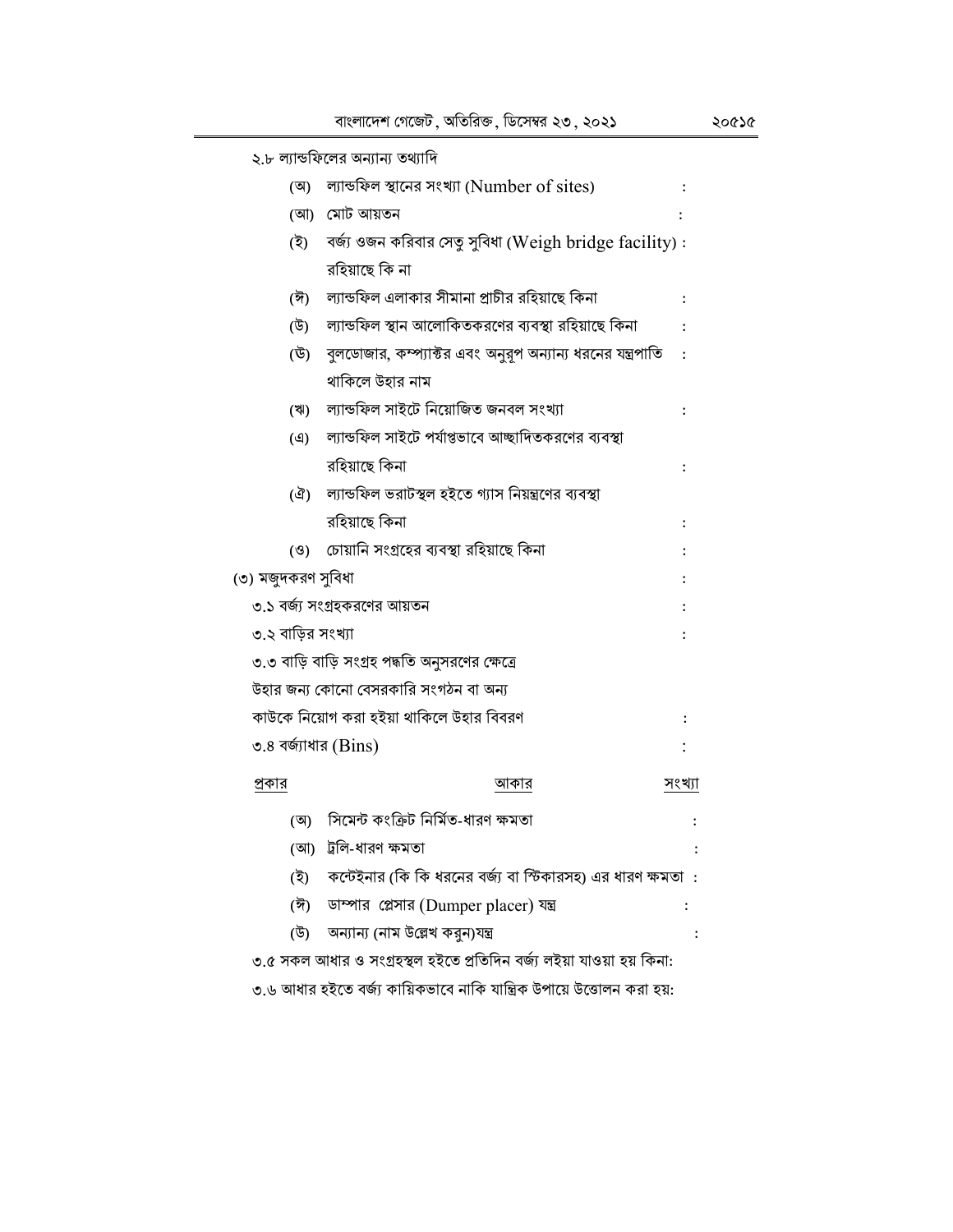#### (৪) বর্জ্য পরিবহণ

| а.<br>יאו | বিদ্যমান সংখ্যা | প্ৰকৃত প্ৰয়োজন |
|-----------|-----------------|-----------------|
|-----------|-----------------|-----------------|

- (অ) ট্রাক (Truck):
- (আ) ট্রাক টিপার (Truck Tipper):
- (ই) ট্রাক্টর ট্রেলার (Tractor Trailer):
- (ঈ) রিফিউজ কালেক্টর (Refuse Collector):
- (উ) ডাম্পার প্লেসার (Dumper Placer):
- (উ) রিক্সা ভ্যান:
- (ঋ) অন্যান্য (যদি থাকে):

(৫) কঠিন বৰ্জ্য ব্যবস্থাপনার উন্নতি সাধনে কোনো প্রস্তাব থাকিলে উহা বিবৃত করুন:

(৬) কোনো বেসরকারি ব্যক্তি বা প্রতিষ্ঠানকে কঠিন বর্জ্য প্রক্রিয়াকরণের দায়িত্ব প্রদানের প্রয়াস নেওয়া হইয়া থাকিলে উহার বিবরণ:

|  |  | <sub>।</sub> ব্যক্তি বা প্রতিষ্ঠানের নাম       প্রযুক্তির নাম      প্রক্রিয়াকরণের সময় ও পরিমাণ    নাম ও ঠিকানা |  |
|--|--|------------------------------------------------------------------------------------------------------------------|--|
|--|--|------------------------------------------------------------------------------------------------------------------|--|

(৭) নিয়োক্ত কার্যাদি স্বাস্থ্যসম্মত উপায়ে সম্পাদন নিশ্চিতকরণের লক্ষ্যে গৃহীত পদক্ষেপ (প্রয়োজনে অতিরিক্ত কাগজ ব্যবহার করা যাইবে)—

- (অ) দুগ্ধ খামার:
- (আ) পশু জবেহ:
- নিৰ্মাণ-ভাঙন বৰ্জ্য: (ই)
- (ঈ) পার্ক, হাঁটার পথ, ইত্যাদি জবর দখল:

(৮) বস্তি:

- $b.5$  মোট বস্তির সংখ্যা:
- ৮.২ স্যানিটারী ব্যবস্থা (Sanitation Facility) সম্পন্ন বস্তির সংখ্যা:

(৯) মোবাইল কোর্ট পরিচালনা করা হইয়া থাকিলে:

| মোট মামলার সংখ্যা   দোষী সাব্যস্ত আসামীর সংখ্যা   আদায়কৃত জরিমানার   কারাদন্ডে দন্ডিত |        |               |
|----------------------------------------------------------------------------------------|--------|---------------|
|                                                                                        | পরিমাণ | আসামীর সংখ্যা |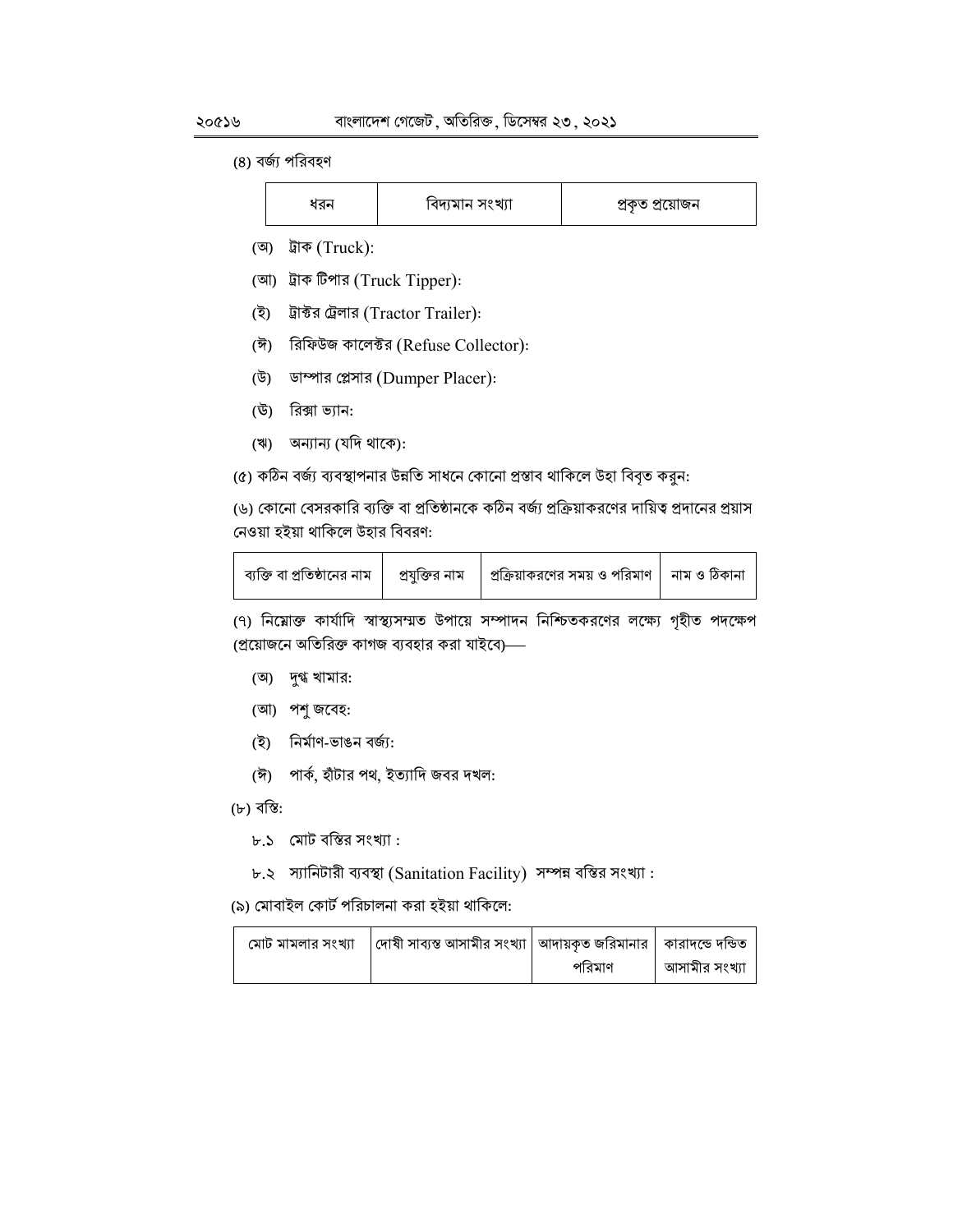(১০) চিকিৎসা বৰ্জ্য ব্যবস্থাপনা

- (অ) সরকারি হাসপাতাল বা ক্লিনিক বা স্বাস্থ্য কেন্দ্র সংখ্যা:
- (আ) সিটি কর্পোরেশন বা পৌরসভার হাসপাতাল বা ক্লিনিক সংখ্যা:
- (ই) বেসরকারি হাসপাতাল বা ক্লিনিক সংখ্যা:
- (ঈ) সকল হাসপাতাল বা ক্লিনিক ও স্বাস্থ্য কেন্দ্রের ক্ষেত্রে চিকিৎসা বর্জ্য (ব্যবস্থাপনা ও প্রক্রিয়াজাতকরণ) বিধিমালা, ২০০৮ এর বিধানাবলি যথাযথভাবে অনুসরণ করা হয় কিনা:
- (উ) চিকিৎসা বর্জ্য (ব্যবস্থাপনা ও প্রক্রিয়াজাতকরণ) বিধিমালা, ২০০৮ এর বিধানাবলি অনুসরণে কোনো অসুবিধা হইয়া থাকিলে উহার বিবরণ :

স্বাক্ষর ও তারিখ

নাম ও পদবি সম্বলিত সীল মোহর।